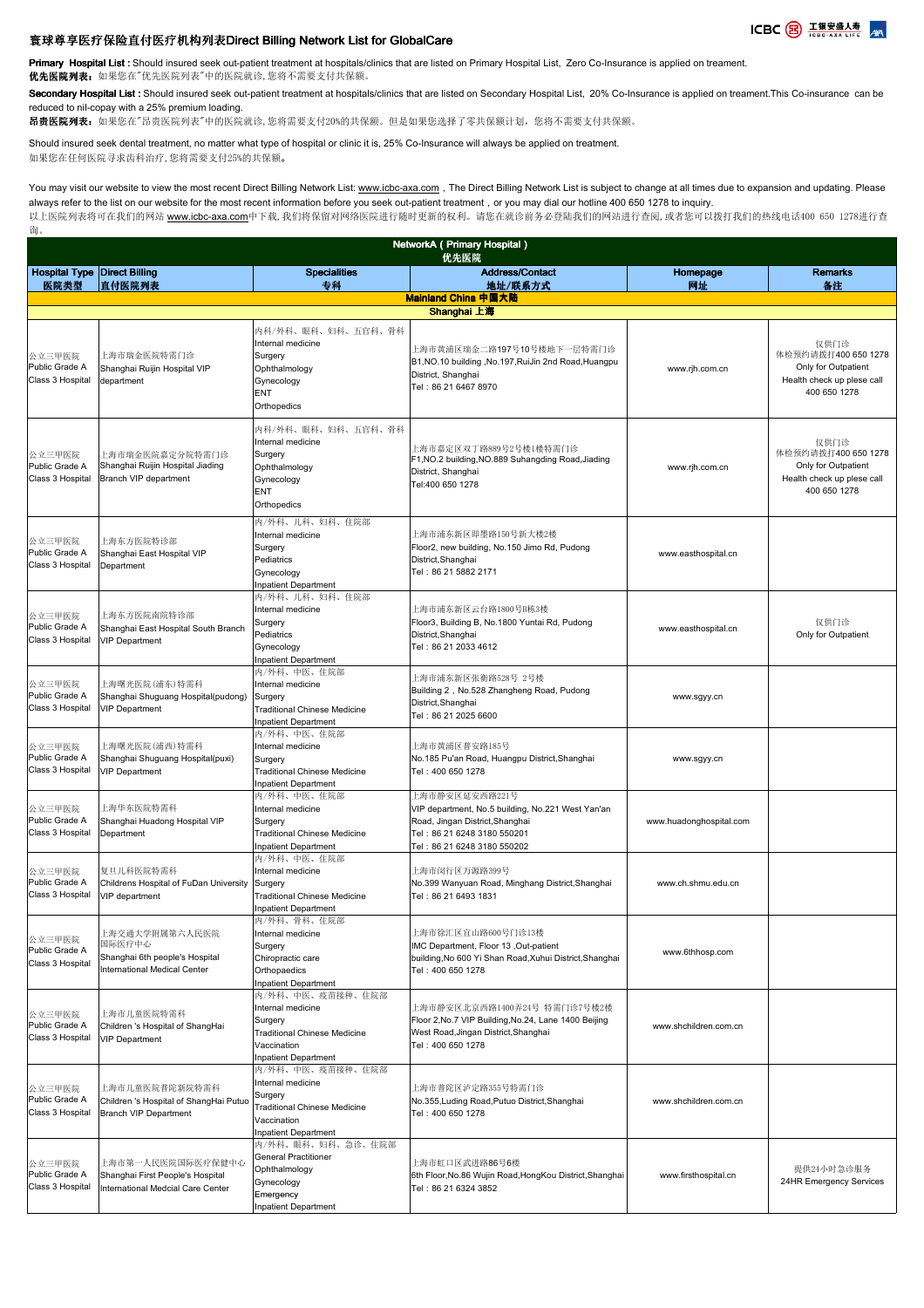|                                    | <b>Hospital Type Direct Billing</b>                       | <b>Specialities</b>                                  | <b>Address/Contact</b>                                                     | Homepage                  | <b>Remarks</b>                        |
|------------------------------------|-----------------------------------------------------------|------------------------------------------------------|----------------------------------------------------------------------------|---------------------------|---------------------------------------|
| 医院类型                               | 直付医院列表                                                    | 专科<br>内/外科、眼科、妇科、急诊、住院部                              | 地址/联系方式                                                                    | 网址                        | 备注                                    |
|                                    | 上海市第一人民医院松江新院国际医疗                                         | Internal medicine                                    | 上海市松江区新松江路650号                                                             |                           |                                       |
| 公立三甲医院                             | 保健中心                                                      | Surgery                                              | First Floor of the Hospital Building , No. 650 Xin                         |                           |                                       |
| Public Grade A                     | Shanghai First People's Hospital                          | Ophthalmology                                        | Songjiang Road, Songjiang District, Shanghai                               | www.firsthospital.cn      | 提供24小时急诊服务<br>24HR Emergency Services |
| Class 3 Hospital                   | International Songjiang Branch                            | Gynecology                                           | Tel: 86 21 3779 8021                                                       |                           |                                       |
|                                    | International Medical Care Center                         | Emergency                                            | Tel: 86 21 3779 8630                                                       |                           |                                       |
|                                    |                                                           | <b>Inpatient Department</b>                          |                                                                            |                           |                                       |
|                                    |                                                           | 内/外科、中医、急诊、住院部<br>Internal medicine                  | 上海市静安区乌鲁木齐中路12号1号楼8楼                                                       |                           |                                       |
| 公立三甲医院                             | 上海华山医院国际部                                                 | Surgery                                              | 8 floor, No.1 building, No.12 Middle Urumqi Road,                          |                           |                                       |
| Public Grade A                     | Shanghai Huashan Hospital Worldwide                       | <b>Traditional Chinese Medicine</b>                  | Jingan District, Shanghai                                                  | www.sh-hwmc.com.cn        |                                       |
| Class 3 Hospital                   | <b>Medical Center</b>                                     | Emergency                                            | Tel(appointment):86 21 6248 3986<br>Tel(enquiry):86 21 6249 9295           |                           |                                       |
|                                    |                                                           | <b>Inpatient Department</b>                          |                                                                            |                           |                                       |
|                                    |                                                           | 内/外科、骨科、中医、急诊、住院部                                    |                                                                            |                           |                                       |
|                                    | 上海市同仁医院特需门诊                                               | Internal medicine<br>Surgery                         | 上海市长宁区仙霞路1111号门诊楼六楼特需门诊<br>VIP Department, Floor 6, Outpatient             |                           |                                       |
| 公立三甲医院<br>Public Grade A           | Shanghai Tongreng Hospital VIP                            | Orthopedics                                          | building, No. 1111, Xianxia Road, Changning                                | www.shtrhospital.com      | 提供24小时急诊服务                            |
| Class 3 Hospital                   | Department                                                | <b>Traditional Chinese Medicine</b>                  | District, Shanghai                                                         |                           | 24HR Emergency Services               |
|                                    |                                                           | Emergency                                            | Tel: 86 21 5203 9999*71612                                                 |                           |                                       |
|                                    |                                                           | <b>Inpatient Department</b>                          |                                                                            |                           |                                       |
|                                    |                                                           | 全科、消化内科、风湿科、泌尿科及各                                    |                                                                            |                           |                                       |
| 公立三甲医院                             | 上海仁济医院国际门诊部                                               | 专科、住院<br>Famliy medicine                             | 上海市浦东新区北园路33号仁济医院9号楼1楼国际门诊部                                                |                           |                                       |
| Public Grade A                     | Shanghai Renji Hospital International                     | Gastroenterology                                     | Floor 1, No.9 Building, Renji Hospital, No 33 Beiyuan                      | www.renji.com             |                                       |
| Class 3 Hospital                   | Medical Service                                           | Rheumatology                                         | Road, Pudong District, Shanghai                                            |                           |                                       |
|                                    |                                                           | Urological and other Specialist                      | Tel: 86 21 6838 3408                                                       |                           |                                       |
|                                    |                                                           | Inpatient                                            |                                                                            |                           |                                       |
|                                    |                                                           | 心血管、心胸外科、儿童保健、心理门<br>谂                               | 上海市浦东新区东方路1678号3楼                                                          |                           |                                       |
| 公立三甲医院                             | 上海儿童医学中心特诊部                                               | Cardiology                                           | 3rd Floor, No.1678 Dongfang Road, Pudong                                   |                           |                                       |
| Public Grade A                     | Shanghai Children's Medical Center                        | Cardiac Surgery                                      | District, Shanghai                                                         | www.scmc.com.cn           |                                       |
| Class 3 Hospital                   | Special Service Clinic                                    | Children's Health Care                               | Tel: 86 21 5839 5238(特诊门诊)                                                 |                           |                                       |
|                                    |                                                           | Psychotherapy                                        | Tel: 86 21 3862 6141(专科专家特诊门诊)                                             |                           |                                       |
|                                    |                                                           | 内/外科、神经外科、泌尿科、中医、耳                                   |                                                                            |                           |                                       |
|                                    |                                                           | 鼻喉科、儿科、急诊、住院部<br>Internal medicine                   |                                                                            |                           |                                       |
|                                    |                                                           | Surgery                                              |                                                                            |                           |                                       |
| 公立二甲医院                             | 上海市浦东新区浦南医院国际医疗部                                          | Neurosurgery                                         | 上海市浦东新区临沂路279号11楼                                                          |                           |                                       |
| Public Grade A                     | Shanghai Punan Hospital International                     | Urology                                              | 11F, No.279 Linyi Road, Pudong District, Shanghai                          | www.punanhospital.com     | 提供24小时急诊服务                            |
| Class 2 Hospital                   | <b>Medical Department</b>                                 | <b>TCM</b>                                           | Tel: 86 21 5094 5088                                                       |                           | 24HR Emergency Services               |
|                                    |                                                           | <b>ENT</b>                                           |                                                                            |                           |                                       |
|                                    |                                                           | Pediatrics                                           |                                                                            |                           |                                       |
|                                    |                                                           | Emergency<br><b>Inpatient Department</b>             |                                                                            |                           |                                       |
|                                    |                                                           |                                                      | 上海市虹口区曲阳社区玉田路333号1号楼1楼特需门诊                                                 |                           |                                       |
| 公立二甲医院                             | 上海曲阳医院特需部                                                 | 大隐静脉曲张、疼痛专科                                          | 3rd Floor, Building 3, No. 333, Yutian Road, Hongkou                       |                           |                                       |
| Public Grade A<br>Class 2 Hospital | Shanghai Quyang Hospital VIP<br>Department                | Varicosis of great saphenous vein<br>Pain Treatment  | District, Shanghai                                                         | www.qyyy.cn               |                                       |
|                                    |                                                           |                                                      | Tel: 86 21 6555 7770                                                       |                           |                                       |
|                                    | 上海市第一妇婴保健院-浦西院区特需门                                        | 妇产科、妇科、妇幼保健、住院部                                      | 上海市静安区长乐路536号2号楼(一楼产科特需,二楼妇                                                |                           |                                       |
| 公立三甲医院<br>Public Grade A           |                                                           | Obstetrics / Gynecology                              | 科特需)                                                                       | www.51mch.com             | CHC                                   |
| Class 3 Hospital                   | Shanghai First Maternity And Infant                       | Gynecology<br>Maternity and Child Health             | NO.536, Changle Road, Jing'an District, Shanghai                           |                           |                                       |
|                                    | Hospital -Puxi Clinic                                     | <b>Inpatient Department</b>                          | Tel: 400 650 1278                                                          |                           |                                       |
|                                    |                                                           | 骨科、消化内科、呼吸内科、泌尿科、                                    |                                                                            |                           |                                       |
|                                    |                                                           | 住院部                                                  |                                                                            |                           |                                       |
| 公立二甲医院<br>Public Grade A           | 上海市浦东医院–国际部                                               | Orthopedics<br>Gastroenterology                      | 上海市浦东新区惠南镇拱为路2800号门诊三楼                                                     | www.shpdh.org             | CHC                                   |
| Class 2 Hospital                   | SHANGHAI PUDONG HOSPITAL                                  | <b>Respiratory Medicine</b>                          | 3 F, NO.2800, Gongwei Road, Pudong District, Shanghai<br>Tel: 400 650 1278 |                           |                                       |
|                                    |                                                           | Urology                                              |                                                                            |                           |                                       |
|                                    |                                                           | <b>Inpatient Department</b>                          |                                                                            |                           |                                       |
| 公立二甲医院                             |                                                           | 中医、呼吸内科、骨科                                           | 上海市黄浦区复兴中路528号                                                             |                           |                                       |
| Public Grade A                     | 上海市黄浦区香山中医医院-特需门诊                                         | <b>Traditional Chinese Medicine</b>                  | NO.528, Middle Fuxing Road, Huangpu Distrct, Shanghai                      | www.xstcmh.com            | CHC                                   |
| Class 2 Hospital                   | Xiangshan TCM Hospital                                    | <b>Respiratory Medicine</b><br>Orthopedics           | Tel: 400 650 1278                                                          |                           |                                       |
|                                    |                                                           | 中医、内科、外科、骨科、眼科                                       |                                                                            |                           |                                       |
|                                    |                                                           | <b>Traditional Chinese Medicine</b>                  | 上海市闵行区合川路3071号                                                             |                           |                                       |
| 公立二甲医院<br>Public Grade A           | 闵行区中医院-特需门诊                                               | <b>Internal Medicine</b>                             | NO.3071, Hechuan Road, Minghang                                            |                           | <b>CHC</b>                            |
| Class 2 Hospital                   | Shanghai Minhang TCM Hospital                             | Surgery                                              | District, Shanghai                                                         | www.tcmmh.com             |                                       |
|                                    |                                                           | Orthopedics                                          | Tel: 400 650 1278                                                          |                           |                                       |
|                                    |                                                           | Ophthalmology                                        |                                                                            |                           |                                       |
| 公立三甲医院                             |                                                           | 中医、儿科、心内科、住院部<br><b>Traditional Chinese Medicine</b> | 上海市浦东新区大同路358号                                                             |                           |                                       |
| Public Grade A                     | 上海市第七人民医院-特需部                                             | Pediatrics                                           | No,358 Datong Road, Pudong District, Shanghai                              | www.hosno7.com            | <b>CHC</b>                            |
| Class 3 Hospital                   | Shanghai Seventh People's Hospital                        | Cardiology                                           | Tel: 400 650 1278                                                          |                           |                                       |
|                                    |                                                           | <b>Inpatient Department</b>                          |                                                                            |                           |                                       |
| 公立三甲医院                             | 同济大学附属同济医院-特需诊疗科                                          | 骨科、心内科、中医                                            | 上海市普陀区新村路389号                                                              |                           |                                       |
| Public Grade A                     | Tongji Hospital Affiliated Of Tongji                      | Orthopedics                                          | NO.389, Xincun Road, Putuo District, Shanghai                              | www.tongjihospital.com.cn | CHC                                   |
| Class 3 Hospital                   | University                                                | Cardiology<br>Traditional Chinese Medicine           | Tel: 400 650 1278                                                          |                           |                                       |
|                                    |                                                           | 消化内科、中医、眼科、住院部                                       |                                                                            |                           |                                       |
| 公立三甲医院                             |                                                           | Gastroenterology                                     | 上海市静安区延长中路301号                                                             |                           |                                       |
| Public Grade A                     | 上海市第十人民医院-国际诊疗部<br>Shanghai Tenth People's Hospital       | Traditional Chinese Medicine                         | NO.301, Middle Yanchang Road, Jiangan<br>Distrct, Shanghai                 | www.shdsyy.com.cn         | <b>CHC</b>                            |
| Class 3 Hospital                   |                                                           | Ophthalmology                                        | Tel: 400 650 1278                                                          |                           |                                       |
|                                    |                                                           | <b>Inpatient Department</b>                          |                                                                            |                           |                                       |
| 公立三甲医院                             | 上海市第一妇婴保健院-浦东院区特需广                                        | 妇产科、妇科、妇幼保健、住院部<br>Obstetrics / Gynecology           | 上海市浦东新区高科西路2699号门诊4楼                                                       |                           |                                       |
| Public Grade A                     |                                                           | Gynecology                                           | 391, Yaohua Road, Putong District. Shanghai                                | www.51mch.com             | CHC                                   |
| Class 3 Hospital                   | ShanghaiFirstMaternityandInfantHealth                     | Maternity and Child Health                           | Tel: 400 650 1278                                                          |                           |                                       |
|                                    | Hospital, Pudong Branch                                   | <b>Inpatient Department</b>                          |                                                                            |                           |                                       |
|                                    |                                                           | 中医、骨科、消化内科、住院部                                       | 上海市徐汇区宛平南路725号特需门诊楼                                                        |                           |                                       |
| 公立三甲医院                             | 上海中医药大学附属龙华医院-特需门诊                                        | <b>Traditional Chinese Medicine</b>                  | 2 F, VIP Building, NO. 725, South Wanping                                  |                           |                                       |
| Public Grade A<br>Class 3 Hospital | Longhua Hospital Affiliated Of<br>Shanghai TCM University | Orthopedics<br>Gastroenterology                      | Road, Xuping District, Shanghai                                            | www.longhua.net           | CHC                                   |
|                                    |                                                           | <b>Inpatient Department</b>                          | Tel: 400 650 1278                                                          |                           |                                       |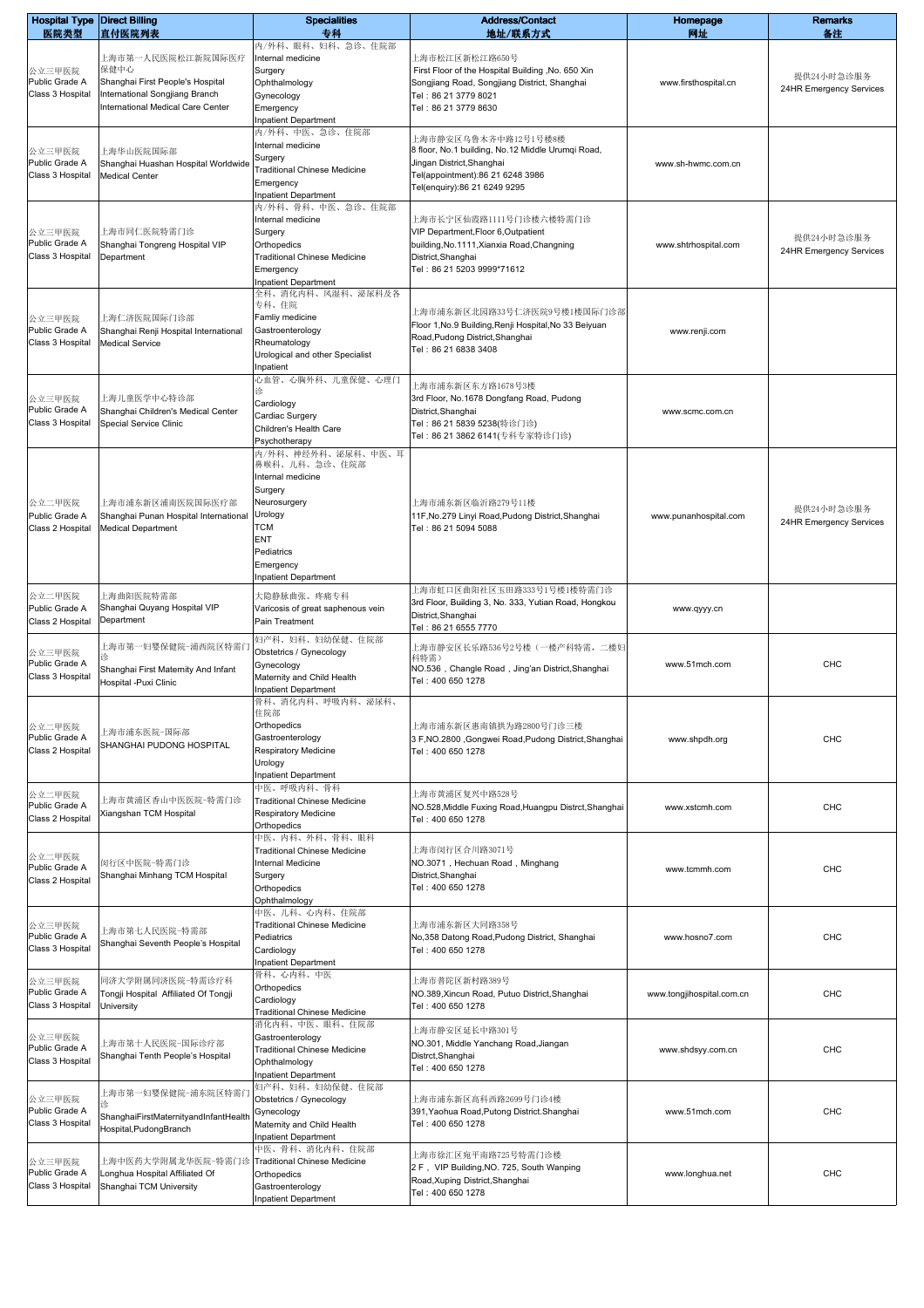| <b>Hospital Type Direct Billing</b> |                                                                           | <b>Specialities</b>                                                                                                                       | <b>Address/Contact</b>                                                                                                                                                                     | Homepage                    | <b>Remarks</b> |
|-------------------------------------|---------------------------------------------------------------------------|-------------------------------------------------------------------------------------------------------------------------------------------|--------------------------------------------------------------------------------------------------------------------------------------------------------------------------------------------|-----------------------------|----------------|
| 医院类型<br>私立医院                        | 直付医院列表<br>上海国际医学中心                                                        | 专科<br>内/外科、消化科、眼科、妇科、儿科、<br>住院部、体检<br>Internal medicine<br>Surgery<br>Gastroenterology                                                    | 地址/联系方式<br>上海市浦东新区康新公路4358号<br>No.4358 Kang Xin Rd., Pudong New Area                                                                                                                       | 网址<br>www.simcgroup.com     | 备注             |
| Private Hospital                    | Shanghai International Medical Center                                     | Ophthalmology<br>Gynecology<br>Pediatrics<br>Inpatient Department<br>Health screening<br>内/外科、儿科、妇科、住院部                                   | District, Shanghai<br>Tel: 86 21 6023 6000                                                                                                                                                 |                             |                |
| 私立医院<br>Private Hospital            | 上海博爱医院国际部<br>Shanghai Humanity Hospital<br>International Department       | Internal medicine<br>Surgery<br>Pediatrics<br>Gynecology<br><b>Inpatient Department</b><br>体检中心、全科、中医、眼科中心                                | 上海市黄浦区上海市淮海中路1590号<br>No.1590 Middle Huaihai Road, Huangpu<br>District, Shanghai<br>Tel: 86 21 6437 0113<br>上海市黄浦区打浦路398弄4号                                                                | www.boaihospital.com        |                |
| 私立诊所<br><b>Private Clinic</b>       | 景康医学中心<br>Shanghai ST.JOHN'S Health Clinic                                | Health screening<br><b>General Practitioner</b><br><b>Traditional Chinese Medicine</b><br>Ophthalmology<br>体检中心、全科、中医科、齿科、皮肤              | No.4, Lane 398 dDa Pu Road, Huangpu<br>District, Shanghai<br>Tel: 86 21 6303 7718 (门诊Outpatient)<br>Tel:86 21 6304 0763 (体检Health Check Up)                                                | www.jingkang.net.cn         |                |
| 私立诊所<br><b>Private Clinic</b>       | 上海申德医院<br>Shanghai Sun-Tec Medical Center                                 | 科<br>Health screening<br><b>General Practitioner</b><br><b>Traditional Chinese Medicine</b><br>Dental<br>Dermatology                      | 上海市长宁区虹桥路2281号3楼<br>3rd Floor, 2281 Hong Qiao Road, Changning<br>District, Shanghai<br>Tel: 86 21 6269 9995                                                                                | www.suntecmedicalcenter.com |                |
| 私立诊所<br><b>Private Clinic</b>       | 上海禾新医院西医部<br>Shanghai Landseed Hospital<br>(Western Medical Center)       | 骨科、中医、全科<br>Spinal & Orthopaedic<br><b>Chinese Medicine</b><br><b>General Practitioner</b>                                                | 上海市徐汇区钦江路102号<br>102 Qin Jiang Road, Xu-Hui District, Shanghai<br>Tel: 86 21 6195 7888                                                                                                     | www.landseedhospital.com.cn |                |
| 私立诊所<br>Private Clinic              | 上海禾新医院国际部<br>Shanghai Landseed Hospital<br>(International Medical Center) | 骨科、中医、全科<br>Spinal & Orthopaedic<br>Chinese Medicine<br><b>General Practitioner</b><br>全科、中医、妇科、                                          | 上海市徐汇区钦江路102号<br>102 Qin Jiang Road, Xu-Hui District, Shanghai<br>Tel: 86 21 6195 7888<br>上海市长宁区东诸安浜路1号                                                                                    | www.landseedhospital.com.cn |                |
| 私立诊所<br>Private Clinic              | 上海辰新医院国际部<br>CX Lanseed Hospital (International<br>Medical Center)        | General Medicine<br><b>TCM</b><br>Gynecology<br>内/外科、儿科、齿科、住院部、体检中                                                                        | No.1 Dongzhuanbang Road, Changning<br>District, Shanghai<br>Tel:86 21 6225 3456                                                                                                            | www.landseedhospital.com.cn |                |
| 私立诊所<br>Private Clinic              | 上海瑞东医院<br>Shanghai Ruidong Hospital                                       | 心<br>Internal medicine<br>Surgery<br>Pediatrics<br>Dental<br><b>Inpatient Department</b><br>Health screening                              | 上海市浦东新区锦绣东路120号<br>No.120 East Jinxiu Rd., Pudong New Area<br>District, Shanghai<br>Tel: 021-5833 9595<br>Tel: 021-5833 9046 (24Hr Emergency)                                              | www.ruidong-hospital.com    |                |
| 私立诊所<br>Private Clinic              | 上海远大心胸医院<br>Shanghai Yodak Cardio Thoracic<br>Hospital                    | 普内科、心内科、心外科、胸外科、住<br>院部<br>Internal Medicine<br>Cardiology<br><b>Thoracic Surgery</b><br>Inpatient                                        | 上海市徐汇区龙漕路218号2楼VIP<br>No.218 Longcao Road, Xuhui District, Shanghai<br>Tel: 86 21 5448 0161                                                                                                | www.yodak.net               |                |
| 私立诊所<br><b>Private Clinic</b>       | 全康医疗(浦西)<br>Global Healthcare(Puxi)                                       | 内/外科、儿科、齿科<br>Internal medicine<br>Surgery<br>Pediatrics<br>Dental                                                                        | 上海市静安区南京西路1788号国际中心303室<br>Eco City, Suite 303,1788 Nan Jing West Road, Jingan<br>District, Shanghai<br>Tel: 86 21 5298 6339<br>Tel: 86 136 8188 8833 (24-hr Emergency)                    | www.ghcchina.com            |                |
| 私立诊所<br>Private Clinic              | 全康医疗(浦东)<br>Global Healthcare(Pudong)                                     | 内/外科、儿科、齿科<br>Internal medicine<br>Surgery<br>Pediatrics<br>Dental<br>全科、健康体检                                                             | 上海市浦东新区世纪大道100号环球金融中心212室<br>World Financial Center Shop 212, 100 Century<br>Avenue, Pudong New Area District, Shanghai<br>Tel: 86 21 6877 5093<br>Tel: 86 136 8188 8833 (24-hr Emergency) | www.ghcchina.com            |                |
| 私立诊所<br>Private Clinic              | 莱佛士医疗<br>Raffles Medical                                                  | <b>General Practitioner</b><br>Mammograms<br><b>Bone Density Scanning</b><br><b>Health Screening</b>                                      | 上海市徐汇区虹梅路1801号(漕河泾开发区)A区凯科大<br>厦 #02-02室<br>Caohejing Hi-Tech Park, 1801 Hongmei Road level 2,<br>Block A, Innov Tower, Xuhui District, Shanghai<br>Tel: 86 21 6197 2300                   | www.rafflesmedicalgroup.com |                |
| 私立诊所<br>Private Clinic              | 上海仁爱医院国际部<br>Shanghai Ren-Ai Hospital International<br>Department         | 体检中心、全科、齿科<br>Health screening<br><b>General Practitioner</b><br>Dental                                                                   | 上海市徐汇区漕溪路127号仁爱医院国际部<br>Ren-Ai Hospital International Department, No.127 Cao<br>Xi Road, Xu Hui District, Shanghai<br>Tel: 86 21 5489 3781                                                 | imc.renai.cn                |                |
| 私立诊所<br>Private Clinic              | 上海美华丁香妇科门诊部<br>Shanghai American-Sino<br>OB/GYN/Pediatrics Clinic         | 妇产科<br>Obstetrics / Gynecology                                                                                                            | 上海市长宁区华山路800弄丁香公寓6号裙楼3楼<br>3rd floor,800 Hua Shan Road, Clove Apartment Building<br>6, Changning District, Shanghai<br>Tel: 86 21 3175 2500<br>上海市徐汇区宋园路155号                               | www.americanobgyn.com       |                |
| 私立诊所<br><b>Private Clinic</b>       | 上海美华妇儿医院<br>Shanghai American-Sino Women's &<br>Children's Hospital       | 妇产科、儿科<br>Obstetrics / Gynecology<br>Pediatrics<br>全科、心脏康复、齿科、中医、运动医                                                                      | No.155, Songyuan Road, Xuhui District, Shanghai<br>Tel: 86 21 3175 1999<br>Tel: 400 163 4482                                                                                               | sy.am-sino.com              |                |
| 私立诊所<br>Private Clinic              | 上海德达德西门诊部<br>ShangHai DeltaWest Clinic                                    | 学、五官科<br><b>General Practitioner</b><br>Cardiac Rehabilitation<br>Dental<br><b>Traditional Chinese Medicine</b><br>Sports medicine<br>ENT | 上海市长宁区延安西路2558号8幢B栋4层西,5层<br>Building B-5F, 2558 West Yan' an Road, Changning<br>District, Shanghai<br>Tel: 86 21 2213 9777                                                                | www.deltahealth.com.cn      |                |
| 私立诊所<br>Private Clinic              | 上海德达医院<br>Shanghai DeltaHealth Hospital                                   | 内/外科, 妇科, 儿科, 心内科<br>Internal medicine<br>Surgery<br>Pediatrics<br>Gynecology<br>Cardiology                                               | 上海市青浦区徐乐路109号<br>Xule Road, Xujing Town, Qingpu District, Shanghai<br>Tel: 86 21 6015 1313                                                                                                 | www.deltawestclinic.com     |                |
| 私立诊所<br>Private Clinic              | 上海和德门诊部<br>Shanghai Sky Clinic                                            | 全科、内科、妇科、儿科、齿科<br><b>General Practitioner</b><br>Internal medicine<br>Gynecology<br>Pediatrics<br>Dental                                  | 上海市长宁区红宝石路396号<br>No.396, Hongbaoshi Road, Changning District, Shanghai<br>Tel: 86 21 6222 2021                                                                                            | www.shanghaiskyclinic.com   |                |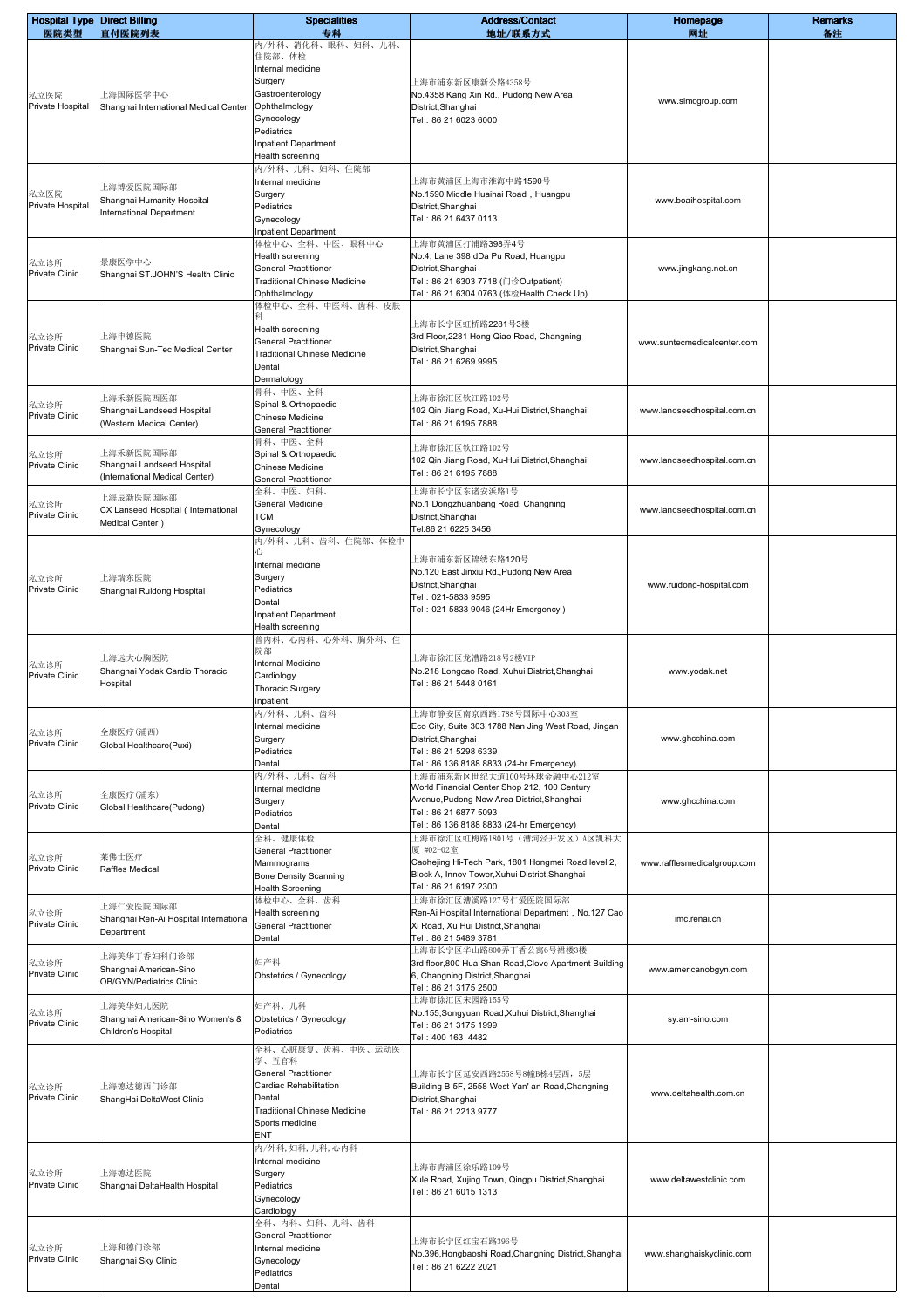| <b>Hospital Type Direct Billing</b><br>医院类型 | 直付医院列表                                                        | <b>Specialities</b><br>专科                                                                                                                                                                  | <b>Address/Contact</b><br>地址/联系方式                                                                                                                                                            | Homepage<br>网址           | <b>Remarks</b><br>备注 |
|---------------------------------------------|---------------------------------------------------------------|--------------------------------------------------------------------------------------------------------------------------------------------------------------------------------------------|----------------------------------------------------------------------------------------------------------------------------------------------------------------------------------------------|--------------------------|----------------------|
| 私立诊所<br><b>Private Clinic</b>               | 唯儿诺上海古北门诊中心<br>Wellem Shanghai Gubei Clinic                   | 儿科、小儿体检<br>Pediatric<br>Children Health Check Up                                                                                                                                           | 上海市长宁区富贵东路199号<br>No.199 East Fugui Road, Changning District, Shanghai<br>Tel: 86 21 6236 0813<br>Tel: 86 21 5285 6301                                                                       | www.wellem.com           |                      |
| 私立诊所<br><b>Private Clinic</b>               | 唯儿诺上海陆家嘴门诊中心<br>Wellem Shanghai Lujiazui Clinic               | 儿科、小儿体检、儿童齿科、儿童中医<br>Pediatric<br>Children Health Check Up<br>Children's Dental<br>Children's TCM                                                                                          | 上海市浦东新区花园石桥路66号东亚银行金融大厦302室<br>Room302, Bank of East Asia Buliding, No.66<br>Huayuanshiqiao Road, Pudong District, Shanghai<br>Tel: 86 21 6838 0226                                          | www.wellem.com           |                      |
| 私立诊所<br>Private Clinic                      | 唯儿诺上海新天地门诊中心<br>Wellem Shanghai Xintiandi Clinic              | 儿科、小儿体检、儿童中医<br>Pediatric<br>Children Health Check Up<br>Children's TCM<br>全科、妇科、儿科、中医、皮肤科、齿                                                                                               | 上海市黄浦区湖滨路202号企业天地二号楼216室<br>Room216, Building2, No.202 Hubin Road, Huangpu<br>District, Shanghai<br>Tel: 86 21 5386 2626                                                                     | www.wellem.com           |                      |
| 私立诊所<br>Private Clinic                      | 上海百诺门诊部<br>Columbia Clinic Shanghai                           | 科<br><b>General Practitioner</b><br>Gynecology<br>Pediatrics<br>TCM<br>Dermatology<br>Dental                                                                                               | 上海市静安区南京西路1468号中欣大厦2505室<br>2505, United Palza, No 1468 West Nanjing Rd, Jingan<br>District, Shanghai<br>Tel: 86 21 6327 5599                                                                | www.cc-shanghai.com      |                      |
| 私立诊所<br>Private Clinic                      | 上海瑞金广慈门诊部<br>Ruijin Guangci Clinic                            | 全科、内科、妇科、骨科<br><b>General Practitioner</b><br>Internal medicine<br>Gynecology<br>Orthopedics                                                                                               | 上海市嘉定区安亭镇博园路6565号3楼<br>F3, No6565, Boyuan Road, Anting Town, Jiading<br>District, Shanghai<br>Tel: 86 21 3959 0388                                                                           | www.rjgcclinic.com       |                      |
| 私立诊所<br>Private Clinic                      | 上海世正医学影像诊断中心<br>Shanghai Shizheng Medical Imaging<br>Center   | 体检、影像检查<br>Health Check Up<br>Medical Imaging                                                                                                                                              | 上海市徐汇区桂林路406号8号楼<br>Buling 8, No.406, Guilin road, Xuhui District,<br>Shanghai<br>Tel: 86 21 3356 6999                                                                                       | www.allpetct.com         |                      |
| 私立诊所<br>Private Clinic                      | 上海全景麒麟门诊部<br>Shanghai Universal Clinic                        | 体检、影像检查<br>Health Check Up<br>Medical Imaging                                                                                                                                              | 上海市徐汇区桂林路406号8号楼<br>Buling 8, No.406, Guilin road, Xuhui District,<br>Shanghai<br>Tel: 86 21 3356 6999<br>中国上海市徐汇区永嘉路 570 号永嘉庭 4 号楼 421 单                                                    | www.allpetct.com         |                      |
| 私立诊所<br>Private Clinic                      | 上海宏恩眼科门诊部<br>Shanghai Western Eye Center                      | 眼科<br>Eye clinic                                                                                                                                                                           | 元<br>Unit 421, Bldg 4, Surpass Court, 570 Yongjia Rd, Xuhui<br>District, Shanghai<br>Tel: 86 21 6466 6500                                                                                    | www.westerneyecenter.com |                      |
| 私立诊所<br><b>Private Clinic</b>               | 上海怡东门诊部<br>Shanghai Eaton Medical Centre                      | 内/外科、儿科、妇科、口腔、中医<br>Internal medicine<br>Surgery<br>Pediatrics<br>Gynecology<br>Dental<br>Traditional Chinese Medicine                                                                     | 上海市徐汇区淮海中路1325号爱美高大厦三层304-309<br>Evergo Tower, 1325 Huai Hai Road Central, Xu Hui<br>District, Shanghai<br>Tel: 86 21 6473 0055                                                              | www.eatonclinic.com      |                      |
| 私立诊所<br>Private Clinic                      | 上海鼎瀚中医门诊部<br>Shanghai Doctors & Herbalists<br>Health Center   | 中医门诊<br>Traditional Chinese medicine                                                                                                                                                       | 上海市徐汇区中山西路1602号宏汇国际广场B座101<br>101, Block B, Hongwell International Plaza,<br>1602, West Zhong Shan Road, Xuhui District, Shanghai<br>Tel: 86 21 6447 5959                                    | www.dh-medical.com       |                      |
| 私立诊所<br>Private Clinic                      | 上海嘉静门诊部<br>Jiahui Clinic (Jingan)                             | 全科、儿科、皮肤科、口腔科、耳鼻喉<br>科<br><b>General Practitioner</b><br>Pediatrics<br>Dermatology<br>Dental<br><b>ENT</b>                                                                                 | 上海市静安区常熟路88号101室<br>Suite 101,88 Changshu Road, Jingan District, Shanghai<br>Tel: 86 21 2285 2800                                                                                            | www.jiahui.com           |                      |
| 私立诊所<br><b>Private Clinic</b>               | 上海嘉尚门诊部<br>Jiahui Medical Center(Yangpu)                      | 内科、外科、儿科、皮肤科、口腔科、<br>耳鼻喉科、骨科、消化内科<br>Internal medicine<br>Surgery<br>Pediatrics<br>Dermatology<br>Dental<br>ENT<br>Orthopedics<br>Gastroenterology<br>内科、外科、妇科、儿科、皮肤科、口<br>腔科、耳鼻喉科、骨科、消化内科 | 上海市杨浦区江湾城路99号3幢1-2层<br>1F/2F, Suite 3, No.99 Jiangwancheng Road, Yangpu<br>District, Shanghai<br>Tel: 86 21 3587 3000                                                                        | www.jiahui.com           |                      |
| 私立诊所<br>Private Clinic                      | 上海嘉会国际医院<br>Jiahui International Hospital                     | Internal medicine<br>Surgery<br>Gynecology<br>Pediatrics<br>Dermatology<br>Dental<br><b>ENT</b><br>Orthopedics<br>Gastroenterology                                                         | 上海市徐汇区桂平路689号<br>No.689 Guiping Road, Xuhui District, Shanghai<br>Tel:400 868 3000                                                                                                           | www.jiahui.com           |                      |
| 私立诊所<br>Private Clinic                      | 曜影医疗上海商城门诊部<br>Sino-United Health Shanghai Center<br>Clinic   | 全科、内科、外科, 儿科, 中医<br><b>General Practitioner</b><br><b>Internal Medicine</b><br>Surgery<br>Pediatrics<br><b>TCM</b>                                                                         | 上海市静安区南京西路1376号上海商城601室<br>Suite 601, Shanghai Center 1376 Nanjing<br>Rd(W), Jingan District, Shanghai<br>Tel: 400 186 2116                                                                  | www.sinounitedhealth.com |                      |
| 私立诊所<br>Private Clinic                      | 曜影医疗黄浦滨江门诊部<br>Sino-United Health Huangpu Riverside<br>Clinic | 全科、内科、外科、儿科、中医<br><b>General Practitioner</b><br><b>Internal Medicine</b><br>Surgery<br>Pediatrics<br><b>TCM</b>                                                                           | 上海市黄浦区蒙自路757号平安滨江金融中心(原歌斐中<br>心) 商业裙房3层304-307室<br>Room304-307, No.757 Mengzi Road, Huangpu<br>District, Shanghai<br>Tel: 400 186 2116                                                       | www.sinounitedhealth.com |                      |
| 私立诊所<br>Private Clinic                      | 曜影医疗前滩世贸门诊部<br>Sino-United Health New Bund Clinic             | 全科、内科、外科、儿科、中医<br><b>General Practitioner</b><br>Internal Medicine<br>Surgery<br>Pediatrics<br><b>TCM</b>                                                                                  | 上海市浦东新区东育路255号S7号101B,2层,3层<br>The New Bund World Trade Center (phase I), Lane<br>No.255 Dongyu Road, Building S7,101B, 2nd and 3rd<br>Floor, Pudong District, Shanghai<br>Tel: 400 186 2116 | www.sinounitedhealth.com |                      |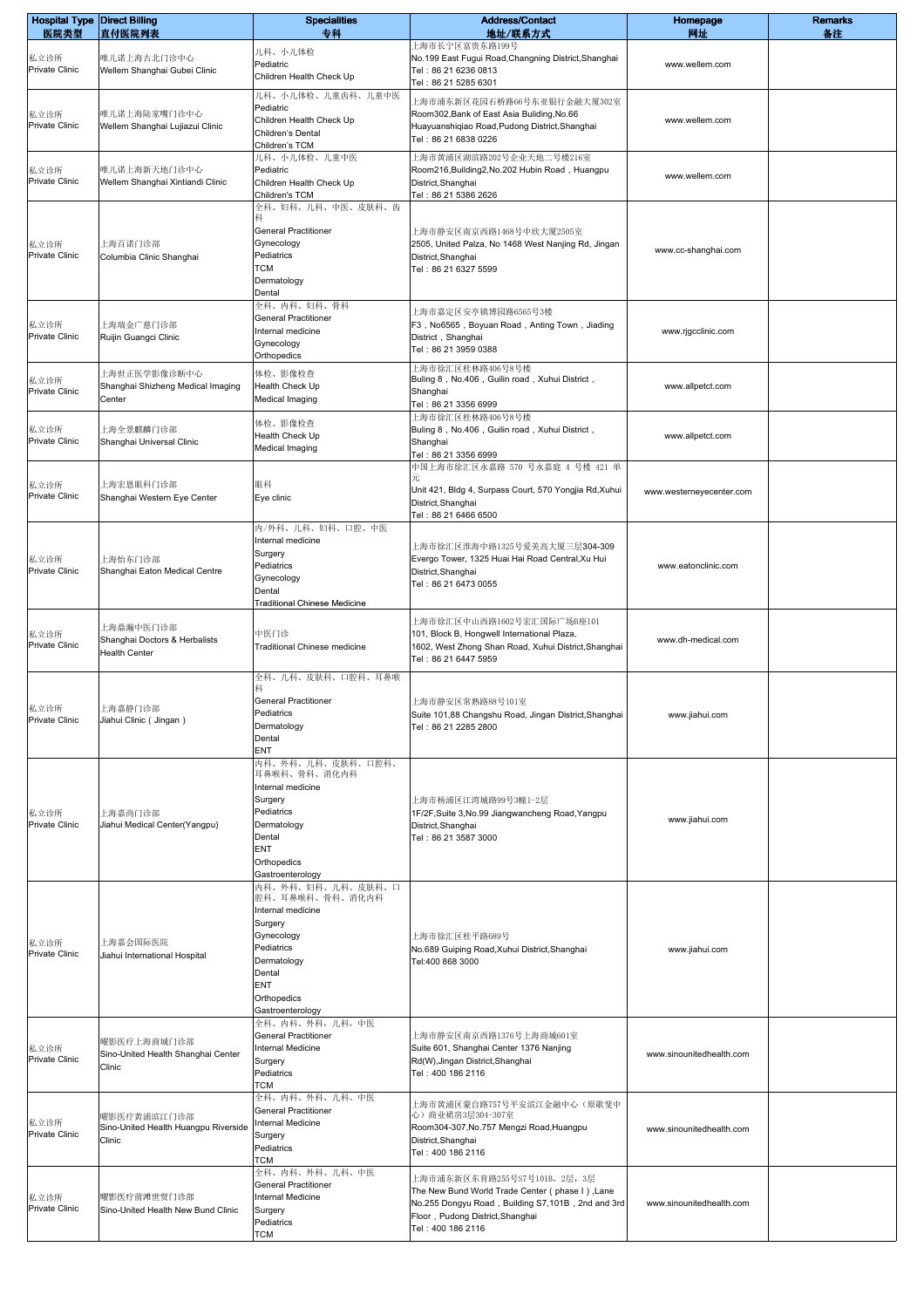| <b>Hospital Type Direct Billing</b><br>医院类型 | 直付医院列表                                                                   | <b>Specialities</b><br>专科                                                                                                         | <b>Address/Contact</b><br>地址/联系方式                                                                                                                        | Homepage<br>网址            | <b>Remarks</b><br>备注 |
|---------------------------------------------|--------------------------------------------------------------------------|-----------------------------------------------------------------------------------------------------------------------------------|----------------------------------------------------------------------------------------------------------------------------------------------------------|---------------------------|----------------------|
|                                             |                                                                          | 全科、内科、儿科、中医、口腔科<br><b>General Practitioner</b>                                                                                    | 上海市浦东新区祥科路268号佑越国际1层101-102/105-                                                                                                                         |                           |                      |
| 私立诊所<br><b>Private Clinic</b>               | 曜影医疗张江门诊部<br>Sino-United Health Zhangjiang Clinic                        | Internal Medicine<br>Pediatrics<br><b>TCM</b><br>Dental                                                                           | 108室<br>U-Plus Building, No.268 Xiangke Road, Room101-<br>102/105-108,1st floor, Pudong District, Shanghai<br>Tel: 400 186 2116                          | www.sinounitedhealth.com  |                      |
| 私立诊所<br><b>Private Clinic</b>               | 曜影医疗世纪公园门诊部<br>Sino-United Health Century Park Clinic                    | 全科、中医、物理治疗<br><b>General Practitioner</b><br><b>TCM</b><br>Physiotherapy                                                          | 上海市浦东新区花木路1717号<br>No.1717 Huamu Road, Pudong District, Shanghai<br>Tel: 400 186 2116                                                                    | www.sinounitedhealth.com  |                      |
| 私立诊所<br><b>Private Clinic</b>               | 上海开元骨科医院VIP部<br>Shanghai KayCare Hospital VIP<br>Department              | 骨科、关节外科、脊柱外科、康复医学<br>Orthopedics<br>Joint Surgery<br>Spine Surgery<br>Rehabilitation                                              | 上海市浦东新区菏泽路88号5楼<br>5F, No.88 Heze Road, Pudong District, Shanghai<br>Tel: 86 21 6146 3316                                                                | www.kyguke.com            |                      |
| 私立诊所<br>Private Clinic                      | 上海浦滨儿童医院<br>Shanghai Pubin Children's Hospital                           | 儿科<br>Pediatrics                                                                                                                  | 上海市滨江大道1616号<br>No.1616 Riverside Avenue, Pudong New Area,<br>Shanghai<br>Tel: 400 892 0288                                                              | www.everbetterbaby.com    |                      |
| 私立诊所<br><b>Private Clinic</b>               | 圣安门诊部<br>SUNRAY CLINIC-SHENGAN                                           | 儿科、中医、皮肤科、耳鼻喉<br>Pediatric<br>TCM<br>Dermatology<br>ENT                                                                           | 上海市闵行区伊犁南路85号<br>No.85 South Yili Road, Minhang District, Shanghai<br>Tel: 86 21 5477 6480                                                               | www.sunray-clinic.com     |                      |
| 私立诊所<br>Private Clinic                      | 圣恩儿科门诊部<br>SUNRAY CLINIC-SHENGEN                                         | 儿科、中医、皮肤科、耳鼻喉<br>Pediatric<br><b>TCM</b><br>Dermatology<br>ENT                                                                    | 上海市徐汇区永嘉路718弄1号<br>No.1, Lane 718, Yongjia Road, Xuhui District, Shanghai<br>Tel: 86 21 3469 1700                                                        | www.sunray-clinic.com     |                      |
| 私立诊所<br>Private Clinic                      | 圣欣门诊部<br>SUNRAY CLINIC-SHENGXIN                                          | 儿科、中医、皮肤科、耳鼻喉<br>Pediatric<br>TCM<br>Dermatology<br>ENT                                                                           | 上海市浦东新区长柳路58号101室<br>Room101, No. 58 Changliu Road, Pudong<br>District, Shanghai<br>Tel: 86 21 6868 0119                                                 | www.sunray-clinic.com     |                      |
| 私立诊所<br>Private Clinic                      | 上海睿宝臻宝儿科门诊部<br>Rainbow Children's Clinic (Yangpu)                        | 儿科门诊、儿童保健<br>Pediatric<br>Children Healthcare                                                                                     | 上海市杨浦区国安路758弄10-11号(星汇广场)<br>No.10-11, No.758 Guoan Road, Yangpu<br>District, Shanghai<br>Tel: 400 900 8887                                              | www.rainbowhealth.cn      |                      |
| 私立诊所<br>Private Clinic                      | 上海睿宝闵宝儿科门诊部<br>Rainbow Children's Clinic (Minhang)                       | 儿科门诊、儿童保健<br>Pediatric<br>Children Healthcare                                                                                     | 上海市闵行区都市路3759号1楼131室(龙盛广场西侧近地<br>库入口)<br>Room131,1F, No.3759 Dushi Road, Minhang<br>District, Shanghai<br>Tel:400 900 8887                               | www.rainbowhealth.cn      |                      |
| 私立诊所<br>Private Clinic                      | 上海睿宝极宝儿科门诊部<br>Rainbow Children's Clinic ( Jingan )                      | 儿科门诊、儿童保健<br>Pediatric<br>Children Healthcare                                                                                     | 上海市静安区曲阜路123弄35号205-209室(苏河湾)<br>Room205-209, No.35, No.123 Qufu Road, Jingan<br>District, Shanghai<br>Tel: 400 900 8887                                 | www.rainbowhealth.cn      |                      |
| 私立诊所<br>Private Clinic                      | 上海恩宝儿科门诊部<br>Rainbow Children's Clinic (Huamu)                           | 儿科门诊、儿童保健<br>Pediatric<br>Children Healthcare<br>内/外科、妇科、骨科、眼科、耳鼻喉科                                                               | 上海市浦东新区花木路1743-1747号<br>No.1743-2747 Huamu Road, Pudong District, Shanghai<br>Tel: 400 900 8887                                                          | www.rainbowhealth.cn      |                      |
| 私立诊所<br>Private Clinic                      | 上海铂颂锦安门诊部<br>Pantheon Clinic                                             | 中医<br>Internal medicine<br>Surgery<br>Gynecology<br>Orthopedics<br>Ophthalmology<br>ENT<br>TCM                                    | 上海市闵行区东川路555号 (紫竹数码港) 3号楼2楼E02室<br>Room E02, Building 3, (Zizhu Cyberport) No. 555<br>Dongchuan Road, Minhang District, Shanghai<br>Tel: 86 21 2423 8800 | www.pantheonclinic.com    |                      |
| 私立诊所<br><b>Private Clinic</b>               | 上海优仕美地巨富里医院<br>Shanghai Yosemite Hospital<br>(JingAn)                    | 内/外科、儿科、妇科、皮肤科、眼科、<br>急诊<br>Internal medicine<br>Surgery<br>Pediatrics<br>Gynecology<br>Dermatology<br>Ophthalmology<br>Emergency | 上海市静安区富民路118号<br>118 Fumin Road, Jingan District, Shanghai<br>Tel: 400 850 0911                                                                          | www.yosemiteclinic.com    |                      |
| 私立诊所<br>Private Clinic                      | 上海优仕美地门诊部(浦东)<br>Shanghai Yosemite Clinic (Pudong)                       | 内/外科、儿科、妇科、皮肤科、眼科<br>Internal medicine<br>Surgery<br>Pediatrics<br>Gynecology<br>Dermatology<br>Ophthalmology                     | 上海市浦东新区芳甸路1398号B1-1F(Plus乐坊下沉式广<br>场)<br>B1-1F, No.1398 Fangdian Road, Pudong<br>District, Shanghai<br>Tel: 400 850 0911                                 | www.yosemiteclinic.com    |                      |
| 私立诊所<br>Private Clinic                      | 上海优复康复医学门诊部<br>UP Clinic(Jingan)                                         | 康复医学、中医、外科<br>Orthopedics and Rehabilitation<br>TCM<br>Surgery                                                                    | 上海市静安区大沽路432号<br>No.432 Dagu Road, Jingan District, Shanghai<br>Tel: 86 21 6339 2668                                                                     | www.upclinic.com          |                      |
| 私立诊所<br><b>Private Clinic</b>               | 上海优古康复医学门诊部<br>UP Clinic(Gubei)                                          | 康复医学、中医、外科<br>Orthopedics and Rehabilitation<br><b>TCM</b><br>Surgery                                                             | 上海市长宁区古北路1078号3楼<br>3F, No. 1078 Gubei Road, Changning District, Shanghai<br>Tel: 86 21 6260 0668                                                        | www.upclinic.com          |                      |
| 私立诊所<br>Private Clinic                      | 上海优陆康复医学门诊部<br>UP Clinic(Lujiazui)                                       | 康复医学、中医、外科<br>Orthopedics and Rehabilitation<br>TCM<br>Surgery                                                                    | 上海市浦东新区浦东南路1271号5楼<br>5F, No.1271 South Pudong Road, Pudong<br>District, Shanghai<br>Tel: 86 21 6836 7088                                                | www.upclinic.com          |                      |
| 私立诊所<br>Private Clinic                      | 上海艾儿贝佳妇产科医院<br>Shanghai Ever Better Obstetric and<br>Gynecology Hospital | 妇产科<br>Obstetrics / Gynecology                                                                                                    | 上海市浦东新区居家桥路595号<br>No.595 Jujiaqiao Road, Pudong District, Shanghai<br>Tel: 400 8935 111                                                                 | www.everbettercare.com    |                      |
| 私立诊所<br>Private Clinic                      | 上海览海门诊部<br>Lanhai Medical Clinic                                         | 全科、儿科、眼科、齿科<br>GeneralMedicine<br>Pediatrics<br>Ophthalmology<br>Dental                                                           | 上海市浦东新区陆家嘴环路533号<br>No.533 Lujiazuihuan Road, Pudong District, Shanghai<br>Tel: 400 820 3999                                                             | clinics.lanhaimedical.com |                      |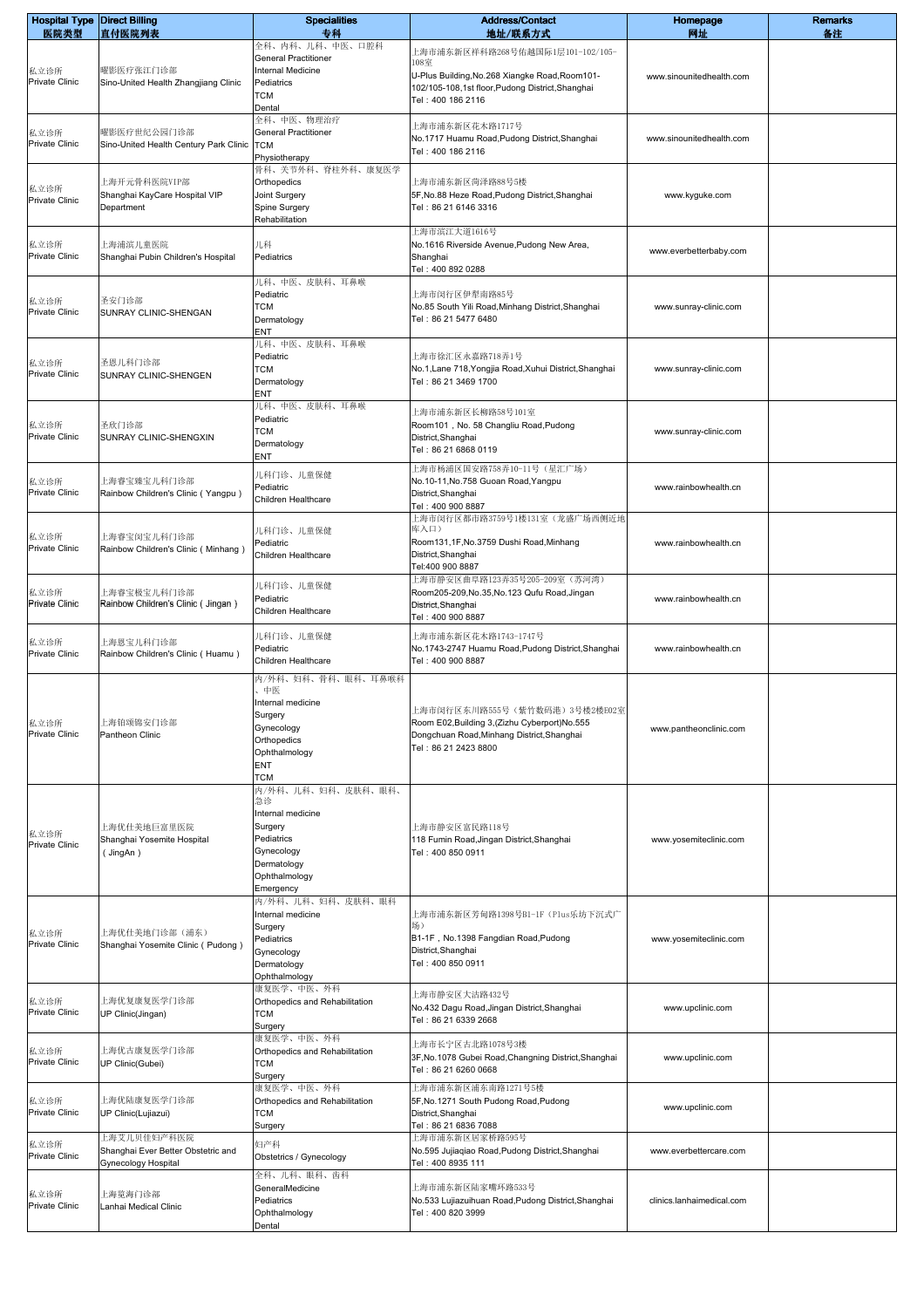| <b>Hospital Type Direct Billing</b>       |                                                                                                | <b>Specialities</b>                                                                                                                                                       | <b>Address/Contact</b>                                                                                                                                                              | Homepage                  | <b>Remarks</b> |
|-------------------------------------------|------------------------------------------------------------------------------------------------|---------------------------------------------------------------------------------------------------------------------------------------------------------------------------|-------------------------------------------------------------------------------------------------------------------------------------------------------------------------------------|---------------------------|----------------|
| 医院类型                                      | 直付医院列表                                                                                         | 专科<br>全科、儿科、眼科、心理科、中医科                                                                                                                                                    | 地址/联系方式                                                                                                                                                                             | 网址                        | 备注             |
| 私立诊所<br><b>Private Clinic</b>             | 上海怡合览海门诊部<br>Yihe Lanhai Medical Clinic                                                        | General Medicine<br>Pediatrics<br>Ophthalmology<br>Psychotherapy                                                                                                          | 上海市黄浦区淮海中路300号K11艺术购物中心53F<br>53F K11 Art Mall, No.300 Huaihai Road, Huangpu<br>District, Shanghai<br>Tel: 400 820 3999                                                             | clinics.lanhaimedical.com |                |
| 私立诊所<br>Private Clinic                    | 上海上工坊善健中医门诊部<br>Shanghai San Family TCM Clinic                                                 | TCM<br>中医科<br><b>TCM</b>                                                                                                                                                  | 上海市黄浦区建国西路151号201室<br>Room201, NO.151, Jianguo West Road, Huangpu<br>District, Shanghai<br>Tel:400 8219 119                                                                         | www.sanfamily.com.cn      |                |
| 私立医院<br>Private Hospital                  | 上海冬雷脑科医院国际部<br>nternational Services of Shanghai<br>Donglei Brain Hospital                     | 神经内科、神经外科、康复科、心内科<br>呼吸科、疼痛科<br>Neurological<br>Neurosurgery<br>Rehabilitation<br>Cardiology<br>Respiratory medicine<br>Pain Treatment                                    | 上海市青浦区华徐公路988号<br>No.988 Huaxu Highway, Qingpu District, Shanghai<br>Tel: 400 616 3901*2<br>Tel: 13482170840                                                                        | www.bdg-brain.com         |                |
| 私立医院<br>Private Hospital                  | 上海广慈纪念医院<br>Shanghai Guangci Memorial Hospital                                                 | 内科、外科、妇科、儿科、皮肤科、眼<br>科、耳鼻喉科<br>Internal medicine<br>Surgery<br>Gynecology<br>Pediatric<br>Dermatology<br>Ophthalmology<br>ENT                                             | 上海市黄浦区思南路111-3号<br>No.111-3, Sinan Road, Huangpu District, Shanghai<br>Tel: 86 21 6437 0233                                                                                         | www.guangcimh.com         |                |
| 私立医院<br>Private Hospital                  | 上海阿特蒙医院<br>Shanghai Artemed Hospital                                                           | 内科、外科、骨科、运动医学科、肿瘤<br>科、消化内科、血液内科<br><b>Internal Medicine</b><br><b>Surgery Department</b><br>Orthopedics<br>Sports Medicine<br>Oncology<br>Gastroenterology<br>Hematology | 上海市浦东新区台北东路170号<br>No. 170 Taipei East Road, Pudong District, Shanghai<br>Tel: 400 021 5115                                                                                         | www.artemedhospital.com   |                |
| 私立医院<br>Private Hospital                  | 上海市孟超肿瘤医院<br>Shanghai Mengchao Cancer Hospital                                                 | 肿瘤内科、肿瘤外科<br>Medical Oncology<br>Surgical Oncology                                                                                                                        | 上海市嘉定区安亭镇园国路前杨路1585号<br>No.1585 Yuanguo Road Qianyang Road, Anting<br>Town, Jiading District, Shanghai<br>Tel: 86 21 6709 1200                                                      | www.shmczlyy.com          |                |
| 私立医院<br>Private Hospital                  | 上海百佳妇产医院<br>Shanghai Baijia Maternity Hospital                                                 | 妇产科<br>Obstetrics / Gynecology                                                                                                                                            | 上海市闵行区虹梅路1045号<br>NO.1045 Hongmei Road, Minhang District, Shanghai<br>Tel: 86 21 6728 3333<br>Tel: 18017597817                                                                      | www.shbjfc.com            |                |
| 私立诊所<br>Private Clinic                    | 上海复跃康复医学诊所<br>Shanghai Medmotion Clinic                                                        | 康复科、骨科<br>Rehabilitation<br>Orthopedics                                                                                                                                   | 上海市长宁区华山路1568号南丰大厦2层<br>Nanfeng Tower 2F, No. 1568 Huashan Road, Changning<br>District, Shanghai<br>Tel: 86 21 6237 0880                                                            |                           |                |
| 私立诊所<br>Private Clinic                    | 上海瑞新医疗中心<br>(ParkwayHealth)Shanghai Medical and<br><b>Dental Center</b>                        | 全科、内科、儿科、齿科<br>General Practitioner<br>Internal medicine<br><b>General Practitioner</b><br>Pediatrics<br>Dental                                                           | 上海市静安区南京西路1376号西峰203-4号<br>203-4 West Retail Plaza, 1376 Nanjing Xi Lu, Jingan<br>District, Shanghai<br>Tel: 400 819 6622                                                           | www.parkwayhealth.cn      |                |
| 私立诊所<br><b>Private Clinic</b>             | 上海瑞鹰门诊部<br>(ParkwayHealth)Shanghai Gleneagles<br>International Medical and Surgical<br>Center  | 全科、儿科、齿科<br><b>General Practitioner</b><br>Internal medicine<br><b>General Practitioner</b><br>Pediatrics<br>Dental                                                       | 上海市静安区南京西路389号明天广场4楼<br>389 Nanjing West Rd, Tomorrow Square, 4th Floor,<br>Jingan District, Shanghai<br>Tel: 400 819 6622                                                          | www.parkwayhealth.cn      |                |
| 私立诊所<br>Private Clinic                    | 上海新瑞医疗中心<br>(ParkwayHealth)Specialty and Inpatient<br>center                                   | 内科、儿科、专科、住院部、妇科、生<br>育中心<br>Surgery<br>Internal medicine<br>Pediatrics<br>Specialist<br>Obstetrics / Gynecology<br>Inpatient center<br><b>Birthing Center</b>             | 上海市黄浦区西藏中路336号华旭国际大厦裙楼1-4层<br>Plaza336,336 Middle Xizang Road, Huangpu<br>District, Shanghai<br>Tel: 400 819 6622                                                                   | www.parkwayhealth.cn      |                |
| 私立诊所<br><b>Private Clinic</b>             | 上海瑞祥医疗中心<br>(ParkwayHealth)Hong Qiao Medical<br>Center                                         | 全科、内科、儿科<br><b>General Practitioner</b><br>Internal medicine<br><b>General Practitioner</b><br>Pediatrics                                                                 | 上海市长宁区古北路505号<br>No.505 Gubei Road, Changning District, Shanghai<br>Tel: 400 819 6622                                                                                               | www.parkwayhealth.cn      |                |
| 私立诊所<br>Private Clinic                    | 上海瑞浦医疗中心<br>(ParkwayHealth)Jin Qiao Medical and<br><b>Dental Center</b>                        | 全科、内科、儿科、齿科<br><b>General Practitioner</b><br>Internal medicine<br><b>General Practitioner</b><br>Pediatrics<br>Dental                                                    | 上海市浦东新区碧云路997号<br>997 Biyun Road, Jin Qiao, Pudong New Area<br>District, Shanghai<br>Tel: 400 819 6622                                                                              | www.parkwayhealth.cn      |                |
| 私立诊所<br>Private Clinic                    | 上海圣瑞慈门诊部<br>St.Reiss (Shanghai) Medical Center                                                 | 全科、儿科、齿科、妇科<br><b>General Practitioner</b><br>Pediatrics<br>Dental<br>Gynecology                                                                                          | 上海市徐汇区淮海中路1720号众联别墅D座<br>Block D, Zhong-Lian Villa, 1720, Middle Huai Hai<br>Road, Xuhui District, Shanghai<br>Tel: 86 21 5404 8770<br>Tel: 86 21 5404 8771<br>Tel: 86 21 5404 8772 | www.st-reissmedical.com   |                |
| 私立诊所<br><b>Private Clinic</b>             | 上海美中嘉和肿瘤门诊部<br>Shanghai Concord Medical Cancer<br>Center                                       | 放疗科、肿瘤内科、影像科<br>Radiation Oncology Dept<br><b>Medical Oncology</b><br>Medical imaging                                                                                     | 上海市黄浦区重庆南路149号4号楼<br>Building 4, No. 149, Chongqing south Road, Huangpu<br>District, Shanghai<br>Tel: 86 21 3331 9991                                                               | sh.ccm.cn                 |                |
| 眼科机构<br>Ophthalmic<br>center              | 上海希玛瑞视眼科医院<br>C-MER(Shanghai) Vision Eye Hospital                                              | 眼科<br>Eye clinic                                                                                                                                                          | 上海市黄浦区西藏南路758号前社Nexxus2-3楼<br>2-3 Floor, Nexxus, No. 758, South Xi zang Road, Huang<br>Pu District<br>Tel: 400 821 1567                                                             | www.rjeye.com             |                |
| 眼科机构<br>Ophthalmic<br>center              | 上海新视界中兴眼科医院国际部<br>Shanghai Xinshijie Zhongxing Eye<br><b>Hospital International Department</b> | 眼科<br>Eye Clinic                                                                                                                                                          | 上海市静安区中兴路1618号8楼<br>8F No.1618, Zhongxing Rd, Jingan District, Shanghai<br>Tel: 86 21 6629 6665                                                                                     | www.zxneweye.com          |                |
| 体检机构<br><b>Health Screening</b><br>Center | 上海美兆健康体检中心(古北)<br>Shanghai MJ Health Screening Center<br>(Gubei)                               | 体检<br>Health screening                                                                                                                                                    | 上海市长宁区延安西路2558号B栋6-8层<br>F6-8, Block B, NO.2558 West Yanan<br>Road, Changning, Shanghai<br>Tel: 13564149042                                                                         | www.mjlife.com.cn         |                |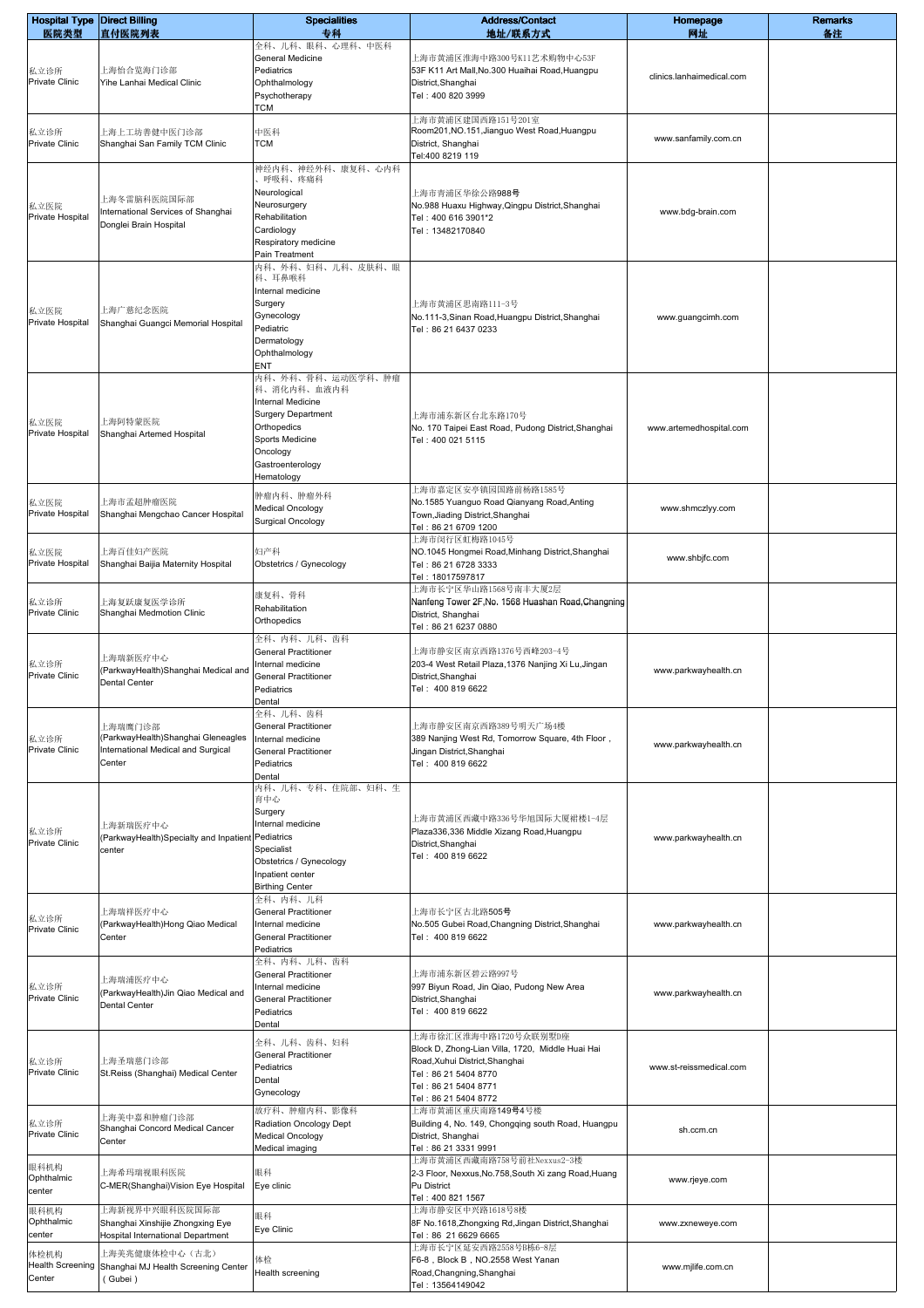| <b>Hospital Type Direct Billing</b><br>医院类型 |                                                       | <b>Specialities</b><br>专科 | <b>Address/Contact</b><br>地址/联系方式                                                     | Homepage<br>网址        | <b>Remarks</b><br>备注 |
|---------------------------------------------|-------------------------------------------------------|---------------------------|---------------------------------------------------------------------------------------|-----------------------|----------------------|
| 体检机构                                        | 直付医院列表<br>上海爱康卓悦望族医疗中心                                |                           | 上海市长宁区天山路1900号四楼                                                                      |                       |                      |
| <b>Health Screening</b>                     | Shanghai ikang Wangzu Medical                         | 体检                        | 4th Floor, No. 1900 Tianshan Road, Changning                                          | www.ikang.com         |                      |
| Center                                      | Center                                                | Health screening          | District, Shanghai<br>Tel: 86 21 2203 8393                                            |                       |                      |
| 体检机构                                        | 上海爱康君安门诊部                                             |                           | 上海市长宁区兴国路78号兴国宾馆10号楼                                                                  |                       |                      |
| <b>Health Screening</b>                     | Shanghai ikang Evergreen Medical                      | 体检                        | No.10 building, Xingguo Hotel, No.78, Xingguo Road,                                   | www.ikang.com         |                      |
| Center                                      | Center                                                | Health screening          | Changning District, Shanghai<br>Tel: 86 21 2203 8393                                  |                       |                      |
|                                             | 上海爱康国宾名门门诊部                                           |                           | 上海市浦东新区张杨路560号(中融恒瑞大厦)6楼西区                                                            |                       |                      |
| 体检机构<br><b>Health Screening</b>             | Shanghai ikang Mingmen Medical                        | 体检                        | West Area, Floor 6, No. 560 Zhangyang Road, Pudong                                    | www.ikang.com         |                      |
| Center                                      | Center                                                | Health screening          | District, Shanghai<br>Tel: 86 21 2203 8393                                            |                       |                      |
|                                             |                                                       |                           | 上海市杨浦区国宾路36号万达广场B座5层                                                                  |                       |                      |
| 体检机构<br><b>Health Screening</b>             | 上海爱康国宾人人门诊部                                           | 体检                        | Floor 5, Block B, Wanda Square, No. 36 Guobin                                         | www.ikang.com         |                      |
| Center                                      | Shanghai ikang Renren Medical Center Health screening |                           | Road, Yangpu District, Shanghai<br>Tel: 86 21 2203 8393                               |                       |                      |
|                                             |                                                       |                           | 上海市黄浦区延安东路175号旺角广场4F                                                                  |                       |                      |
| 体检机构<br><b>Health Screening</b>             | 美年大健康上海黄浦分院                                           | 体检                        | 4F, Wangjiao Square, No. 175 East Yanan                                               | www.health-100.cn     |                      |
| Center                                      | Health-100 Shanghai Huangpu Branch                    | Health screening          | Road, Huangpu District, Shanghai<br>Tel: 15000583416                                  |                       |                      |
| 体检机构                                        |                                                       | 体检                        | 上海市静安区西康路608号                                                                         |                       |                      |
| <b>Health Screening</b>                     | 美年大健康上海静安分院<br>Health-100 Shanghai Jingan Branch      | Health screening          | No.608 Xikang Road, Jingan District, Shanghai                                         | www.health-100.cn     |                      |
| Center<br>体检机构                              |                                                       |                           | Tel: 15000583416<br>上海市浦东新区东方路836号                                                    |                       |                      |
| <b>Health Screening</b>                     | 美年大健康上海齐鲁分院                                           | 体检                        | No.836 Dongfang Road, Pudong District, Shanghai                                       | www.health-100.cn     |                      |
| Center                                      | Health-100 Shanghai Qilu Branch                       | Health screening          | Tel: 15000583416                                                                      |                       |                      |
| 体检机构                                        | 美年大健康上海小木桥总院                                          | 体检                        | 上海市徐汇区小木桥路251号天亿大厦1-3F<br>Floor1-3, Tianyi Building, No.251 Xiaomuqiao                |                       |                      |
| <b>Health Screening</b>                     | Health-100 Shanghai Xiaomuqiaolu                      | Health screening          | Road, Xuhui District, Shanghai                                                        | www.health-100.cn     |                      |
| Center                                      | <b>Branch</b>                                         |                           | Tel: 15000583416                                                                      |                       |                      |
| 体检机构                                        | 美年大健康上海五角场分院                                          | 体检                        | 上海市杨浦区淞沪路388号创智天地7号楼5F                                                                |                       |                      |
| <b>Health Screening</b>                     | Health-100 Shanghai Wujiaochang                       | Health screening          | 5F, No.7 Building, No.388 Songhu Road, Yangpu<br>District, Shanghai                   | www.health-100.cn     |                      |
| Center                                      | Branch                                                |                           | Tel: 15000583416                                                                      |                       |                      |
| 体检机构<br><b>Health Screening</b>             | 美年大健康上海天山分院                                           | 体检                        | 上海市长宁区天山路8号                                                                           |                       |                      |
| Center                                      | Health-100 Shanghai Tianshan Branch                   | Health screening          | No.8 Tianshan Road, Changning District, Shanghai<br>Tel: 15000583416                  | www.health-100.cn     |                      |
| 体检机构                                        |                                                       |                           | 上海市闵行区宜山路1728号1-2楼                                                                    |                       |                      |
| <b>Health Screening</b>                     | 美年大健康上海宜山分院                                           | 体检                        | Floor1&2, No.1728 Yishan Road, Minhang                                                | www.health-100.cn     |                      |
| Center                                      | Health-100 Shanghai Yishan Branch                     | Health screening          | District, Shanghai<br>Tel: 15000583416                                                |                       |                      |
|                                             |                                                       |                           | 上海市长宁区富贵东路129号                                                                        |                       |                      |
| 齿科诊所                                        | 纽约齿科                                                  | 齿科                        | 129 Fugui Dong Road, Changning District, Shanghai                                     | www.nyuimplant.net    |                      |
| <b>Dental Clinic</b>                        | New York Dental Clinic                                | Dental                    | Tel: 86 21 6278 1181                                                                  |                       |                      |
|                                             |                                                       |                           | 上海市长宁区天山路1737号T1幢206室                                                                 |                       |                      |
| 齿科诊所                                        | 康怡齿科                                                  | 齿科                        | Room206, Building T1, No. 1737, Tianshan                                              | www.alphadental.cn    |                      |
| <b>Dental Clinic</b>                        | Alpha Dental                                          | Dental                    | Road, Changning District, Shanghai<br>Tel: 86 21 6270 2875                            |                       |                      |
|                                             |                                                       |                           | 上海市浦东新区金茂大厦裙房时尚生活中心3N1-3N5                                                            |                       |                      |
| 齿科诊所                                        | 科瓦齿科                                                  | 齿科                        | 3N1-3N5,88 Century Boulevard, JINMAOTower,                                            | www.kowa-dental.com   |                      |
| Dental Clinic                               | <b>KOWA Dental</b>                                    | Dental                    | Pudong New Area District, Shanghai<br>Tel: 86 21 5108 2222                            |                       |                      |
|                                             |                                                       |                           | 上海市静安区成都北路199号恒利国际大厦11楼11F,HONI                                                       |                       |                      |
| 齿科诊所                                        | 卡瓦齿科                                                  | 齿科                        | International Plaza, 199 North Chengdu Road, JingAn                                   | www.kowa-dental.com   |                      |
| <b>Dental Clinic</b>                        | <b>KOVA Dental</b>                                    | Dental                    | District, Shanghai<br>Tel: 400 606 0222                                               |                       |                      |
|                                             |                                                       |                           | 上海市黄浦区湖滨路202号企业天地商业中心2号楼2楼                                                            |                       |                      |
| 齿科诊所                                        | 瑞尔齿科新天地诊所                                             | 齿科                        | 2/F, 2 Corporate Avenue, No.202 Hubin Road,                                           | www.arrail-dental.com |                      |
| <b>Dental Clinic</b>                        | <b>ARRAIL Lippo Clinic</b>                            | Dental                    | Huangpu District, Shanghai<br>Tel: 86 21 5396 6539                                    |                       |                      |
|                                             |                                                       |                           | 上海市浦东新区张杨路500号华润时代广场417室                                                              |                       |                      |
| 齿科诊所                                        | 瑞尔齿科时代诊所                                              | 齿科                        | Rm 417, Huarun Times Square Building, No.500                                          | www.arrail-dental.com |                      |
| <b>Dental Clinic</b>                        | <b>ARRAIL Time Clinic</b>                             | Dental                    | Zhangyang Road, Pudong New District, Shanghai<br>Tel: 86 21 5836 8100                 |                       |                      |
|                                             |                                                       |                           | 上海市静安区延安中路1440号阿波罗大厦102室                                                              |                       |                      |
| 齿科诊所                                        | 瑞尔齿科静安公园诊所                                            | 齿科                        | Room 102, 1st. Floor, Apollo Building, No. 1440, Middle                               | www.arrail-dental.com |                      |
| Dental Clinic                               | ARRAIL Jing-an Park Clinic                            | Dental                    | Yan-an Road, Jingan District, Shanghai<br>Tel: 86 21 3252 1519                        |                       |                      |
|                                             |                                                       |                           | 上海市浦东新区陆家嘴西路168号正大广场地下一层F16室                                                          |                       |                      |
| 齿科诊所                                        | 瑞尔齿科正大诊所                                              | 齿科                        | Rm F16, B1, Super Brand Mall, No.168 West Lujiazui,                                   |                       |                      |
| Dental Clinic                               | <b>ARRAIL Zhengda Clinic</b>                          | Dental                    | Pudong New District, Shanghai                                                         | www.arrail-dental.com |                      |
|                                             |                                                       |                           | Tel: 86 21 5047 6878                                                                  |                       |                      |
|                                             |                                                       |                           | 上海市浦东新区福山路388号宏嘉大厦206-208室 Rm                                                         |                       |                      |
| 齿科诊所<br>Dental Clinic                       | 瑞尔齿科宏嘉诊所<br><b>ARRAIL Hongjia Clinic</b>              | 齿科<br>Dental              | 206-208, Hongjia Tower No.388 Fushan Road, Pudong<br>District, Shanghai               | www.arrail-dental.com |                      |
|                                             |                                                       |                           | Tel: 86 21 5066 3380                                                                  |                       |                      |
|                                             |                                                       |                           | 上海市普陀区大渡河路196号大悦城402                                                                  |                       |                      |
| 齿科诊所<br><b>Dental Clinic</b>                | 瑞尔齿科长风诊所<br><b>ARRAIL Changfeng Clinic</b>            | 齿科<br>Dental              | 402 Joy City, No 196, Daduhe Road, Putuo District,<br>Shanghai                        | www.arrail-dental.com |                      |
|                                             |                                                       |                           | Tel : 86 21 3257 1100                                                                 |                       |                      |
|                                             |                                                       |                           | 上海市黄浦区南京东路300号名人购物中心L404室                                                             |                       |                      |
| 齿科诊所<br>Dental Clinic                       | 上海瑞尔名人诊所<br><b>ARRAIL Metropolitan Clinic</b>         | 齿科<br>Dental              | L404, Henderson Metropolitan No.300, East Nanjing<br>Road, Huangpu District, Shanghai | www.arrail-dental.com |                      |
|                                             |                                                       |                           | Tel: 86 21 6322 2323                                                                  |                       |                      |
|                                             |                                                       |                           | 上海市长宁区延安西路2111号杨子中心1楼                                                                 |                       |                      |
| 齿科诊所<br>Dental Clinic                       | 上海瑞尔虹桥诊所<br>ARRAIL Hongqiao Clinic                    | 齿科<br>Dental              | 1/F Yangtze Center, No.2111 West Yan An<br>Road, Changning District, Shanghai         | www.arrail-dental.com |                      |
|                                             |                                                       |                           | Tel: 86 21 6259 7332                                                                  |                       |                      |
|                                             |                                                       |                           | 上海市浦东新区民生路1286号汇商大厦19层                                                                |                       |                      |
| 齿科诊所<br><b>Dental Clinic</b>                | 上海瑞尔联洋诊所<br><b>ARRAIL Dental Lianyang Clinic</b>      | 齿科<br>Dental              | Floor 19, Huishang Building, No. 1286 Minsheng<br>Road, Pudong District, Shanghai     | www.arrail-dental.com |                      |
|                                             |                                                       |                           | Tel: 86 21 6100 2996                                                                  |                       |                      |
|                                             |                                                       |                           | 上海市浦东新区金桥碧云路1208号二楼                                                                   |                       |                      |
| 齿科诊所<br><b>Dental Clinic</b>                | 上海瑞尔碧云诊所<br><b>ARRAIL Dental Biyun Clinic</b>         | 齿科<br>Dental              | 2nd Floor, No. 1208 Biyun Road, Jinqiao, Pudong<br>District, Shanghai                 | www.arrail-dental.com |                      |
|                                             |                                                       |                           | Tel: 86 21 5030 3377                                                                  |                       |                      |
| 齿科诊所                                        | 瑞尔齿科美学诊所                                              | 齿科                        | 上海市浦东新区东绣路885号                                                                        |                       |                      |
| <b>Dental Clinic</b>                        | <b>ARRAIL Dental Meixue Clinic</b>                    | Dental                    | 885 DongxiuRoad, Pudong New District, Shanghai<br>Tel: 86 21 5853 0081                | www.arrail-dental.com |                      |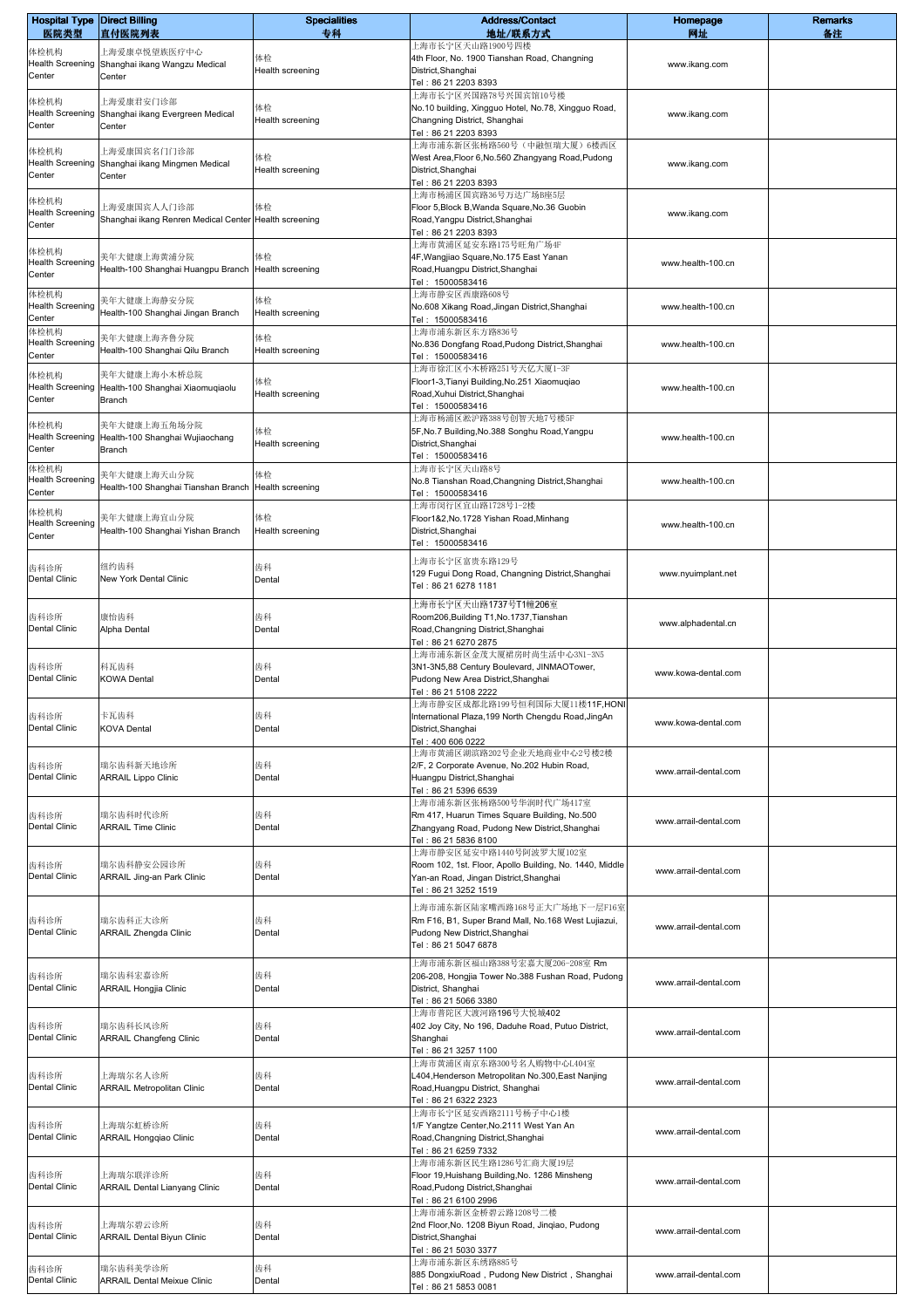| <b>Hospital Type Direct Billing</b> |                                                | <b>Specialities</b> | <b>Address/Contact</b>                                                                               | Homepage               | <b>Remarks</b> |
|-------------------------------------|------------------------------------------------|---------------------|------------------------------------------------------------------------------------------------------|------------------------|----------------|
| 医院类型                                | 直付医院列表                                         | 专科                  | 地址/联系方式<br>上海市静安区万荣路777号大宁音乐广场J座401室                                                                 | 网址                     | 备注             |
| 齿科诊所                                | 瑞尔齿科大宁诊所                                       | 齿科                  | Room 401, block J, Daning music square, Wanrong                                                      | www.arrail-dental.com  |                |
| <b>Dental Clinic</b>                | <b>ARRAIL Daning Clinic</b>                    | Dental              | Road, Jingan District, Shanghai<br>Tel: 86 21 6167 3225                                              |                        |                |
|                                     |                                                |                     | 上海市浦东新区银城中路501号2203室                                                                                 |                        |                |
| 齿科诊所                                | 瑞尔齿科上海中心诊所                                     | 齿科                  | Room2203, Shanghai Tower, No.501 Middle Yincheng                                                     | www.arrail-dental.com  |                |
| Dental Clinic                       | ARRAIL Shanghai Tower Clinic                   | Dental              | Road, Pudong New District, Shanghai<br>Tel: 86 21 6162 3299                                          |                        |                |
|                                     |                                                |                     | 上海市闵行区吴中路1799号602B                                                                                   |                        |                |
| 齿科诊所                                | 瑞尔齿科万象城诊所                                      | 齿科                  | 602B, No.1799, Wuzhong Road, Minhang District,                                                       | www.arrail-dental.com  |                |
| Dental Clinic                       | <b>ARRAIL MIX City Clinic</b>                  | Dental              | Shanghai<br>Tel: 86 21 6191 1366                                                                     |                        |                |
|                                     |                                                |                     | 上海市徐汇区华山路1751号海斯大厦2楼                                                                                 |                        |                |
| 齿科诊所                                | 瑞尔齿科徐家汇诊所                                      | 齿科                  | 2/F2/F, No.1751 Huashan Road, Xujiahui District,                                                     | www.arrail-dental.com  |                |
| <b>Dental Clinic</b>                | ARRAIL Xujiahui Clinic                         | Dental              | Shanghai<br>Tel: 86 21 6473 7733                                                                     |                        |                |
|                                     |                                                |                     | 上海市黄浦区西藏中路268号201室                                                                                   |                        |                |
| 齿科诊所<br>Dental Clinic               | 瑞尔齿科来福士诊所                                      | 齿科                  | Room201 Room 201, Reffles city No268 Xizang Zhong                                                    | www.arrail-dental.com  |                |
|                                     | <b>ARRAIL Reffles City Clinic</b>              | Dental              | Road, Huangpu District, Shanghai<br>Tel: 86 21 6361 1333                                             |                        |                |
|                                     |                                                |                     | 上海市黄浦区徐家汇路338号东方天地                                                                                   |                        |                |
| 齿科诊所<br>Dental Clinic               | 拜博口腔-上海博尔门诊<br>BYBO-Shanghai Bo'er Clinic      | 齿科<br>Dental        | Oriental Plaza, No.338 Xujiahui Road, Huangpu<br>District, Shanghai                                  | www.bybo.com.cn        |                |
|                                     |                                                |                     | Tel: 86 21 5108 6622                                                                                 |                        |                |
|                                     |                                                |                     | 上海市长宁区长宁路1018号龙之梦购物中心5楼                                                                              |                        |                |
| 齿科诊所<br><b>Dental Clinic</b>        | 拜博口腔-上海拜尔门诊<br>BYBO-Shanghai Byer Clinic       | 齿科<br>Dental        | Floor 5, Longemont Plaza, No. 1018, Changning<br>Road, Changning District, Shanghai                  | www.bybo.com.cn        |                |
|                                     |                                                |                     | Tel: 86 21 5169 8778                                                                                 |                        |                |
|                                     |                                                |                     | 上海市浦东新区迎春路1275号201-204                                                                               |                        |                |
| 齿科诊所<br><b>Dental Clinic</b>        | 拜博口腔-上海柏尔门诊<br>BYBO-Shanghai Bai'er Clinic     | 齿科<br>Dental        | Room 201-204, No. 1275, Yingchun<br>Road, Pudong, Shanghai                                           | www.bybo.com.cn        |                |
|                                     |                                                |                     | Tel: 86 21 5108 7766                                                                                 |                        |                |
|                                     |                                                |                     | 上海市浦东新区东方路710号汤臣金融大厦105室                                                                             |                        |                |
| 齿科诊所                                | 拜博口腔-上海奥华门诊                                    | 齿科                  | Room 105, Tomson International Commercial<br>Building, No.710, Dongfang Road, Pudong                 | www.bybo.com.cn        |                |
| <b>Dental Clinic</b>                | BYBO-Shanghai Aohua Clinic                     | Dental              | District, Shanghai                                                                                   |                        |                |
|                                     |                                                |                     | Tel: 86 21 6875 8089                                                                                 |                        |                |
|                                     |                                                |                     | 上海市虹口区西江湾路388号凯德龙之梦购物中心B座四楼<br>12号                                                                   |                        |                |
| 齿科诊所                                | 拜博口腔-上海龙尔门诊                                    | 齿科                  | No.12, Floor4, Area B, Hongkou Longemont                                                             | www.bybo.com.cn        |                |
| Dental Clinic                       | BYBO-Shanghai Long'er Clinic                   | Dental              | Plaza, No.388, West Jiangwan Road, Hongkou<br>District, Shanghai                                     |                        |                |
|                                     |                                                |                     | Tel: 86 21 5108 5758                                                                                 |                        |                |
|                                     |                                                |                     | 上海市黄浦区淮海路918号百盛购物中心4楼                                                                                |                        |                |
| 齿科诊所<br>Dental Clinic               | 拜博口腔-上海金尔门诊<br>BYBO-Shanghai Jin'er Clinic     | 齿科<br>Dental        | Floor 4, Baisheng Shopping Center, No. 918 Huaihai<br>Road, Huangpu District, Shanghai               | www.bybo.com.cn        |                |
|                                     |                                                |                     | Tel: 86 21 5109 5793                                                                                 |                        |                |
|                                     |                                                |                     | 上海市静安区愚园路68号晶品大厦513室                                                                                 |                        |                |
| 齿科诊所<br>Dental Clinic               | 拜博口腔-上海静尔门诊<br>BYBO-Shanghai Jing'er Clinic    | 齿科<br>Dental        | Room 513, Jingpin Building, No.68 Yuyuan Road,<br>Jing'an District, Shanghai                         | www.bybo.com.cn        |                |
|                                     |                                                |                     | Tel: 86 21 5109 8795                                                                                 |                        |                |
|                                     |                                                |                     | 上海市闵行区虹井路288号乐虹坊3楼<br>3F, Lehongfang, No.288 Hongjing Road, Minhang                                  |                        |                |
| 齿科诊所<br>Dental Clinic               | 拜博口腔-上海吉尔门诊<br>BYBO-Shanghai Ji'er Clinic      | 齿科<br>Dental        | District, Shanghai                                                                                   | www.bybo.com.cn        |                |
|                                     |                                                |                     | Tel: 86 21 5108 5005                                                                                 |                        |                |
| 齿科诊所                                | 德真会虹桥诊所                                        | 齿科                  | 上海市长宁区兴义路8号万都商城<br>3F Maxdo Center, No.8 Xingyi Road, Changning                                      |                        |                |
| <b>Dental Clinic</b>                | TSK Dental Hongqiao Clinic                     | Dental              | District, Shanghai                                                                                   | www.tsk-dental.com     |                |
|                                     |                                                |                     | Tel: 86 21 5208 0208/5208 0218                                                                       |                        |                |
|                                     |                                                |                     | 上海市长宁区虹桥路1438号高岛屋百货5楼<br>5F Takashimaya Shanghai Store, No. 1438 Hongqiao                            |                        |                |
| 齿科诊所<br><b>Dental Clinic</b>        | 德真会高岛屋诊所<br>TSK Dental Takashimaya Clinic      | 齿科<br>Dental        | Road, Changning District, Shanghai                                                                   | www.tsk-dental.com     |                |
|                                     |                                                |                     | Tel: 86 21 6268 2286<br>Tel: 86 21 6271 3552                                                         |                        |                |
|                                     |                                                |                     | 上海市黄浦区淮海中路93号大上海时代广场办公楼4楼                                                                            |                        |                |
| 齿科诊所                                | 德真会格维诊所                                        | 齿科                  | 4F, Office Tower, Times Square, No.93 Middle Huaihai                                                 |                        |                |
| <b>Dental Clinic</b>                | <b>TSK Dental Greenway Clinic</b>              | Dental              | Road, Huangpu District, Shanghai<br>Tel: 86 21 3366 6129                                             | www.tsk-dental.com     |                |
|                                     |                                                |                     | Tel: 86 21 3366 5962                                                                                 |                        |                |
|                                     |                                                |                     | 上海市静安区南京西路555号555商厦2楼                                                                                |                        |                |
| 齿科诊所                                | 德真会静安诊所                                        | 齿科                  | 2F, Pacheer Commercial Center, No.555 West Nanjing<br>Road, Jingan District, Shanghai                | www.tsk-dental.com     |                |
| Dental Clinic                       | TSK Dental Jingan Clinic                       | Dental              | Tel: 86 21 6340 0270                                                                                 |                        |                |
|                                     |                                                |                     | Tel: 86 21 6340 0290                                                                                 |                        |                |
| 齿科诊所                                | 德真会金桥诊所                                        | 齿科                  | 上海市浦东新区蓝桉路160号<br>No.160 Lanan Road, Biyun Community, Pudong District                                |                        |                |
| Dental Clinic                       | TSK Dental Jingiao Clinic                      | Dental              | Tel: 86 21 5030 7858                                                                                 | www.tsk-dental.com     |                |
|                                     |                                                |                     | Tel: 86 21 5030 7668<br>上海市浦东新区丁香路1192-1198号                                                         |                        |                |
|                                     |                                                |                     | No.1192-1198 Dingxiang Road, Pudong                                                                  |                        |                |
| 齿科诊所<br><b>Dental Clinic</b>        | 德真会联洋诊所<br>TSK Dental Lianyang Clinic          | 齿科<br>Dental        | District, Shanghai                                                                                   | www.tsk-dental.com     |                |
|                                     |                                                |                     | Tel: 86 21 6856 1040<br>Tel: 86 21 6856 1045                                                         |                        |                |
|                                     |                                                |                     | 上海市长宁区长宁路1123号(来福士)东楼03层42号                                                                          |                        |                |
| 齿科诊所                                | 德真会来福士诊所                                       | 齿科                  | 3F-42, East Tower, Raffles City, No. 1123 Changning                                                  |                        |                |
| Dental Clinic                       | <b>TSK Dental Raffles Clinic</b>               | Dental              | Road, Changning District, Shanghai<br>Tel: 86 21 6299 0287                                           | www.tsk-dental.com     |                |
|                                     |                                                |                     | Tel: 86 21 6299 0657                                                                                 |                        |                |
| 齿科诊所                                | 上海置略马泷口腔门诊部 (新天地店)                             | 齿科                  | 上海市黄浦区合肥路215号精益商务楼4楼<br>F4, Jingyi Business Building, No.215 Hefei Road,                             |                        |                |
| Dental Clinic                       | MALO CLINIC SHANGHAI · ZHILVE<br><b>CLINIC</b> | Dental              | Huangpu District, Shanghai                                                                           | www.maloclinics.com.cn |                |
|                                     |                                                |                     | Tel: 4008820506                                                                                      |                        |                |
|                                     | 上海马泷・丽洁口腔门诊部 (淮海路                              |                     | 上海市黄浦区淮海中路283号香港广场南座903-908室                                                                         |                        |                |
| 齿科诊所<br>Dental Clinic               | 店)<br>MALO CLINIC SHANGHAI · REJOY             | 齿科<br>Dental        | Room906-908, South Tower, Hongkong Plaza, No.283,<br>Middle Huaihai Road, Huangpu District, Shanghai | www.maloclinics.com.cn |                |
|                                     | <b>CLINIC</b>                                  |                     | Tel: 4008820506                                                                                      |                        |                |
|                                     | 上海马泷•艾丽特口腔门诊部(浦东金桥                             |                     | 上海市浦东新区新金桥路58号银东大厦2楼E座                                                                               |                        |                |
| 齿科诊所                                | 店)<br>MALO CLINIC SHANGHAI · ELITE             | 齿科                  | Block E, F2, Yindong Building, No.58 Xinjinqiao Road,                                                | www.maloclinics.com.cn |                |
| Dental Clinic                       | <b>CLINIC</b>                                  | Dental              | Pudong District, Shanghai<br>Tel: 4008820506                                                         |                        |                |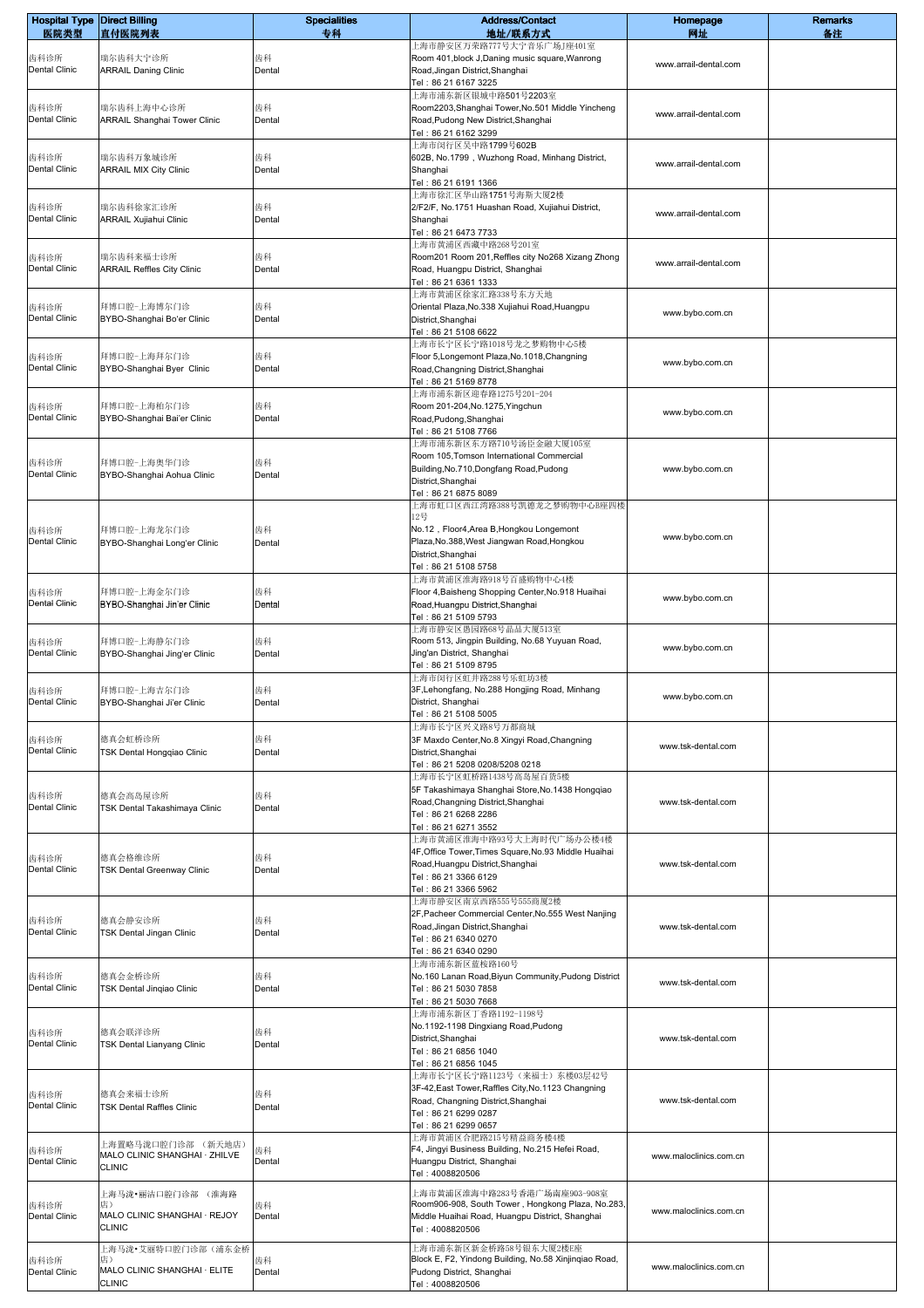| <b>Hospital Type Direct Billing</b><br>医院类型  | 直付医院列表                                                                                                                                       | <b>Specialities</b><br>专科                                                                                                                                                  | <b>Address/Contact</b><br>地址/联系方式                                                                                                                                                   | Homepage<br>网址                            | <b>Remarks</b><br>备注                                                                                        |
|----------------------------------------------|----------------------------------------------------------------------------------------------------------------------------------------------|----------------------------------------------------------------------------------------------------------------------------------------------------------------------------|-------------------------------------------------------------------------------------------------------------------------------------------------------------------------------------|-------------------------------------------|-------------------------------------------------------------------------------------------------------------|
| 齿科诊所<br>Dental Clinic                        | 上海马泷・永颜口腔门诊部<br>MALO CLINIC SHANGHAI · ISMILE<br><b>CLINIC</b>                                                                               | 齿科<br>Dental                                                                                                                                                               | 上海市长宁区水城南路59号明珠大楼5楼<br>F5, Pearl Building, No.59 South Shuicheng Road,<br>Changning District, Shanghai<br>Tel: 4008820506                                                           | www.maloclinics.com.cn                    |                                                                                                             |
| 齿科诊所<br>Dental Clinic                        | 上海马泷•澄心口腔门诊部(上海新世界<br>K11诊所)<br>MALO CLINIC SHANGHAI ·<br>CHENGXIN CLINIC                                                                    | 齿科<br>Dental                                                                                                                                                               | 上海市黄浦区淮海中路300号4501室<br>Room 3704, No. 300 Middle Huaihai Road, Huangpu<br>District, Shanghai<br>Tel: 4008820506                                                                     | www.maloclinics.com.cn                    |                                                                                                             |
| 齿科诊所<br><b>Dental Clinic</b>                 | 上海马泷•逸雅口腔门诊部(上海明天广<br>场)<br>MALO CLINIC SHANGHAI · YIYA<br><b>CLINIC</b>                                                                     | 齿科<br>Dental                                                                                                                                                               | 上海市黄浦区南京西路389号明天广场裙楼3楼31-45号<br>3F, Podium Building 31-45, No.389 West Nanjing Road,<br>Tomorrow Square, Huangpu District, Shanghai<br>Tel: 4008820506                              | www.maloclinics.com.cn                    |                                                                                                             |
|                                              |                                                                                                                                              |                                                                                                                                                                            | Beijing 北京                                                                                                                                                                          |                                           |                                                                                                             |
| 公立三甲医院<br>Public Grade A<br>Class 3 Hospital | 北京协和医院国际医疗部<br>Beijing Union Medical College Hospital<br>International Medical Department                                                    | 内/外科、妇科、住院部<br>Internal medicine<br>Surgery<br>Gynecology<br><b>Inpatient Department</b>                                                                                   | 北京市东城区东单帅府园1号内科楼南侧国际医疗部门诊2<br>2nd Floor, International Medical Services Dept., Internal<br>Medicine Building, No.1 Shuaifuyuan, Dongcheng<br>District, Beijing<br>Tel: 400 650 1278 | www.pumch.cn/ksyl/yjks1/Internatio<br>nal |                                                                                                             |
| 公立三甲医院<br>Public Grade A<br>Class 3 Hospital | 北京协和医院西单院区国际医疗部<br>Beijing Union Medical College Hospital<br>International Medical Department                                                | 内/外科、妇科、住院部<br>Internal medicine<br>Surgery<br>Gynecology<br><b>Inpatient Department</b>                                                                                   | 北京市西城区大木仓胡同41号北京协和医院西单院区国际<br>医疗部<br>International Medical Services Dept.No.41 Damucang<br>Hutong, Xicheng District, Beijing<br>Tel: 400 650 1278                                   | www.pumch.cn/ksyl/yjks1/Internatio<br>nal |                                                                                                             |
| 公立三甲医院<br>Public Grade A<br>Class 3 Hospital | 首都医科大学附属北京友谊医院医疗保<br>健中心<br>Beijing Friendship Hospital, Capital<br><b>Medical University</b>                                                | 内科/外科、住院部<br>Internal medicine<br>Surgery<br><b>Inpatient Department</b>                                                                                                   | 北京市宣武区永安路95号,医疗保健中心3层B病区<br>No.95, Yong An Road, XuanWu District, Beijing<br>Tel: 86 10 8316 9706                                                                                   | www.bfh.com.cn                            | 无英文服务。门诊请务必至少提<br>前一个工作日预约<br>No English Service.Please<br>make appointments one working<br>day in advance. |
| 公立三甲医院<br>Public Grade A<br>Class 3 Hospital | 首都医科大学附属北京友谊医院 国际医<br>疗中心<br>International Medical Center of Beijing<br>Friendship Hospital, Capital Medical<br><b>University</b>            | 内/外科、妇科、住院部<br>Internal medicine<br>Surgery<br>Gynecology<br><b>Inpatient Department</b>                                                                                   | 北京市宣武区永安路95号<br>No.95, Yong An Road, XuanWu District, Beijing<br>Tel: 86 10 6313 7606,<br>Tel: 86 10 6313 7608                                                                      | imd.cnkme.com                             |                                                                                                             |
| 公立三甲医院<br>Public Grade A<br>Class 3 Hospital | 中日友好医院国际医疗部<br>China-Japan Friendship Hospital<br>International Medical Department                                                           | 内/外科、妇科、儿科、住院部<br>Internal medicine<br>Surgery<br>Gynecology<br>Pediatrics<br><b>Inpatient Department</b>                                                                  | 北京市朝阳区樱花园东街2号<br>2 East Yinghua street, Chaoyang District, Beijing<br>Tel: 86 10 8420 5122                                                                                          | www.zryhyy.com.cn                         |                                                                                                             |
| 公立三甲医院<br>Public Grade A<br>Class 3 Hospital | 陆军总医院特需医疗部(原北京军区总<br>医院)<br>General Hospital of PLA Army VIP<br>Department (Former General Hospital<br>of Beijing Military Region)           | 体检<br><b>Health Screening</b>                                                                                                                                              | 北京市东城区南门仓5号门诊楼4层<br>Floor 4, Outpatient Building, No.5<br>Nanmencang, Dongcheng District, Beijing<br>Tel: 400 650 1278                                                              | www.ljzy.com.cn                           | 仅提供体检直付<br>Only Provide Health Check Up<br>direct billing service                                           |
| 公立三甲医院<br>Public Grade A<br>Class 3 Hospital | 北京中医药大学东直门医院国际医疗部<br>Dongzhimen Hospital Affiliated to<br>Beijing University of Chinese Medicine<br>International Medical Department         | 针灸科、推拿科、皮肤科、妇科、男科<br>Acupuncture<br>Massage<br>Dermatology<br>Gynecology<br>Andrology                                                                                      | 北京市东城区东四北大街279号国际医疗部<br>International Medical Department, No. 279, Dongsi North<br>Street, Dongcheng District, Beijing<br>Tel: 86 10 8401 3572 (预约电话)<br>Tel:86 10 8401 2332 (推拿科)  | www.dzmyy.com.cn                          | 仅提供门诊直付服务<br>Only provide out-patient<br>direct billing service                                             |
| 公立三甲医院<br>Public Grade A<br>Class 3 Hospital | 北京大学国际医院<br>Peking University International Hospital                                                                                         | 血液病、肿瘤中心、肾病中心、骨科部<br>运动医学中心、眼科、神经疾病<br>Haematology<br>I umor Center<br>Kidney Disease<br>Orthopedic Department<br>Sports Medicine Center<br>Ophthalmology<br>Nerve Disease | 北京市昌平区中关村生命科学园路1号<br>No.1 Shengming Kexueyuan Road, Zhongguancun,<br>Changping District, Beijing<br>Tel: 400 650 1278                                                               | www.pkuih.edu.cn                          | 门诊请先去医院住院部一层医保<br>办公室进行身份确认<br>Pls go to Inpatient Department<br>1F Yibao Office to confirm<br>identity.    |
| 公立三甲医院<br>Public Grade A<br>Class 3 Hospital | 中国中医科学院广安门医院国际医疗部<br>China Academy of Chinese Medical<br>Science Guang'anmen Hospital<br>International Medical Department                    | 内科、外科、中医<br>Internal Medicine<br>Surgery<br>TCM                                                                                                                            | 北京市西城区北线阁5号门诊楼11层国际医疗部<br>F11, Outpatient Build, No.5 Beixiange Street, Xicheng<br>District, Beijing<br>Tel: 400 650 1278                                                           | www.gamhospital.ac.cn                     |                                                                                                             |
| 公立三甲医院<br>Public Grade A<br>Class 3 Hospital | 首都医科大学附属北京天坛医院特需部<br>VIP Department of Beijing Tiantan<br>Hospital, Capital Medical University                                               | 神经内科、神经外科、内科、外科、妇<br>科、儿科<br>Neurological<br>Neurosurgery<br>Internal medicine<br>Surgery<br>Gynecology<br>Pediatrics                                                      | 北京市丰台区南四环西路119号门诊一部5层特需部<br>VIP Department, 5F, Outpatient NO.1<br>Department, No. 119 South West Ring Road, Fengtai<br>District, Beijing<br>Tel: 400 650 1278                      | www.bjtth.org                             |                                                                                                             |
| 公立三乙医院<br>Public Grade B<br>Class 3 Hospital | 北京燕化医院<br>Beijing Yanhua Hospital                                                                                                            | 心血管科、骨科、伤科、住院部<br>Cardiology<br>Orthopedics<br>Department of Traumatology<br><b>Inpatient Department</b>                                                                   | 北京市房山区燕山迎风街15号<br>NO.15, Yingfeng Street, Yanshan, Fangshan<br>District, Beijing<br>Tel: 400 650 1278                                                                               | www.yhfhyy.com.cn                         | CHC                                                                                                         |
| 公立三甲医院<br>Public Grade A<br>Class 3 Hospital | 中国中医科学院望京医院-特需门诊<br>Wangjing Hospital Of CACMS                                                                                               | 中医科、骨科、伤科<br><b>Traditional Chinese</b><br>MedicineOrthopedics<br>Department of Traumatology                                                                               | 北京市朝阳区望京中环南路6号2号楼二楼<br>2F, Building 2, NO.6, South Zhonghuan Road,<br>Chaoyang District, Beijing<br>Tel: 400 650 1278                                                               | www.wjhospital.com.cn                     | CHC                                                                                                         |
| 公立三甲医院<br>Public Grade A<br>Class 3 Hospital | 中国中医科学院西苑医院-特需医疗部<br>Xiyuan Hospital, Chinese Academy of<br><b>Traditional Chinese Medicine</b>                                              | 中医科、心血管科、老年病科<br><b>Traditional Chinese Medicine</b><br>Cardiology<br>Geriatrics                                                                                           | 北京市海淀区西苑操场1号特需医疗部<br>NO. 1, Xiyuan Playground, Haidian District, Beijing<br>Tel: 400 650 1278                                                                                       | www.xyhospital.com                        | CHC                                                                                                         |
| 公立三甲医院<br>Public Grade A<br>Class 3 Hospital | 首都医科大学附属北京安贞医院-特需门<br>Beijing Anzhen Hospital, Capital<br><b>Medical University</b>                                                          | 心内科、心外科、儿科、住院部<br>Cardiology<br>Cardiac Surgery<br>Pediatrics<br>Inpatient Department                                                                                      | 北京市朝阳区安外大街安贞里2号<br>NO.2, Anzhen Road, Anwai Street, Chaoyang<br>District, Beijing<br>Tel: 400 650 1278                                                                              | www.anzhen.org                            | CHC                                                                                                         |
| 公立三甲医院<br>Public Grade A<br>Class 3 Hospital | 中国医学科学院阜外医院-特需门诊<br>Fu Wai Hospital                                                                                                          | 心内科、胸外科、遗传学、住院部<br>Cardiology<br><b>Thoracic Surgery</b><br>Genetics<br><b>Inpatient Department</b>                                                                        | 北京市西城区北礼士路167号<br>1 F, NO.167, North Lishi Road, Xicheng District, Beijing<br>Tel: 400 650 1278                                                                                     | www.fuwaihospital.org                     | CHC                                                                                                         |
| 公立三甲医院<br>Public Grade A<br>Class 3 Hospital | 首都医科大学附属北京友谊医院-通州院<br>区国际医疗部<br>Beijing Friendship Hospital<br>International Medical CenterBeijing<br>Friendship Hospital -Tongzhou Hospital | 感染科、消化内科、心内科、住院部<br>Department of infection<br>Gastroenterology<br>Cardiology<br><b>Inpatient Department</b>                                                               | 北京市通州区潞苑东路101号院<br>NO.10, East Luyuan Road, Tongzhou District, Beijing<br>Tel: 400 650 1278                                                                                         | www.bfh.com.cn                            | CHC                                                                                                         |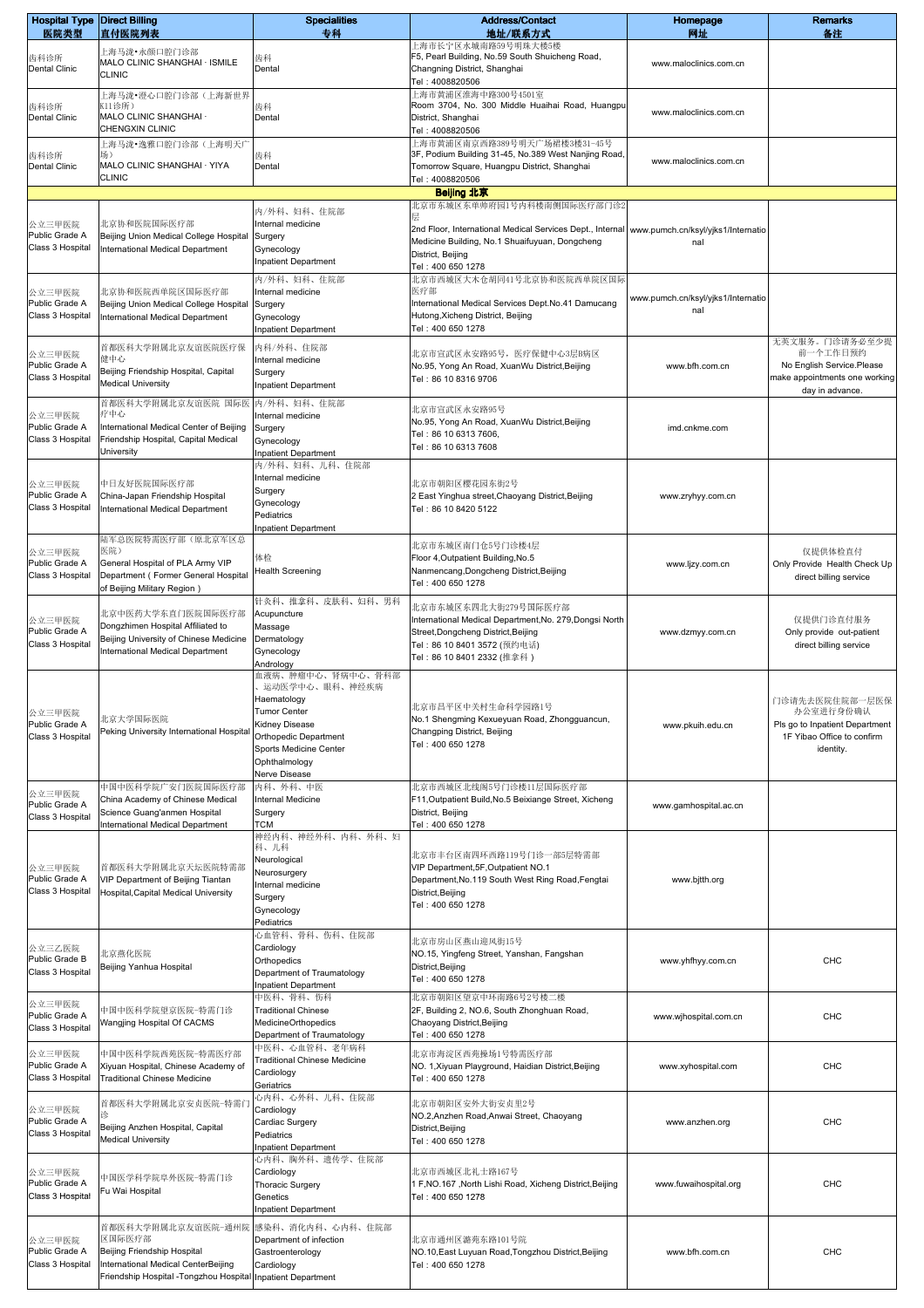| <b>Hospital Type Direct Billing</b> |                                                        | <b>Specialities</b>                                     | <b>Address/Contact</b>                                                                             | Homepage                | <b>Remarks</b> |
|-------------------------------------|--------------------------------------------------------|---------------------------------------------------------|----------------------------------------------------------------------------------------------------|-------------------------|----------------|
| 医院类型                                | 直付医院列表                                                 | 专科<br>内/外科、心内科、骨科、胸外科、妇产<br>科、神经外科、住院部                  | 地址/联系方式                                                                                            | 网址                      | 备注             |
|                                     |                                                        | Internal medicine                                       |                                                                                                    |                         |                |
| 私立医院                                | 北京市健宫医院特需门诊                                            | Surgery<br>Cardiology                                   | 北京市西城区菜市口南大街儒福里6号门诊2楼<br>2nd Floor, Outpatient Building, No.6, Rufuli, Caishikou                   |                         |                |
| Private Hospital                    | Beijing Jiangong Hospital<br><b>VIP Department</b>     | Orthopedics<br><b>Thoracic Surgery</b>                  | South Street, Xicheng District, Beijing                                                            | www.bjsjgyy.com         |                |
|                                     |                                                        | Obstetrics / Gynecology                                 | Tel: 86 10 8352 1777*2474                                                                          |                         |                |
|                                     |                                                        | Neurosurgery<br><b>Inpatient Department</b>             |                                                                                                    |                         |                |
|                                     |                                                        | 内/外科、儿科、妇科、齿科、中医科                                       |                                                                                                    |                         |                |
|                                     | 北京港澳国际医务诊所                                             | Internal medicine<br>Surgery                            | 北京市东城区东长安街1号东方广场W3座平台层                                                                             |                         |                |
| 私立医院<br>Private Hospital            | Hong Kong Internatinal Medical                         | Pediatrics                                              | Flat roof area, W3, Oriental Plaza, No. 1 East Changan<br>Street, Dongcheng District, Beijing      | www.hkclinic.com        |                |
|                                     | Clinic(Beijing)                                        | Gynecology<br>Dental                                    | Tel: 86 10 8541 2788                                                                               |                         |                |
|                                     |                                                        | Traditional Chinese medicine<br>神经专科、儿科、中医、内/外科、妇产      |                                                                                                    |                         |                |
|                                     |                                                        | 科、齿科                                                    |                                                                                                    |                         |                |
|                                     |                                                        | Neurology<br>Pediatrics                                 | 北京市东城区天坛南里12号                                                                                      |                         |                |
| 私立医院<br>Private Hospital            | 北京天坛普华医院<br>Beijing TIANTAN PUHUA Hospital             | <b>TCM</b><br>Internal medicine                         | 12 Tiantan Nanli, Dong Cheng District, Beijing<br>Tel: 86 10 6703 5566                             | www.puhuachina.com      |                |
|                                     |                                                        | Surgery                                                 | Tel: 86 10 5245 2585 (24Hr Emergency)                                                              |                         |                |
|                                     |                                                        | Obstetrics / Gynecology<br>Dental                       |                                                                                                    |                         |                |
|                                     |                                                        | 内/外科、妇产科、口腔科、中医                                         |                                                                                                    |                         |                |
| 私立诊所                                | 北京耀东诊所                                                 | Internal medicine<br>Surgery                            | 北京市东城区崇文门外大街3号新世界商场5层<br>5Floor, Xin Shi Jie Plaza,3 Chongwenmen                                   |                         |                |
| <b>Private Clinic</b>               | Beijing Eaton Clinic                                   | Obstetrics/Gynecology                                   | Avenue, Dongcheng District, Beijing<br>Tel: 86 10 6708 5075                                        | www.eatonclinic.com     |                |
|                                     |                                                        | Dental<br><b>Traditional Chinese Medicine</b>           |                                                                                                    |                         |                |
|                                     | 北京和美妇儿医院                                               | 妇科、产科、儿科、住院部<br>Obstetrics                              | 北京市朝阳区北苑路小关北里甲2号                                                                                   |                         |                |
| 私立诊所<br><b>Private Clinic</b>       | HarMoniCare Women & Children's                         | Gynecology                                              | No2, XiaoGuanBeiLi, Beiyuan Road, Chaoyang<br>District, Beijig                                     | www.hmcare.org          |                |
|                                     | Hospital                                               | Pediatrics<br><b>Inpatient Department</b>               | Tel: 86 10 6499 0000                                                                               |                         |                |
|                                     |                                                        | 妇科、产科、<br>儿科、住院部                                        | 北京市朝阳区西大望路24号                                                                                      |                         |                |
| 私立诊所<br><b>Private Clinic</b>       | 北京五洲妇儿医院<br>Beijing Wuzhou Women and Children's        | Obstetrics<br>Gynecology                                | No.24 Xi Dawang Road, Chaoyang District, Beijing<br>Tel: 400 890 0789                              | www.wuzhouzhengxing.com |                |
|                                     | Hospital                                               | Pediatrics<br><b>Inpatient Department</b>               | Tel: 86 10 8776 9899                                                                               |                         |                |
| 私立诊所                                | 北京新世纪妇儿医院                                              | 妇产科、儿科                                                  | 北京市朝阳区望京北路51号第2号楼, 5号                                                                              |                         |                |
| Private Clinic                      | Beijing New Century Women's and<br>Children's Hospital | Obstetrics / Gynecology<br>Pediatric                    | No 51 Wangjing North Road, Chaoyang District, Beijing<br>Tel: 86 10 5178 3366                      | www.ncich.com.cn        |                |
| 私立医院                                | 北京新世纪儿童医院<br>Beiing New Century International          | 儿科                                                      | 北京市西城区南礼士路56号<br>No.56 Nan Lishi Road, Xicheng District, Beijing                                   | www.ncich.com.cn        |                |
| Private Hospital                    | Children's Hospital                                    | Pediatrics                                              | Tel: 86 10 6802 5588                                                                               |                         |                |
| 私立医院                                | 北京新世纪荣和儿科门诊部                                           | 儿科                                                      | 北京市顺义区天竺镇丽苑街荣和商业中心19号楼K-01<br>K-01 Building 19. Li Yuan Road, Tian Zhu Town, Shun                  |                         |                |
| Private Hospital                    | Beijing New Century Harmony Pediatric<br>Clinic        | Pediatrics                                              | Yi District, Beijing<br>Tel: 86 10 6456 2599                                                       | www.ncich.com.cn        |                |
|                                     | 北京新世纪怡德朝外诊所                                            |                                                         | 北京市朝阳区朝外西街3号兆泰国际中心D座4层                                                                             |                         |                |
| 私立诊所<br>Private Clinic              | Beijing New Century Yidechaowai                        | 儿科<br>Pediatrics                                        | F4, Block D, Zhaotai International Center, No. 3 West<br>Chaowai Street, Chaowai District, Beijing | www.ncich.com.cn        |                |
|                                     | Cliniic                                                |                                                         | Tel: 86 10 8561 7599<br>北京市朝阳区安苑路18号                                                               |                         |                |
|                                     |                                                        |                                                         | No.18, Anyuan Road, Chaoyang District, Beijing                                                     |                         |                |
| 私立诊所                                | 北京新世纪奥东门诊部                                             | 妇产科, 儿科<br>Obstetrics / Gynecology                      | Tel: 86 10 8443 9666(24Hr)<br>Pediatric Tel: 86 10 8443 9667 (儿科预约电话)                              | www.meihua365.com       |                |
| <b>Private Clinic</b>               | Beijing New Century Aodong Clinic                      | Pediatric                                               | Pediatric Tel: 86 10 8443 9668 (儿科预约电话)                                                            |                         |                |
|                                     |                                                        |                                                         | OB/GYN Tel: 86 10 8443 9669 (妇产科预约电话)<br>OB/GYN Tel: 86 10 8443 9670 (妇产科预约电话)                     |                         |                |
|                                     | 北京惠民中医儿童医院                                             | 中医儿童内科、儿童针灸推拿科、西医<br>儿童内科                               | 北京市东城区珠市口东大街4号1-B2                                                                                 |                         |                |
| 私立诊所<br>Private Clinic              | Beijing HuiMin Children's Hospital of                  | Children's Internal Medicine of TCM                     | 1-B2, No.4, Zhu Shi Kou East street, Dongcheng<br>District, Beijing                                | www.hmzyet.com          |                |
|                                     | <b>TCM</b>                                             | Children's Internalj Medicine<br>Children's acupuncture | Tel: 400 686 8861                                                                                  |                         |                |
|                                     | 北京德尔康尼骨科医院                                             | 骨科、内科、运动康复                                              | 北京市海淀区阜石路甲19号                                                                                      |                         |                |
| 私立诊所<br>Private Clinic              | Beijing DCN Orthopaedic Hospital                       | Orthopedics<br>Internal Medicine                        | 19A Fushi Road, Haidian District, Beijing<br>Tel: 86 10 5271 3366*2108                             | www.dcn.org.cn          |                |
|                                     |                                                        | Sports medicine<br>全科、内科、外科、中医科、妇科、儿                    |                                                                                                    |                         |                |
|                                     |                                                        | 科、口腔科、眼科、耳鼻喉科、皮肤科<br><b>General Practice</b>            |                                                                                                    |                         |                |
|                                     |                                                        | <b>Internal Medicine</b>                                | 北京市朝阳区东三环北路甲26号博瑞大厦B1                                                                              |                         |                |
| 私立诊所                                | 北京帕森国际医疗中心                                             | Surgery<br><b>TCM</b>                                   | B1, BoRui Building, No.26, East Third Ring North                                                   |                         |                |
| <b>Private Clinic</b>               | Beijing Passion International Medical<br>Center        | Gynecology                                              | Road, Chaoyang District, Beijing<br>Tel: 86 10 6516 7667                                           | www.passion-medical.com |                |
|                                     |                                                        | Pediatrics<br>Dental                                    | Tel: 86 10 6516 7203 (24Hr Emergency)                                                              |                         |                |
|                                     |                                                        | Ophthalmology                                           |                                                                                                    |                         |                |
|                                     |                                                        | E.N.T.<br>Dermatology                                   |                                                                                                    |                         |                |
|                                     |                                                        | 内科、外科、妇科、皮科、耳鼻喉科、<br>眼科、齿科、体检、内分泌科                      |                                                                                                    |                         |                |
|                                     |                                                        | Internal medicine                                       |                                                                                                    |                         |                |
|                                     |                                                        | Surgery<br>Gynecology                                   | 北京市东城区东单三条8-2号东方广场国话大厦7层<br>Floor7, National Theater of China Building, Oriental                   |                         |                |
| 私立诊所<br>Private Clinic              | 北京新德恒门诊<br>Beijing New Deheng Clinic                   | Dermatology<br>E.N.T.                                   | plaza, 8-2 Dong Dan San Tiao Street, Dongcheng                                                     | www.dehengclinic.com    |                |
|                                     |                                                        | Ophthalmology                                           | District, Beijing<br>Tel: 86 10 6516 6900                                                          |                         |                |
|                                     |                                                        | Dental<br><b>Health Screening</b>                       |                                                                                                    |                         |                |
|                                     |                                                        | Endocrinology<br>儿科、妇科、内科、齿科                            |                                                                                                    |                         |                |
| 私立诊所                                | 北京庇利积臣门诊部                                              | <b>Internal Medicine</b>                                | 北京市朝阳区日坛东路7号<br>No.7 Ritan Dong Lu, Chaoyang District                                              |                         |                |
| <b>Private Clinic</b>               | Bayley & Jackson Medical Center                        | Obstetrics / Gynecology<br>Pediatrics                   | Tel: 86 10 8562 9998                                                                               | www.bjhealthcare.com    |                |
|                                     |                                                        | Dental                                                  | 24Hr Emergency: 86 10 8562 9990                                                                    |                         |                |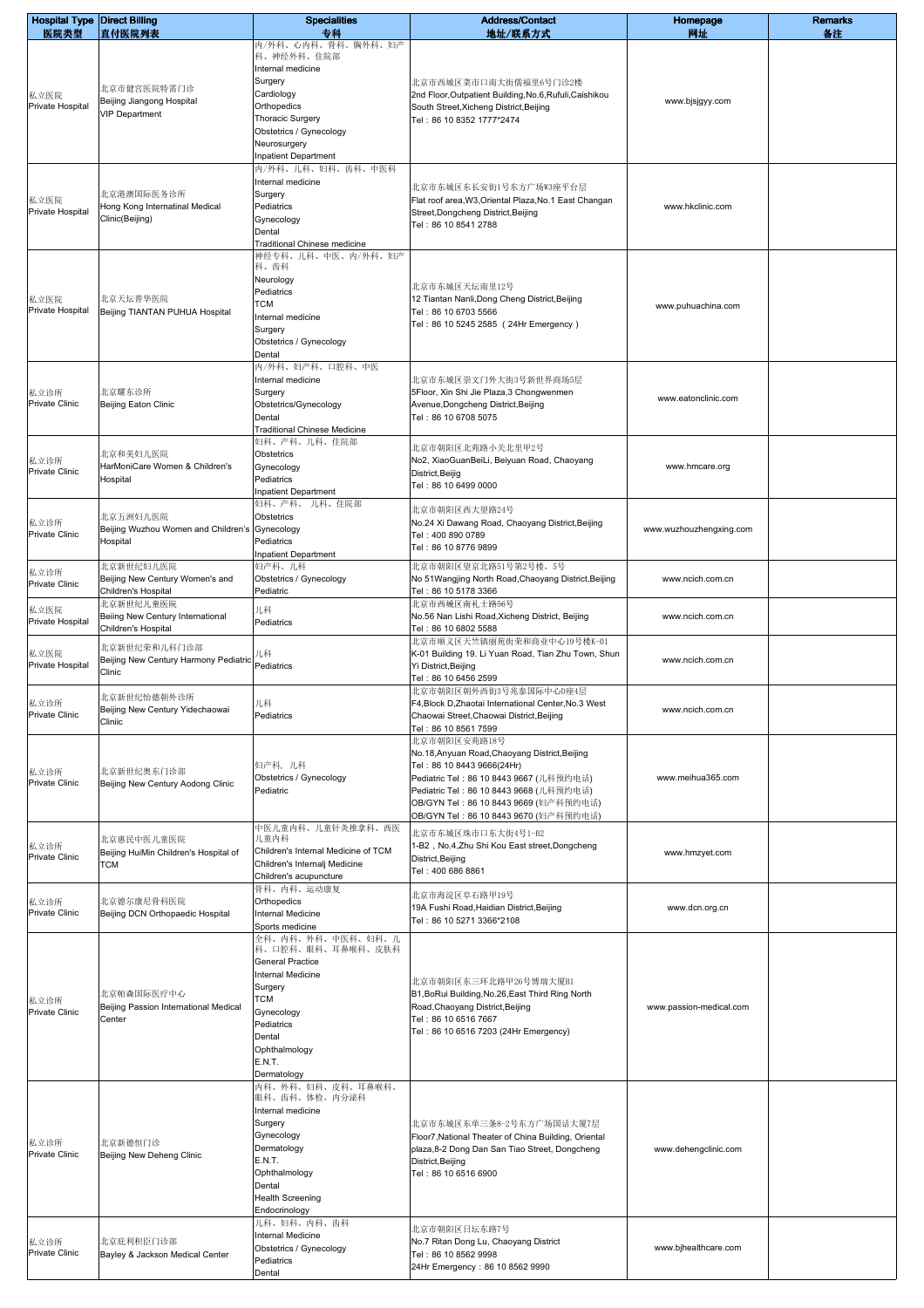| <b>Hospital Type Direct Billing</b><br>医院类型 | 直付医院列表                                                                             | <b>Specialities</b><br>专科                                                                                                                                             | <b>Address/Contact</b><br>地址/联系方式                                                                                                                               | Homepage<br>网址         | <b>Remarks</b><br>备注 |
|---------------------------------------------|------------------------------------------------------------------------------------|-----------------------------------------------------------------------------------------------------------------------------------------------------------------------|-----------------------------------------------------------------------------------------------------------------------------------------------------------------|------------------------|----------------------|
| 私立诊所<br>Private Clinic                      | 北京固生堂中医诊所<br>BeiJing GuShengtang Yonggui TCM<br>clinic                             | 中医门诊<br>Traditional Chinese medicine                                                                                                                                  | 北京市东城区六铺炕3号楼迤北底商<br>No.3 Building, Liupukang, Dongcheng District, Beijing<br>Tel: 400 626 7777<br>Tel: 86 10 6710 1127                                          | www.360gst.com         |                      |
| 私立诊所<br>Private Clinic                      | 平心堂门诊部<br>Cui Yue-Li Taditional Medicine<br>Research Center (Beijing)              | 中医门诊<br><b>Traditional Chinese medicine</b>                                                                                                                           | 北京市东城区王府井大街218-2号<br>No.218-2 Wang Fu Jing Dong Cheng District, Beijing<br>Tel: 86 10 6523 5566                                                                 | www.cuiyueli.com       |                      |
| 私立诊所<br>Private Clinic                      | 北京善方医院<br>Sanfine International Hospital                                           | 全科、妇科、儿科、中医、皮肤科、眼<br>科<br><b>General Practitioner</b><br>Gynecology<br>Pediatrics<br>TCM<br>Dermatology<br>Ophthalmology<br>内/外科、儿科、妇产科、中医科、五官                        | 北京市朝阳区工体北路13号院世茂国际中心4号楼No.4<br>Building of Shimao International Center, No.13 Gongti<br>North Road, Chaoyang District, Beijing<br>Tel: 86 10 6413 6688          | www.sanfine.cn         |                      |
| 私立诊所<br><b>Private Clinic</b>               | 北京明德医院<br>Bejing OASIS International Hospital                                      | 科、皮肤科、体检、住院部<br>Surgery<br>Internal medicine<br>Pediatrics<br>Obstetrics / Gynecology<br>TCM<br>ENT<br>Dermatology<br>Health screening<br><b>Inpatient Department</b> | 北京市朝阳区酒仙桥北路9号<br>9 Jiuxianqiao Bei Lu, ChaoYang District, Beijing<br>Tel: 400 876 2747                                                                          | www.oasishealth.cn     |                      |
| 私立诊所<br><b>Private Clinic</b>               | 北京美中宜和综合门诊中心<br>Amcare Clinic Primary Care &<br><b>Outpatient Service Center</b>   | 内科、外科、妇科、儿科、口腔科、耳<br>鼻喉科、皮肤科、眼科<br>Surgery<br>Internal medicine<br>Pediatrics<br>Gynecology<br>Dental<br><b>ENT</b><br>Dermatology                                    | 北京市朝阳区亚运村安慧北里逸园3号楼<br>Building No.3, Anhui North Park Plaza<br>Yayuncun, Chaoyang District, Beijing<br>Tel: 86 10 5234 6555                                     | www.amcare.com.cn      |                      |
| 私立诊所<br><b>Private Clinic</b><br>私立诊所       | 北京美中宜和丽都院区<br>Amcare Women's and Children's<br>Hospital Lidu Branch<br>北京美中宜和万柳院区  | Ophthalmology<br>妇产科、儿科<br>Obstetrics / Gynecology<br>Pediatrics<br>妇产科、儿科                                                                                            | 北京市朝阳区芳园西路9号<br>No.9 West Fangyuan Road, Chaoyang District, Beijing<br>Tel: 400 100 0016<br>北京市海淀区万柳中路7号                                                        | www.amcare.com.cn      |                      |
| <b>Private Clinic</b>                       | Amcare Women's and Children's<br>Hospital Wanliu Branch                            | Obstetrics / Gynecology<br>Pediatrics                                                                                                                                 | No.7, Middle Wanliu Road, Haidian District, Beijing<br>Tel: 400 100 0016                                                                                        | www.amcare.com.cn      |                      |
| 私立诊所<br>Private Clinic                      | 北京美中宜和亚运村院区<br>Amcare Women's and Children's<br>Hospital Yayuncun Branch           | 妇产科、儿科<br>Obstetrics / Gynecology<br>Pediatrics                                                                                                                       | 北京市朝阳区安慧北里逸园5号楼<br>Building No.5, Anhui North Park Plaza<br>Yayuncun, Chaoyang District, Beijing<br>Tel: 400 100 0016                                           | www.amcare.com.cn      |                      |
| 私立诊所<br>Private Clinic                      | 北京美中宜和北三环妇儿医院<br>Amcare Beisanhuan Women's and<br>Children's Hospital              | 妇产科, 儿科<br>Obstetrics / Gynecology<br>Pediatric                                                                                                                       | 北京市海淀区新街口外大街1号<br>No.1 Xinjiekouwai Street, Haidian District, Beijing<br>Tel: 86 10 6200 6666                                                                   | www.amcare.com.cn      |                      |
| 私立诊所<br><b>Private Clinic</b>               | 北京美中宜和长阳妇儿门诊部<br>Amcare Changyang Women's and<br>Children's Clinic                 | 妇产科、儿科、中医科、口腔科<br>Obstetrics / Gynecolog<br>Pediatrics<br>TCM<br>Dental                                                                                               | 北京市房山区长阳镇昊天北大街48号218-1号楼123室<br>Room 123, Building 218-1, No. 48, Haotian North<br>Street, Changyang Town, Fangshan District, Beijing<br>Tel: 86 10 8131 0909   | www.amcare.com.cn      |                      |
| 私立诊所<br><b>Private Clinic</b>               | 嘉树儿科诊所<br>Robusprout Children's Clinic                                             | 儿科、小儿体检<br>Pediatric<br>Children Health Check Up                                                                                                                      | 北京市朝阳区广渠路23号院2号楼2-1、2-2<br>23GuangQuRoad,Building2,2-1、2-2,Chaoyang<br>District, Beijing<br>Tel: 86 10 6779 7099                                                | www.jiashuerke.com     |                      |
| 私立诊所<br>Private Clinic                      | 北京东区儿童医院<br>Beijing Children's Hospital East East<br>Branch                        | 儿科<br>Pediatrics                                                                                                                                                      | 北京市朝阳区东三环南路42号<br>NO.42, South Third Ring Road, Chaoyang District, Beijing<br>Tel: 86 10 5200 9999                                                              | www.bche.cn            |                      |
| 私立诊所<br>Private Clinic                      | 卓正望京医疗中心<br>Distinct Healthcare Wangjing Medical<br>Center                         | 内科、儿科、妇产科<br>Internal medicine<br>Pediatrics<br>Obstetrics /Gynecology                                                                                                | 北京市朝阳区望京东园保利国际广场T1二层A<br>2nd Floor, Tower 1, Poly International Plaza,<br>Wangjingdong Housing Estate, Chaoyang<br>District, Beijing<br>Tel: 86 10 6479 2800    | www.distinctclinic.com |                      |
| 私立诊所<br><b>Private Clinic</b>               | 卓正望京齿科及儿童保健中心<br>Distinct Healthcare Wangjing Dental &<br><b>Well Child Center</b> | 齿科、儿童保健<br>Dental<br>Children Healthcare                                                                                                                              | 北京市朝阳区望京东园保利国际广场T1二层B<br>2nd Floor, Tower 1, Poly International Plaza,<br>Wangjingdong Housing Estate, Chaoyang<br>District, Beijing<br>Tel: 86 10 6479 2802    | www.distinctclinic.com |                      |
| 私立诊所<br>Private Clinic                      | 卓正西红门医疗中心及齿科中心<br>Distinct Healthcare Xihongmen<br>Medical&Dental Center           | 内科、儿科、妇产科、皮肤科、齿科<br>Internal medicine<br>Pediatrics<br>Obstetrics /Gynecology<br>Dermatology<br>Dental                                                                | 北京市大兴区宏业路9号院嘉悦广场6号楼502单元<br>Room 502, No.6 building in Starburst Plaza, No.9<br>Hongye Road, Daxing District, Beijing<br>Tel: 86 10 5676 2378                   | www.distinctclinic.com |                      |
| 私立诊所<br>Private Clinic                      | 卓正西红门儿童保健中心<br>Distinct Healthcare Xihongmen Well<br><b>Child Center</b>           | 儿童保健<br>Children Healthcare                                                                                                                                           | 北京市大兴区宏业路9号院嘉悦广场6号楼502单元<br>Room 502, No.6 building in Starburst Plaza, No.9<br>Hongye Road, Daxing District, Beijing<br>Tel: 86 10 5676 2387                   | www.distinctclinic.com |                      |
| 私立诊所<br><b>Private Clinic</b>               | 北京怡德医院<br>Beijing Eden Hospital                                                    | 内/外科、儿科、妇科、皮肤科<br>Internal medicine<br>Surgery<br>Pediatrics<br>Gynecology<br>Dermatology                                                                             | 北京市海淀区昆明湖南路51号E座<br>Building E, No.51 South Kunminghu Road, Haidian<br>District, Beijing<br>Tel: 86 10 5382 6000                                                | www.edencare.com.cn    |                      |
| 私立诊所<br><b>Private Clinic</b>               | 北京京都儿童医院<br>Beijing Jingdu Children's Hospital                                     | 内科、外科、妇科<br>Internal medicine<br>Surgery<br>Gynecology                                                                                                                | 北京市昌平区回龙观东大街308号<br>No.308, Huidongguan East Street, Changping<br>District, Beijing<br>Tel: 86 10 6978 7566<br>Tel: 86 10 6978 7768                             | www.jdetyy.com         |                      |
| 私立诊所<br>Private Clinic                      | 北京量衡快线全科诊所<br>MedicGo General Medical Practice                                     | 全科<br><b>General Practitioner</b>                                                                                                                                     | 北京市朝阳区霞光里66号院远洋新干线A座A04<br>Unit A04, Block A, Ocean Express Building, 66<br>Xiaguangli, Chaoyang district, Beijing<br>Tel: 86 10 8446 7259<br>Tel: 400 108 0198 | www.medicgo.net        |                      |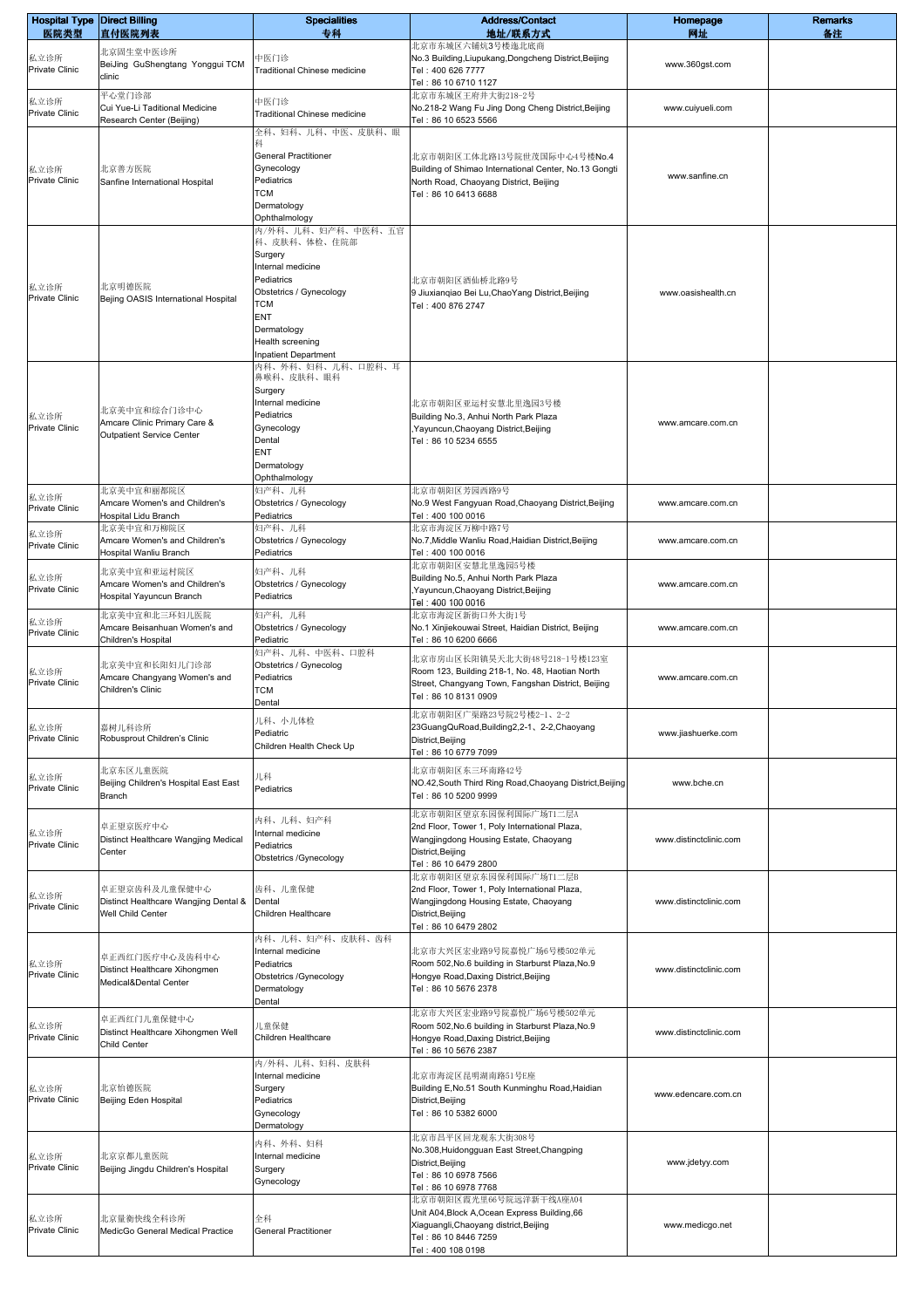| <b>Hospital Type Direct Billing</b><br>医院类型 | 直付医院列表                                                        | <b>Specialities</b><br>专科               | <b>Address/Contact</b>                                                                                   | Homepage<br>网址        | <b>Remarks</b><br>备注                             |
|---------------------------------------------|---------------------------------------------------------------|-----------------------------------------|----------------------------------------------------------------------------------------------------------|-----------------------|--------------------------------------------------|
|                                             | 首都医疗爱育华妇儿医院                                                   | 妇产科、儿科                                  | 地址/联系方式<br>北京市大兴区亦庄经济技术开发区景园南街2号<br>No.2 Jingyuannan Street, Yizhuang economic                           |                       |                                                  |
| 私立诊所<br>Private Clinic                      | AIYUHUA Capital Healthcare Hospital<br>For Children and Women | Obstetrics / Gynecology<br>Pediatrics   | development zone, Daxing District, Beijing<br>Tel: 86 10 6907 9666<br>Tel: 400 010 7299                  | www.aiyuhua.com       |                                                  |
|                                             |                                                               | 内科、外科、妇科                                | 北京市东城区建国门内大街26号新闻大厦19层                                                                                   |                       |                                                  |
| 私立诊所                                        | 优和维尔国际医疗<br>You Health&Wellness International                 | Internal medicine                       | F19, News Building, No. 26 Jinguomennei<br>Street, Dongcheng District, Beijing                           | www.youheweier.cn     |                                                  |
| Private Clinic                              | <b>Medical Clinic</b>                                         | Surgery<br>Gynecology                   | Tel: 400 102 9692<br>Tel: 86 10 6523 8188                                                                |                       |                                                  |
|                                             |                                                               | 内科、外科、骨科、急诊                             | 北京市朝阳区东四环南路53号院林达海渔广场5号楼                                                                                 |                       |                                                  |
| 私立诊所<br>Private Clinic                      | 北京圣马克医院                                                       | Internal Medicine<br>Surgery            | Building 5, Lindahaiyu Square, No.53 East fourth Ring                                                    | www.stmarco.cn        |                                                  |
|                                             | Beijing St.Marco Hospital                                     | Orthopedics<br>Emergency                | South Road, Chaoyang District, Beijing<br>Tel: 86 10 5096 7777                                           |                       |                                                  |
|                                             |                                                               | 全科、内科、外科、中医科、儿科、妇                       | 北京市朝阳区工人体育场北路甲2号B栋3幢裙房128、129                                                                            |                       |                                                  |
|                                             |                                                               | <b>General Practitioner</b>             | , 130, 108, 103B                                                                                         |                       |                                                  |
| 私立诊所<br>Private Clinic                      | 北京企鹅诊所                                                        | Internal Medicine<br>Surgery            | Ground Floor, Building, 3, Pacific Century Tower B, NO.2A<br>Workers' Stadium N.Rd, S.Sanlitun, Chaoyang | www.doctorwork.com    |                                                  |
|                                             | Beijing Tencent Clinic                                        | TCM                                     | District, Beijing<br>Tel: 86 10 6501 2077/                                                               |                       |                                                  |
|                                             |                                                               | Pediatrics<br>Gynecology                | Tel: 400 606 5999                                                                                        |                       |                                                  |
|                                             |                                                               | 全科、内科、儿科                                | 北京市朝阳区朝外大街甲6 万通中心1-2楼                                                                                    |                       |                                                  |
| 私立诊所<br>Private Clinic                      | 北京百汇朝外诊所<br>Beijing Parkway Health Chaowai                    | <b>General Practitioner</b>             | 1F - 2F, Vantone Center No. Jia 6, Chaowai<br>Street, Chao Yang District, Beijing                        | www.parkwayhealth.cn  |                                                  |
|                                             | <b>Medical Center</b>                                         | Internal medicine<br>Pediatrics         | Tel: 400 0662 882<br>Tel: 86 10 5907 3220                                                                |                       |                                                  |
|                                             |                                                               |                                         | 北京市朝阳区京顺东街6号院2号楼                                                                                         |                       |                                                  |
| 私立医院                                        | 北京百汇京顺诊所                                                      | 全科、内科、儿科<br><b>General Practitioner</b> | No.101-201, 1F-2F,<br>Block 2, No.6 Yuan, Jing Shun Dong Street, Chaoyang                                |                       |                                                  |
| Private Hospital                            | Beijing Parkway Health Jingshun<br><b>Medical Center</b>      | Internal medicine                       | District, Beijing                                                                                        | www.parkwayhealth.cn  |                                                  |
|                                             |                                                               | Pediatrics                              | Tel: 400 0662 882<br>Tel: 86 10 8410 2363                                                                |                       |                                                  |
| 眼科机构                                        | 北京爱尔英智眼科医院                                                    | 眼科                                      | 北京市宣武区潘家园南里12号5楼<br>5th Floor, PanJiaYuan Plaza, No.12 PanJiaYua NnanLi,                                 |                       |                                                  |
| Ophthalmic<br>center                        | Beijing Aier-Intech Eye Hospital                              | Eye Clinic                              | XuanWu District, Beijing                                                                                 | www.intecheye.com     |                                                  |
|                                             |                                                               |                                         | Tel: 86 10 6771 5558<br>北京市东城区东长安街1号东方广场东二办公楼5层                                                          |                       |                                                  |
| 体检机构<br><b>Health Screening</b>             | 北京美兆健康体检中心                                                    | 体检                                      | 5 Floor, E2 building of Oriental Plaza, No. 1 East Chang<br>An Avenue, Dongcheng District, Beijing       | www.mjlife.com.cn     | 本中心体检需提前3-5日预约<br>Please make reservation before |
| Center                                      | Beijing MJ Health Screening Center                            | <b>Health Screening</b>                 | Tel: 86 10 5709 5685                                                                                     |                       | 3-5 days in advance.<br>Time for reservation     |
|                                             |                                                               |                                         | Tel: 86 10 5709 5686<br>北京市朝阳区建国门外大街乙12号双子座大厦2层                                                          |                       |                                                  |
| 体检机构<br><b>Health Screening</b>             | 北京爱康君安门诊部                                                     | 体检                                      | 2nd Floor, LG Twin Towers, No. 12 Jianguomenwai                                                          | www.ikang.com         |                                                  |
| Center                                      | Beijing ikang Medical Center                                  | Health screening                        | Avenue, Chaoyang District, Beijing<br>Tel: 86 21 2203 8393                                               |                       |                                                  |
| 齿科诊所                                        | 瑞尔齿科国际大厦诊所                                                    | 齿科                                      | 北京市朝阳区建国门外大街19号国际大厦A座208室<br>Rm 208, Tower A, CITIC Building, No.19                                      |                       |                                                  |
| Dental Clinic                               | <b>ARRAIL Citic Clinic</b>                                    | Dental                                  | Jianguomenwai Avenue, Chaoyang District, Beijing                                                         | www.arrail-dental.com |                                                  |
|                                             |                                                               |                                         | Tel: 86 10 6500 6473<br>北京市朝阳区亮马桥路46号燕莎东侧盛捷福景苑1层                                                         |                       |                                                  |
| 齿科诊所<br>Dental Clinic                       | 瑞尔齿科燕莎诊所<br><b>ARRAIL Somerset Clinic</b>                     | 齿科<br>Dental                            | 1/F, Somerset Fortune Garden, No.46 Liangmagiao<br>Road, Chaoyang District, Beijing                      | www.arrail-dental.com |                                                  |
|                                             |                                                               |                                         | Tel: 86 10 84401926                                                                                      |                       |                                                  |
| 齿科诊所                                        | 瑞尔齿科京汇诊所                                                      | 齿科                                      | 北京市朝阳区建国路乙118号国贸桥东南角京汇大厦201室<br>Rm 201, the Exchange-Beijing, No.118 Yi Jianguo                          |                       |                                                  |
| <b>Dental Clinic</b>                        | <b>ARRAIL Exchange Clinic</b>                                 | Dental                                  | Road, Chaoyang District, Beijing                                                                         | www.arrail-dental.com |                                                  |
|                                             |                                                               |                                         | Tel: 86 10 6567 5670                                                                                     |                       |                                                  |
| 齿科诊所                                        | 瑞尔齿科融科诊所                                                      | 齿科                                      | 北京市海淀区中关村科学院南路2号融科资讯中心A座308                                                                              |                       |                                                  |
| <b>Dental Clinic</b>                        | <b>ARRAIL Raycom Clinic</b>                                   | Dental                                  | Rm 308, Tower A, Raycom Info Tech Park, No.2<br>Science Institute South Road, Haidian District, Beijing  | www.arrail-dental.com |                                                  |
|                                             |                                                               |                                         | Tel: 86 10 8286 1956                                                                                     |                       |                                                  |
| 齿科诊所                                        | 瑞尔齿科世贸天阶诊所                                                    | 齿科                                      | 北京市朝阳区光华路9号院世贸天阶北楼时尚大厦2层东侧<br>L214                                                                       |                       |                                                  |
| <b>Dental Clinic</b>                        | <b>ARRAIL Dental The Place Clinic</b>                         | Dental                                  | L214 2nd Floor, Trends Tower, The Place ,9<br>Guanghua Road, Chaoyang District, Beijing                  | www.arrail-dental.com |                                                  |
|                                             |                                                               |                                         | Tel: 86 10 5309 2369                                                                                     |                       |                                                  |
|                                             |                                                               |                                         | 北京市朝阳区建国路89号华贸中心公寓16号楼101室<br>Rm 101, No.16 Building, China Central Place, No.89                         |                       |                                                  |
| 齿科诊所<br><b>Dental Clinic</b>                | 瑞尔齿科华茂诊所<br><b>ARRAIL Central-P Clinic</b>                    | 齿科<br>Dental                            | Jianguo Road, Chaoyang District, Beijing<br>Tel: 86 10 8588 8550                                         | www.arrail-dental.com |                                                  |
|                                             |                                                               |                                         | Tel: 86 10 8588 8560                                                                                     |                       |                                                  |
|                                             |                                                               |                                         | Tel: 86 10 8588 8570<br>北京市顺义区天竺镇荣和广场(林荫路)31号楼104室                                                       |                       |                                                  |
| 齿科诊所<br><b>Dental Clinic</b>                | 瑞尔齿科顺义荣和诊所<br><b>ARRAIL Shunyi Ronghe Clinic</b>              | 齿科<br>Dental                            | Rm104, Building 31, Pinnacle Avenue, TianZhu Town,<br>Shunyi District, Beijing                           | www.arrail-dental.com |                                                  |
|                                             |                                                               |                                         | Tel: 86 10 8416 7988                                                                                     |                       |                                                  |
|                                             | 瑞尔齿科东方广场诊所                                                    | 齿科                                      | 北京市东城区东长安街1号东方广场东方新天地商场平台<br>层P-Eapt (02) 号                                                              |                       |                                                  |
| 齿科诊所<br>Dental Clinic                       | <b>ARRAIL Dental Oriental Plaza Clinic</b>                    | Dental                                  | Rm P-EAPT (02), Oriental Plaza, No. 1 East Chang'an<br>Avenue, Dongcheng District, Beijing               | www.arrail-dental.com |                                                  |
|                                             |                                                               |                                         | Tel: 86 10 8518 5668                                                                                     |                       |                                                  |
| 齿科诊所                                        | 瑞尔齿科金融街诊所                                                     | 齿科                                      | 北京市西城区金城坊街2号楼金融街购物中心3层302号<br>Rm 302,3/F, Bldg 2, Seasonsplace Shopping Mall,                            | www.arrail-dental.com |                                                  |
| <b>Dental Clinic</b>                        | ARRAIL Dental Seasonsplace Clinic                             | Dental                                  | Jinchengfang St, Xicheng District, Beijing<br>Tel: 86 10 6622 0116                                       |                       |                                                  |
|                                             |                                                               |                                         | 北京市朝阳区酒仙桥路18号颐堤港商场地铁层LG100                                                                               |                       |                                                  |
| 齿科诊所<br><b>Dental Clinic</b>                | 瑞尔齿科颐堤港诊所<br>ARRAIL Dental INDIGO Clinic                      | 齿科<br>Dental                            | Unit LG100, Indigo Plaza, No.18, Jiuxianqiao Road,<br>Chaoyang District, Beijing                         | www.arrail-dental.com |                                                  |
|                                             |                                                               |                                         | Tel: 86 10 8426 0658<br>北京市海淀区翠微路12号凯德MALL一层                                                             |                       |                                                  |
| 齿科诊所                                        | 瑞尔齿科凯德诊所                                                      | 齿科                                      | 1st floor, CapitaMall Plaza, No.12 Cuiwei Rd. Haidian                                                    | www.arrail-dental.com |                                                  |
| Dental Clinic                               | <b>ARRAIL Dental CapitaMall Clinic</b>                        | Dental                                  | District, Beijing<br>Tel: 86 10 6818 6899                                                                |                       |                                                  |
|                                             | 瑞尔齿科翠微诊所                                                      | 齿科                                      | 北京市海淀区复兴路29号翠微广场4层<br>4th Floor, Cuiwei Plaza, No.29 Fuxing Rd,                                          |                       |                                                  |
| 齿科诊所<br>Dental Clinic                       | <b>ARRAIL Dental Cuiwei Clinic</b>                            | Dental                                  | HaidianDistrict, Beijing                                                                                 | www.arrail-dental.com |                                                  |
|                                             |                                                               |                                         | Tel: 86 10 6826 6488                                                                                     |                       |                                                  |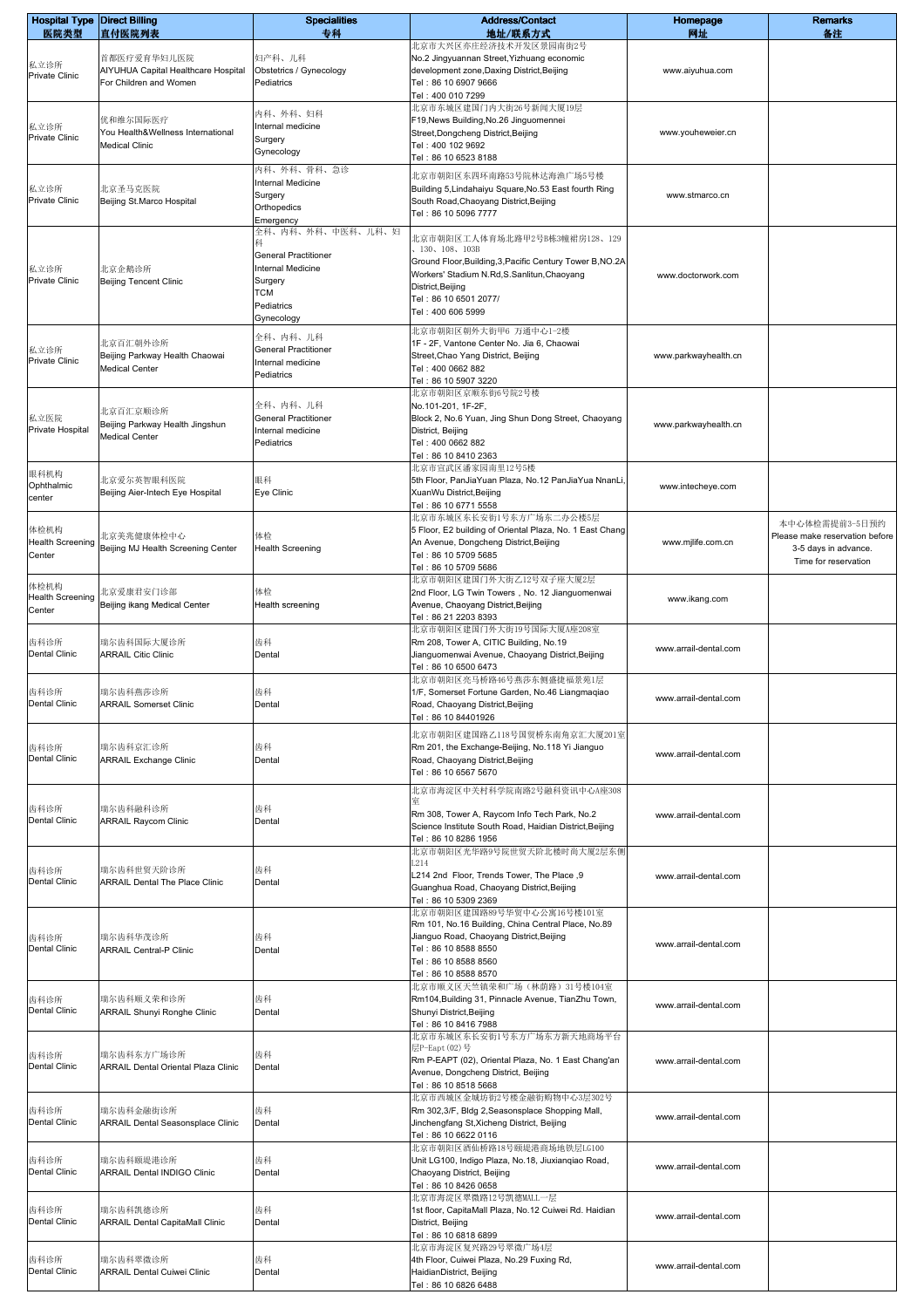| <b>Hospital Type Direct Billing</b> |                                                   | <b>Specialities</b> | <b>Address/Contact</b>                                                                                                         | Homepage               | <b>Remarks</b> |
|-------------------------------------|---------------------------------------------------|---------------------|--------------------------------------------------------------------------------------------------------------------------------|------------------------|----------------|
| 医院类型                                | 直付医院列表                                            | 专科                  | 地址/联系方式<br>北京市朝阳区朝阳门外大街18号丰联广场2层                                                                                               | 网址                     | 备注             |
| 齿科诊所<br><b>Dental Clinic</b>        | 瑞尔齿科丰联诊所<br><b>ARRAIL Dental Fulllink Clinic</b>  | 齿科<br>Dental        | Floor 2nd, Full Link Plaza Shopping Arcade, No.18<br>Chaoyangmenwai Avenue, Chaoyang District, Beijing<br>Tel: 86 10 6588 8226 | www.arrail-dental.com  |                |
|                                     |                                                   |                     | 北京市东城区金宝街88号金宝汇购物中心四层420号                                                                                                      |                        |                |
| 齿科诊所<br>Dental Clinic               | 瑞尔齿科方寸诊所<br><b>ARRAIL Dental Detail Dental</b>    | 齿科<br>Dental        | No. 420, 4/F, Jinbao Place, No.88 Jinbao St, Dongcheng<br>District, Beijing                                                    | www.arrail-dental.com  |                |
|                                     |                                                   |                     | Tel: 86 10 6512 6668<br>北京市朝阳区七圣中街12号院爱琴海购物中心一楼底商                                                                              |                        |                |
| 齿科诊所                                | 瑞尔齿科爱琴海诊所                                         | 齿科                  | 1th floor The Aegean Shopping MALL, No.12Qisheng                                                                               | www.arrail-dental.com  |                |
| Dental Clinic                       | <b>ARRAIL Dental Aegean Clinic</b>                | Dental              | middle road, Chaoyang District, Beijing<br>Tel: 86 10 6440 3998                                                                |                        |                |
|                                     |                                                   |                     | 北京市大兴区欣宁街15号院1号楼西红门荟聚购物中心1层                                                                                                    |                        |                |
| 齿科诊所                                | 瑞尔齿科荟聚诊所                                          | 齿科                  | 欧尚超市入口处旁(K区客梯旁)<br>Close to Auchan Supermarket entrance, 1st/F LIVAT                                                           | www.arrail-dental.com  |                |
| <b>Dental Clinic</b>                | <b>ARRAIL Dental LIVAT Clinic</b>                 | Dental              | Bldg 1, No.15Yard, Xinning St., Daxing District, Beijing<br>Tel: 86 10 5092 7326                                               |                        |                |
|                                     |                                                   |                     | 北京市朝阳区金台路甜水园23号楼万科公园五号底商                                                                                                       |                        |                |
| 齿科诊所<br>Dental Clinic               | 瑞尔齿科朝阳公园诊所<br>ARRAIL Dental Chaoyang Park Clinic  | 齿科<br>Dental        | 1/F of Vanke Park 5, TianshuiXiyuan, Jintai Road,<br>Chaoyang District, Beijing                                                | www.arrail-dental.com  |                |
|                                     |                                                   |                     | Tel: 86 10 6599 1966                                                                                                           |                        |                |
| 齿科诊所                                | 固瑞国贸口腔诊所                                          | 齿科                  | 北京市朝阳区建国门外大街1号国贸商城地下二层<br>NB210, China World Shopping Mall, No1                                                                |                        |                |
| <b>Dental Clinic</b>                | SDM Dental China World Trade Centre<br>Clinic     | Dental              | JianGuoMenWai Avenue, Chaoyang District, Beijing                                                                               | www.sdmdental.com      |                |
|                                     |                                                   |                     | Tel: 86 10 6505 9431<br>北京市朝阳区亮马桥40号21世纪饭店二层                                                                                   |                        |                |
| 齿科诊所                                | 固瑞21世纪饭店诊所<br>SDM Dental China 21th Century Hotel | 齿科                  | FC222,21th Century Hotel, No40 Liangmaqiao Road,                                                                               | www.sdmdental.com      |                |
| Dental Clinic                       | Clinic                                            | Dental              | Chaoyang District, Beijing<br>Tel: 86 10 6466 4814                                                                             |                        |                |
|                                     |                                                   |                     | 北京市朝阳区亚运村安立路68号阳光广场东侧底商                                                                                                        |                        |                |
| 齿科诊所<br>Dental Clinic               | 固瑞亚运村诊所                                           | 齿科                  | Sunshine Plaza, No.68 AnLi Road, Chaoyang                                                                                      | www.sdmdental.com      |                |
|                                     | SDM Dental Sunshine Plaza Clinic                  | Dental              | District, Beijing<br>Tel: 86 10 6497 2173                                                                                      |                        |                |
|                                     |                                                   |                     | 北京市海淀区远大路22号院11号楼1层106                                                                                                         |                        |                |
| 齿科诊所<br><b>Dental Clinic</b>        | 固瑞远大口腔门诊部<br>SDM Dental Yuan Da Clinic            | 齿科<br>Dental        | Room106, Unit1, No.22 Yuanda Road, Haidian<br>District, Beijing                                                                | www.sdmdental.com      |                |
|                                     |                                                   |                     | Tel: 86 10 8859 6912                                                                                                           |                        |                |
| 齿科诊所                                | 固瑞欧陆口腔诊所                                          | 齿科                  | 北京市顺义区天竺镇裕翔路99号欧陆广场LB07<br>LB07, No.99 Euro Plaza, Yuxiang Road, Shunyi                                                        |                        |                |
| <b>Dental Clinic</b>                | SDM Dental Euro Plaza Clinic                      | Dental              | District, Beijing                                                                                                              | www.sdmdental.com      |                |
|                                     |                                                   |                     | Tel: 86 10 8046 6084<br>北京市朝阳区建外大街光华东里8号中海广场1号楼3层                                                                              |                        |                |
|                                     | 固瑞中海口腔门诊部                                         | 齿科                  | (京伦饭店东侧路进入)                                                                                                                    |                        |                |
| 齿科诊所<br><b>Dental Clinic</b>        | SDM Dental Zhonghai Clinic                        | Dental              | 3rd Floor, Building1 Zhonghai Plaza, No. 8 Guanghua                                                                            | www.sdmdental.com      |                |
|                                     |                                                   |                     | Dongli, JianWai Avenue, Chaoyang District, Beijing<br>Tel: 86 10 5977 2488                                                     |                        |                |
|                                     |                                                   |                     | 北京市朝阳区朝外大街6号新城国际公寓7号楼501室                                                                                                      |                        |                |
| 齿科诊所                                | 爱雅仕口腔诊所国贸门诊                                       | 齿科                  | Rm 501, Tower 7, Central Park, No. 6, Chaowai Street,<br>Chaoyang District, Beijing                                            |                        |                |
| Dental Clinic                       | A&S Dental CBD Clinic                             | Dental              | Tel: 86 10 6597 0707                                                                                                           | www.aiyashi.com        |                |
|                                     |                                                   |                     | Tel: 86 10 6597 0708<br>Tel: 86 10 6597 0709                                                                                   |                        |                |
|                                     |                                                   |                     | 北京市朝阳区朝外大街16号中国人寿大厦214室                                                                                                        |                        |                |
| 齿科诊所                                | 爱雅仕口腔诊所朝阳门诊                                       | 齿科                  | Rm 214, China Life Tower, No. 16, Chaowai Street,<br>Chaoyang District, Beijing                                                | www.aiyashi.com        |                |
| <b>Dental Clinic</b>                | A&S Dental IVY Clinic                             | Dental              | Tel: 86 01 8525 1858                                                                                                           |                        |                |
|                                     |                                                   |                     | Tel: 86 01 8525 1849<br>北京市海淀区海淀中街15号盛捷中关村服务公寓一层                                                                               |                        |                |
| 齿科诊所                                | 爱雅仕口腔诊所中关村门诊                                      | 齿科                  | 1/F Somerest, No. 15, Haidian Zhong Street, Haidian                                                                            |                        |                |
| Dental Clinic                       | A&S Dental ZGC Clinic                             | Dental              | District, Beijing                                                                                                              | www.aiyashi.com        |                |
|                                     |                                                   |                     | Tel: 86 10 5873 0501<br>Tel: 86 10 5873 0502                                                                                   |                        |                |
|                                     |                                                   |                     | 北京市东城区祈年大街兴隆国际18号院4号楼                                                                                                          |                        |                |
| 齿科诊所<br>Dental Clinic               | 拜博口腔-北京总院<br><b>BYBO-Beijing Dental Hospital</b>  | 齿科<br>Dental        | Building 4, No.18, Xiong Long International, Qinian<br>Street, Dongcheng District, Beijing                                     | www.bybo.com.cn        |                |
|                                     |                                                   |                     | Tel: 86 10 6701 8086                                                                                                           |                        |                |
| 齿科诊所                                | 拜博口腔-北京樱花门诊                                       | 齿科                  | 北京市朝阳区樱花园东街1号<br>No.1, East Yinghua yuan Street, Chaoyang                                                                      |                        |                |
| Dental Clinic                       | BYBO- Beijing Yinghua Clinic                      | Dental              | District, Beijing                                                                                                              | www.bybo.com.cn        |                |
|                                     |                                                   |                     | Tel: 86 10 6444 8317<br>北京市朝阳区金台里10号楼1至3层105                                                                                   |                        |                |
| 齿科诊所                                | 拜博口腔-北京金台路门诊                                      | 齿科                  | 105, Floor1-3, NO.10 Building Jintai, Chaoyang                                                                                 | www.bybo.com.cn        |                |
| <b>Dental Clinic</b>                | BYBO-Beijing Jintai Road Clinic                   | Dental              | District, Beijing<br>Tel: 86 10 8599 2860                                                                                      |                        |                |
|                                     |                                                   |                     | 北京市朝阳区朝阳北路青年汇一号地106号楼                                                                                                          |                        |                |
| 齿科诊所<br>Dental Clinic               | 拜博口腔-北京青年路门诊<br>BYBO-Beijing Qingnian Road Clinic | 齿科<br>Dental        | No.106 Building, Qingnianhui, Chaoyang north<br>Road, Chaoyang District, Beijing                                               | www.bybo.com.cn        |                |
|                                     |                                                   |                     | Tel: 86 10 8435 1692                                                                                                           |                        |                |
| 齿科诊所                                | 北京科瓦嘉铭口腔门诊部                                       | 齿科                  | 北京市朝阳区东三环北路27号嘉铭中心A座2层                                                                                                         |                        |                |
| Dental Clinic                       | Beijing Kowa Dental Jiaming Clinic                | Dental              | Building A, No 27, North Sanhuan Street, Chaoyang<br>District, Beijing                                                         | www.kowa.cn            |                |
|                                     |                                                   |                     | Tel: 86 10 5775 5071                                                                                                           |                        |                |
|                                     |                                                   |                     | 北京市朝阳区朝阳公园路6号蓝色港湾国际商区儿童城-<br>昃                                                                                                 |                        |                |
| 齿科诊所<br>Dental Clinic               | 北京科瓦口腔门诊部<br>Beijing Kowa Dental Clinic           | 齿科<br>Dental        | 1/F, NO 6, Chaoyang Park Street, Chaoyang<br>District, Beijing                                                                 | www.kowa.cn            |                |
|                                     |                                                   |                     | Tel: 86 10 5905 1887                                                                                                           |                        |                |
|                                     | 北京马泷•皓康美齿口腔门诊部(国贸                                 |                     | 北京市朝阳区东大桥路8号尚都soho北塔一层底商2168室                                                                                                  |                        |                |
| 齿科诊所<br>Dental Clinic               | 店)<br>MALO CLINIC BEIJING · HAOKANG               | 齿科<br>Dental        | Room 2256, 2nd Floor, North Tower, SOHO Shangdu,<br>No.8 Dongdaqiao Road, Chaoyang District, Beijing                           | www.maloclinics.com.cn |                |
|                                     | <b>CLINIC</b>                                     |                     | Tel: 4008820506                                                                                                                |                        |                |
|                                     | 北京马泷·康博乐口腔门诊部(北京饭店                                |                     | 北京市东城区银河SOHO2号1幢3层10319室, 10321室                                                                                               |                        |                |
| 齿科诊所<br>Dental Clinic               | 诊所)<br>MALO CLINIC BEIJING · COMFORT              | 齿科<br>Dental        | 1-F2, Room10319, 10321, Building 2, YinHe SOHO,                                                                                | www.maloclinics.com.cn |                |
|                                     | <b>CLINIC</b>                                     |                     | Dongcheng District, Beijing<br>Tel: 4008820506                                                                                 |                        |                |
|                                     | 北京马泷·康雅口腔门诊部(朝外SOHO                               |                     | 北京市朝阳区朝阳门外大街乙6号朝外SOHO-B底商0131室                                                                                                 |                        |                |
| 齿科诊所<br><b>Dental Clinic</b>        | 诊)<br>MALO CLINIC BEIJING · KANGYA                | 齿科<br>Dental        | Room0131, No.6 Chaoyangmen Wai Street, ChaoWai<br>SOHO, Chaoyang District, Beijing                                             | www.maloclinics.com.cn |                |
|                                     | <b>CLINIC</b>                                     |                     | Tel: 4008820506                                                                                                                |                        |                |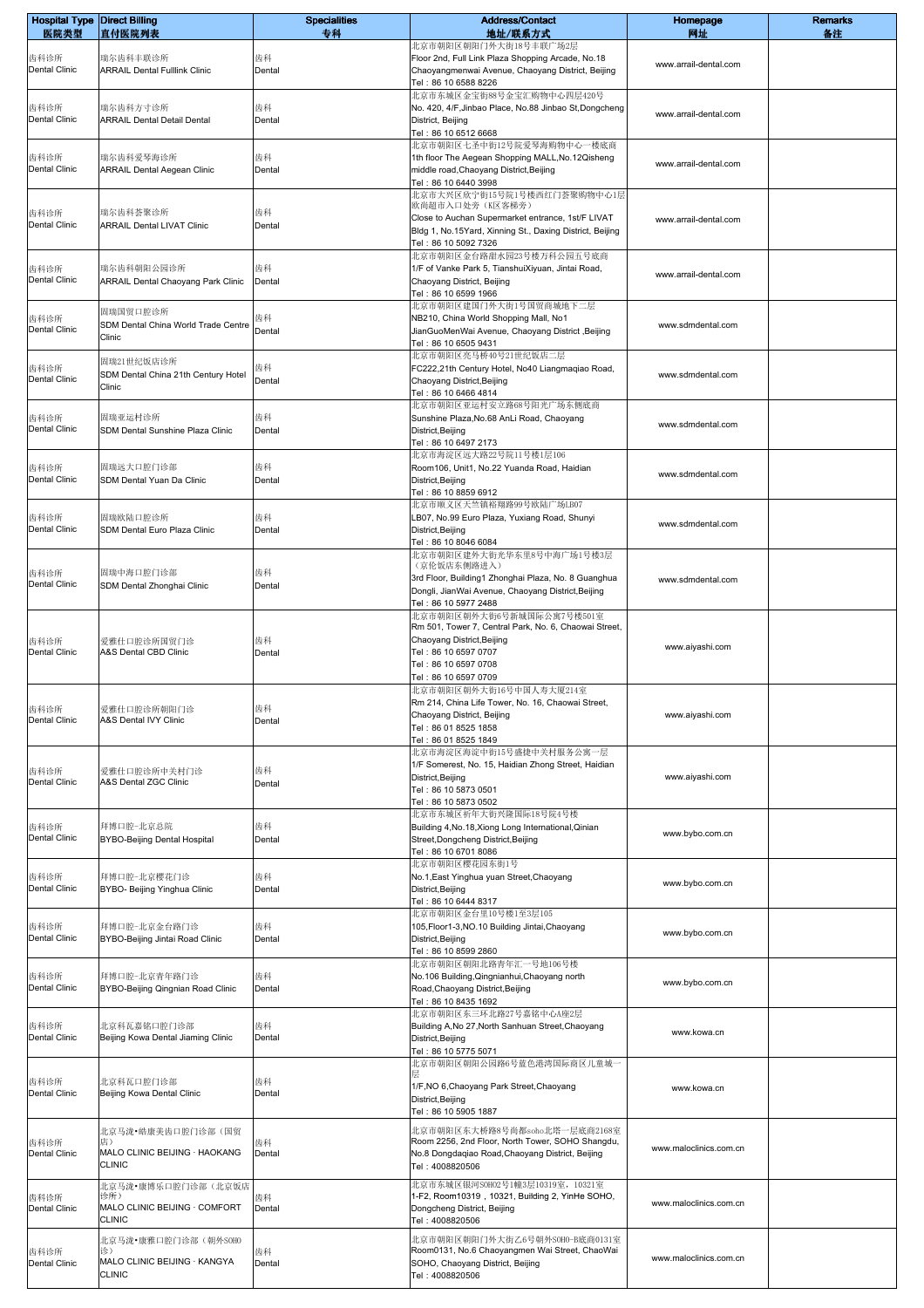| <b>Hospital Type Direct Billing</b>          |                                                                                                                                        | <b>Specialities</b>                                                                                                                                                                                                                  | <b>Address/Contact</b>                                                                                                                                                               | Homepage                                 | <b>Remarks</b> |
|----------------------------------------------|----------------------------------------------------------------------------------------------------------------------------------------|--------------------------------------------------------------------------------------------------------------------------------------------------------------------------------------------------------------------------------------|--------------------------------------------------------------------------------------------------------------------------------------------------------------------------------------|------------------------------------------|----------------|
| 医院类型                                         | 直付医院列表                                                                                                                                 | 专科                                                                                                                                                                                                                                   | 地址/联系方式<br>Langfang 廊坊                                                                                                                                                               | 网址                                       | 备注             |
| 私立医院<br>Private Hospital                     | 河北燕达医院<br>Hebei Yanda Hospital                                                                                                         | 内/外科、儿科、妇科、中医<br>Internal medicine<br>Surgery<br>Pediatrics<br>Gynecology<br><b>TCM</b>                                                                                                                                              | 河北省廊坊市三河市燕郊开发区思菩兰西路<br>West Sipulan Road, Yanjiao Development Zone,<br>Sanhe, Langfang, Hebei Province<br>Tel: 86 31 6330 6328                                                       | www.ydyy120.com                          |                |
|                                              |                                                                                                                                        |                                                                                                                                                                                                                                      | Tianjin 天津                                                                                                                                                                           |                                          |                |
| 公立三甲医院<br>Public Grade A<br>Class 3 Hospital | 天津市第一中心医院国际诊疗中心<br>Tianjin First Center Hospital<br>International Medical Center                                                       | 内/外科、妇科、儿科、牙科<br>Surgery<br>Internal medicine<br>Gynecolog<br>Pediatrics<br>Dental                                                                                                                                                   | 天津市南开区复康路 24号门诊3楼<br>3rd Floor, Outpatient building, No.24, Kangfu<br>Road, Nankai District, Tianjin<br>Tel: 86 22 2362 6360                                                         | www.tj-fch.com                           |                |
| 公立三甲医院<br>Public Grade A<br>Class 3 Hospital | 天津医科大学总医院国际诊疗中心<br>Tianjin Medical University General<br>Hospital International Medical Center                                         | 内/外科、妇科、儿科、牙科<br>Surgery<br>Internal medicine<br>Gynecology<br>Pediatrics<br>Dental                                                                                                                                                  | 天津市和平区鞍山道154号第二住院楼2楼<br>2nd Floor, 2nd Inpatient Building, No. 154, Anshan<br>Street, Heping District, Tianjin<br>Tel: 86 22 6036 1234<br>Tel: 86 22 6036 3330                       | www.tjmugh.com.cn                        |                |
| 公立三甲医院<br>Public Grade A<br>Class 3 Hospital | 天津中医药大学第一附属医院北院国医<br>堂<br>First Teaching Hospital of Tianjin<br>University of Traditional Chinese<br>Medicine North Branch Guo Yi Tang | 针灸推拿科、中医、儿科、肿瘤科、血<br>液科<br>Acupuncture&Massage<br>TCM<br>Pediatric<br>Oncology<br>Hematology                                                                                                                                         | 天津市南开区鞍山西道314号国医堂<br>Guo Yi Tang, No.314, West Anshan Road, Nankai<br>District, Tianjin<br>Tel: 86 22 2743 2795<br>Tel: 86 22 2743 2794                                              | www.tjtcm.cn                             |                |
| 公立三甲医院<br>Public Grade A<br>Class 3 Hospital | 天津中医药大学第一附属医院南院国医<br>堂<br>First Teaching Hospital of Tianjin<br>University of Traditional Chinese<br>Medicine South Branch Guo Yi Tang | 针灸推拿科、中医、儿科、肿瘤科、血<br>液科<br>Acupuncture&Massage<br>TCM<br>Pediatric<br>Oncology<br>Hematology                                                                                                                                         | 天津市西青区昌凌路88号国医堂<br>Guo Yi Tang, No.88. Changling Road, Xiqing<br>District, Tianjin<br>Tel: 86 22 2798 7921                                                                           | www.tjtcm.cn                             |                |
| 公立三甲医院<br>Public Grade A<br>Class 3 Hospital | 天津市泰达医院国际诊疗部<br>Tianjin Teda Hospital International<br>Medical<br>Department                                                           | 全科、内科、外科、妇产科、儿科、眼<br>科、耳鼻喉科、齿科、皮肤科、中医科<br><b>General Practitioner</b><br>Internal Medicine<br>Surgery<br>Obstetrics / Gynecology<br>Pediatrics<br>Ophthalmology<br>ENT<br>Dental<br>Dermatology<br>тсм                               | 天津市滨海新区开发区第三大街65号门诊部3楼VIP特需国<br>际门诊内, 2诊室<br>Rm.2, VIP & Int'l Dept., 3rd.floor of outpatient<br>building.No.65, 3rd.Street, Tianjin<br>Tel: 86 22 6520 2100<br>Tel: 86 22 6520 2105 | www.tedahospital.com.cn                  |                |
| 私立诊所<br>Private Clinic                       | 天津华卫门诊部<br>Western Hospital                                                                                                            | 全科<br><b>General Practitioner</b>                                                                                                                                                                                                    | 天津市滨海新区天津经济技术开发区第二大街展望路 2 号<br>2nd Avenue, TEDA, Binhai New Area, Tianjin<br>Tel: 86 22 6620 8676                                                                                    | www.hthospital.cn                        |                |
| 私立诊所<br><b>Private Clinic</b>                | 天津美中宜和妇儿医院<br>Tianjin Amcare Women's and<br>Children's Hospital                                                                        | 妇产科、儿科<br>Obstetrics / Gynecology<br>Pediatrics                                                                                                                                                                                      | 天津市南开区水上公园东路21号<br>No.21, East Water Park Road, Nankai District, Tianjin<br>Tel: 400 100 0016                                                                                        | www.amcare.com.cn                        |                |
| 私立医院<br>Private Hospital                     | 天津和平新世纪妇儿医院<br>Tianjin New Century Women's and                                                                                         | 妇产科、儿科<br>Obstetrics / Gynecology                                                                                                                                                                                                    | 天津市和平区赤峰道33号<br>No.33 Chifeng Road, Heping District, Tianjin                                                                                                                         | www.ncich.com.cn                         |                |
| 私立医院<br>Private Hospital                     | Children's Hospital<br>天津泰达普华医院<br>Tianjin TEDA Puhua International<br>Hospital                                                        | Pediatric<br>心血管、消化内科全科、内科、外科、<br>妇科、儿科、眼科、口腔科、耳鼻喉科<br>健康体检科<br>Cardiology<br>Gastroenterology<br>Internal medicine<br><b>General Practitioner</b><br>Gynecology<br>Pediatrics<br>Ophthalmology<br>Dental<br>ENT<br>Health screening | Tel: 86 22 6097 5151<br>天津市滨海新区经济技术开发区第三大街61号(泰达国际<br>心血管病医院东区)<br>NO.61, Third Avenue, TEDA, Binhai New Area, Tianjin<br>Tel:86 22 6520 8489                                        | www.apmgmedical.com/general-<br>hospital |                |
| 体检机构<br><b>Health Screening</b><br>Center    | 天津河西区爱康国宾门诊部<br>Tianjin ikang Medical Center                                                                                           | 体检<br>Health screening                                                                                                                                                                                                               | 天津市河西区友谊北路51号合众大厦C座4层<br>4th Floor, Hezhong Building C, No.51 North Youyi<br>Road, Hexi District, Tianjin<br>Tel:86 21 2203 8393                                                     | www.ikang.com                            |                |
| 齿科诊所<br><b>Dental Clinic</b>                 | 瑞尔齿科天津国际大厦诊所<br><b>ARRAIL Dental Tianjin International</b><br>Clinic                                                                   | 齿科<br>Dental                                                                                                                                                                                                                         | 天津市和平区南京路75号天津国际大厦302室<br>Rm302, TianjinInternatinalbuilding, NO 75Nanjing<br>Rd, HepingDistrict, Tianjin<br>Tel: 86 22 2331 6219                                                    | www.arrail-dental.com                    |                |
| 公立三甲医院<br>Public Grade A<br>Class 3 Hospital | 广州祈福医院国际医疗中心<br>Clifford Hospital International Medical<br>Center                                                                      | 全科门诊、儿科、妇科、口腔<br><b>General Practitioner</b><br>Internal medicine<br>Pediatrics<br>Gynecology<br>Dental                                                                                                                              | Guangzhou 广州<br>广东省广州市番禺区鸿福路3号<br>No.3 Panyu District, Fanyu District, Guangzhou,<br><b>Guangdong Province</b><br>Tel: 86 20 8471 8123                                               | www.clifford-hospital.org                |                |
| 公立三甲医院<br>Public Grade A<br>Class 3 Hospital | 广东省人民医院-协和国际诊疗中心<br>Concord Medical Center of Guangdong Cardiac Surgery<br>General Hospital                                            | 心内科、心外科、儿科、住院部<br>Cardiology<br>Pediatrics<br><b>Inpatient Department</b>                                                                                                                                                            | 广东省广州市越秀区东川路96号广东省人民医院科教楼9<br>9 F, Teaching Building, NO.96, Dongchuan Road, Yuexiu<br>District, Guangzhou, Guangdong Province<br>Tel: 400 650 1278                                  | www.gdghospital.org.cn                   | CHC            |
| 公立三甲医院<br>Public Grade A<br>Class 3 Hospital | 中山大学附属第六医院-雅和医疗<br>Graceland Medical Center Of the<br>Sixthe Affiliated Hospital Of Sun Yat-<br>sen University                         | 外科、妇科、住院部<br>Surgery<br>Gynecology<br><b>Inpatient Department</b>                                                                                                                                                                    | 广东省广州市天河区员村二横路26号<br>No 26, Yuancun Erheng Road, Tian He<br>Distict, Guangzhou, Guangdong Province<br>Tel: 400 650 1278                                                              | www.zs6y.com                             | CHC            |
| 公立三甲医院<br>Public Grade A<br>Class 3 Hospital | 南方医科大学南方医院-惠侨楼<br>Nanfang Hospital of Southern Medical<br>University                                                                   | 消化内科、骨科、神经外科、住院部<br>Gastroenterology<br>Orthopedics<br>Neurosurgery<br><b>Inpatient Department</b>                                                                                                                                   | 广东省广州市白云区广州大道北路1838号惠侨楼<br>1st Floor, Huigiao Building, No. 1838, North Guangzhou<br>Avenue, Baiyun District, Guangzhou, Guangdong<br>Province<br>Tel: 400 650 1278                  | www.nfyy.com                             | CHC            |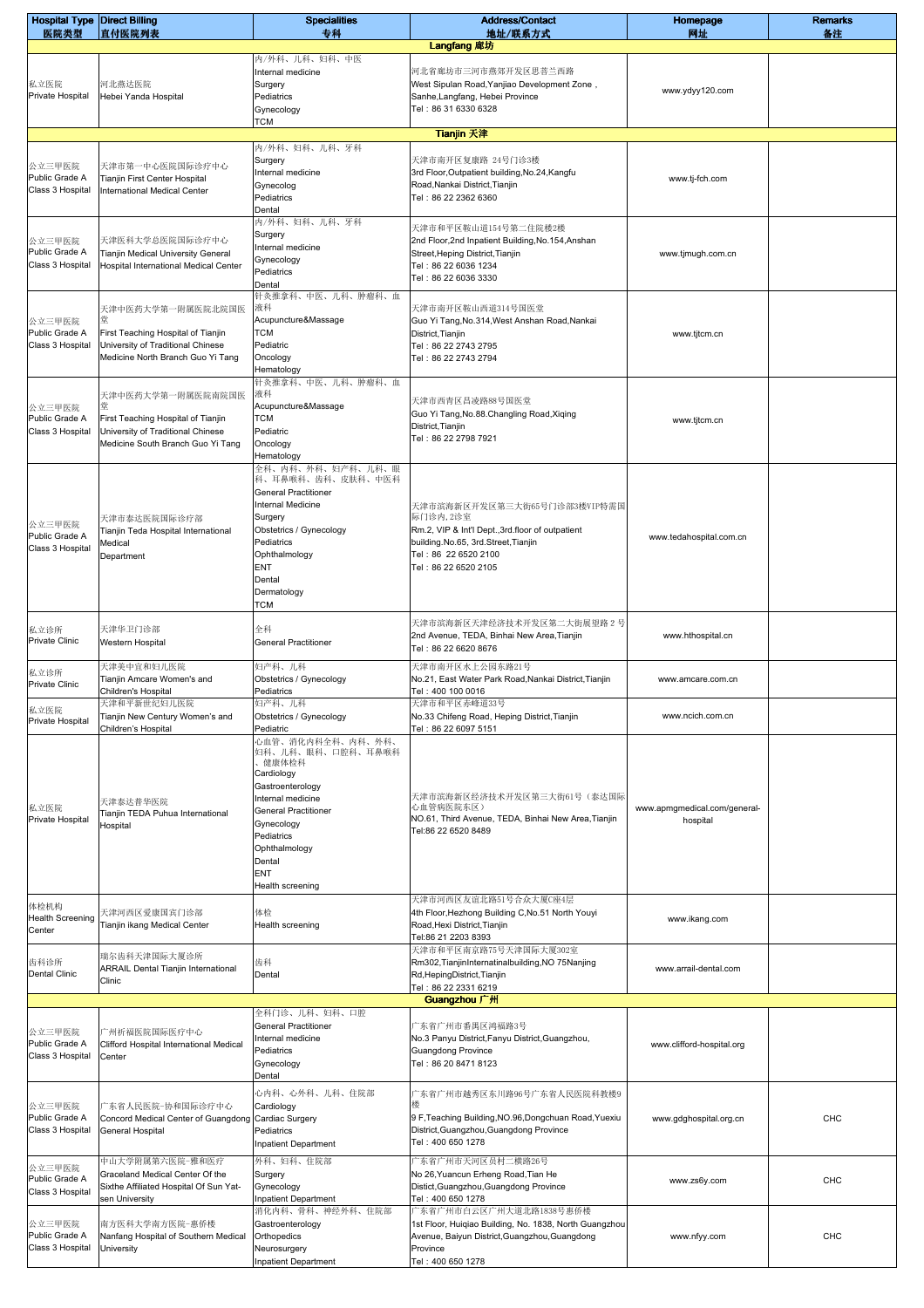| <b>Hospital Type Direct Billing</b> |                                                                                                          | <b>Specialities</b>                                                                                                                                                             | <b>Address/Contact</b>                                                                                                                                                                                                          | Homepage                | <b>Remarks</b> |
|-------------------------------------|----------------------------------------------------------------------------------------------------------|---------------------------------------------------------------------------------------------------------------------------------------------------------------------------------|---------------------------------------------------------------------------------------------------------------------------------------------------------------------------------------------------------------------------------|-------------------------|----------------|
| 医院类型<br>私立诊所<br>Private Clinic      | 直付医院列表<br>广州贝利尔门诊<br>Guangzhou Bellaire International<br><b>Healthcare Clinic</b>                        | 专科<br>全科门诊、儿科、妇科、齿科<br><b>General Practitioner</b><br>Internal medicine<br>Pediatrics<br>Gynecology<br>Dental                                                                   | 地址/联系方式<br>广东省广州市天河区马场路28号富力公园302D<br>302D, 3rd Floor, Fuli Park, No.28 Machang Road,<br>Tianhe District, Guangzhou, Guangdong Province<br>Tel: 86 020 3891 0511<br>Tel: 86 020 2899 3911<br>Tel: 15218818990 (24 Hr Emergency) | 网址<br>www.b-m-c.com.cn  | 备注             |
| 私立诊所<br><b>Private Clinic</b>       | 广州加美国际医疗中心<br>Guangzhou Can Am International<br>Medical center                                           | 全科门诊、儿科、妇科、口腔、理疗<br><b>General Practitioner</b><br>Internal medicine<br>Gynecology<br>Pediatrics<br>Dental<br>Physiotherapy                                                     | 广东省广州市越秀区环市东路368号花园酒店花园大厦5层<br>5/F Garden Tower, Garden Hotel368, Huanshi Dong<br>Road, Yuexiu District, Guangzhou, Guangdong Province<br>Tel: 86 20 8386 6988                                                                  | www.canamhealthcare.com |                |
| 私立诊所<br>Private Clinic              | 卓正珠江新城医疗中心<br>Distinct Healthcare Zhujiang New Town<br><b>Medical Center</b>                             | 普通内科及全科、妇产科、儿科、儿童<br>保健、儿童齿科、个性化体检、皮肤科<br><b>Internal Medicine</b><br>Obstetrics & Gynecology<br>Pediatrics<br>Well-Baby Checkup<br><b>Pediatric Dentistry</b><br>Dermatology   | 广东省广州市天河区华夏路富力盈凯大厦1205-1207单元<br>Room 1205-1207, R&F Yingkai Building, Huaxia Road,<br>Tianhe District, Guangzhou, Guangdong Province<br>Tel: 86 20 3809 9090                                                                   | www.distinctclinic.com  |                |
| 私立诊所<br>Private Clinic              | 卓正珠江新城儿童齿科中心<br>Distinct Healthcare Zhujiang New Town<br>Pediatric Dental Clinic                         | 儿童齿科<br>Pediatric Dentistry                                                                                                                                                     | 广东省广州市天河区华夏路16号富力盈凯大厦1205单元<br>Room 1205, R&F Yingkai Building, No.16 Huaxia Road,<br>Tianhe District, Guangzhou, Guangdong Province<br>Tel: 86 20 3836 8120                                                                    | www.distinctclinic.com  |                |
| 私立诊所<br><b>Private Clinic</b>       | 卓正长隆医疗中心<br>Distinct Healthcare Chimelong Medical<br>Center                                              | 儿科、皮肤科<br>Pediatrics<br>Dermatology                                                                                                                                             | 广东省广州市番禺区汉兴中路93号保利大都汇C-2栋804-<br>806单元<br>Room 804-806, Block C-2, Poly Tai To Wun, No.93<br>Hanxin Middle Road, Panyu District, Guangzhou,<br><b>Guangdong Province</b><br>Tel: 86 20 3106 0103                                | www.distinctclinic.com  |                |
| 私立诊所<br>Private Clinic              | 卓正长隆齿科及儿童保健中心<br>Distinct Healthcare Chimelong Dental & Dental<br>Well Child Center                      | 齿科、儿童保健<br>Children Healthcare                                                                                                                                                  | 广东省广州市番禺区汉兴中路93号保利大都汇C-2栋801-<br>803单元<br>Room 801-803, Block C-2, Poly Tai To Wun, No.93<br>Hanxin Middle Road, Panyu District, Guangzhou,<br><b>Guangdong Province</b><br>Tel: 86 20 3106 0113                                | www.distinctclinic.com  |                |
| 私立诊所<br>Private Clinic              | 卓正珠江公园医疗中心<br>Distinct Healthcare Zhujiang Park<br>Medical Center, Guangzhou                             | 内科、全科、妇产科、儿科、皮肤科、<br>眼科、耳鼻喉科<br>Internal medicine<br>General Medicine<br>Obstetrics / Gynecology<br>Pediatrics<br>Dermatology<br>Ophthalmology<br>ENT                           | 广东省广州市天河区黄埔大道西638号广东农信大厦三层<br>3A<br>Room 3A, 3/F, NongXin Building, No.638 Huangpu Da<br>Dao West, Tianhe District, Guangzhou, Guangdong<br>Province<br>Tel: 86 20 3110 0362                                                    | www.distinctclinic.com  |                |
| 私立诊所<br>Private Clinic              | 卓正珠江公园体检及日间手术中心<br>Distinct Healthcare Zhujiang Park<br>Physical Exam & Day Surgery Center,<br>Guangzhou | 体检、日间手术<br><b>Health Screening</b><br>Day Surgery                                                                                                                               | 广东省广州市天河区黄埔大道西638号广东农信大厦三层<br>Room 3B, 3/F, NongXin Building, No.638 Huangpu Da<br>Dao West, Tianhe District, Guangzhou, Guangdong<br>Province<br>Tel: 86 20 3878 3282                                                          | www.distinctclinic.com  |                |
| 私立诊所<br>Private Clinic              | 卓正珠江公园齿科中心<br>Distinct Healthcare Zhujiang Park<br>Dental Clinic, Guangzhou                              | 齿科、儿童齿科<br>Dental<br><b>Pediatric Dentistry</b>                                                                                                                                 | 广东省广州市天河区黄埔大道西638号广东农信大厦三层<br>Room 3C, 3/F, NongXin Building, No.638 Huangpu Da<br>Dao West, Tianhe District, Guangzhou, Guangdong<br>Province<br>Tel: 86 20 3110 0982                                                          | www.distinctclinic.com  |                |
| 私立诊所<br><b>Private Clinic</b>       | 卓正珠江公园儿童保健与疫苗中心<br>Distinct Healthcare Zhujiang Park Well<br>Child and Vaccination Center,<br>Guangzhou  | 儿童保健、疫苗注射<br>Children Healthcare<br>Vaccination                                                                                                                                 | 广东省广州天河区黄埔大道西638号广东农信大厦三层3D<br>Room 3D, 3/F, Nong Xin Building, No.638 Huangpu Da<br>Dao West, Tianhe District, Guangzhou, Guangdong<br>Province<br>Tel: 86 20 3878 3292                                                        | www.distinctclinic.com  |                |
| 私立诊所<br>Private Clinic              | 卓正马场路医疗中心<br>Distinct Healthcare Machang Road<br><b>Medical Center</b>                                   | 内科及全科、妇产科、儿科、皮肤科、<br>眼科、耳鼻喉科<br>Internal Medicine, Family Medicine,<br>Obstetrics & Gynecology,<br>Pediatrics, Dermatology,<br>Ophthalmology, ENT                               | 广东省广州天河区黄埔大道西638号广东农信大厦3楼<br>3rd Floor, Guangdong Nongxin Mansion, No. 638<br>Huangpu West Avenue, Tianhe District,<br>Guangzhou, Guangdong Province<br>Tel: 86 203110 0362                                                     | www.distinctclinic.com  |                |
| 私立诊所<br>Private Clinic              | 卓正马场路体检及日间手术中心<br>Distinct Healthcare Machang Road<br>Health Check-up & Day Surgery Center               | 体检、无痛胃肠镜检查、日间手术等<br>Health Check Up<br>Gastroscopy&Colonoscopy<br>Day Surgery                                                                                                   | 广州天河区黄埔大道西638号广东农信大厦3楼<br>3rd Floor, Guangdong Nongxin Mansion, No. 638<br>Huangpu West Avenue, Tianhe District,<br>Guangzhou, Guangdong Province<br>Tel: 86 20 3878 3282                                                       | www.distinctclinic.com  |                |
| 齿科诊所<br><b>Dental Clinic</b>        | 卓正马场路齿科中心<br>Distinct Healthcare Machang Road<br><b>Dental Center</b>                                    | 齿科<br>Dental                                                                                                                                                                    | 广州天河区黄埔大道西638号广东农信大厦3楼<br>3rd Floor, Guangdong Nongxin Mansion, No. 638<br>Huangpu West Avenue, Tianhe District,<br>Guangzhou, Guangdong Province<br>Tel: 86 20 3110 0982                                                       | www.distinctclinic.com  |                |
| 私立诊所<br>Private Clinic              | 卓正马场路儿童保健与疫苗中心<br>Distinct Healthcare Machang Road<br>Well Child & Vaccination Center                    | 儿童保健、疫苗注射<br>Well-Baby Check Up<br>Vaccination                                                                                                                                  | 广州天河区黄埔大道西638号广东农信大厦3楼<br>3rd Floor, Guangdong Nongxin Mansion, No. 638<br>Huangpu West Avenue, Tianhe District,<br>Guangzhou, Guangdong Province<br>Tel: 86 20 3878 3292                                                       | www.distinctclinic.com  |                |
| 私立诊所<br>Private Clinic              | 樱华医疗门诊部<br><b>OKA Medical Center</b>                                                                     | 内科、妇科、儿科、中医、耳鼻喉科、<br>骨科、皮肤科、眼科、齿科、体检<br>Internal medicine<br>Gynecology<br>Pediatrics<br>TCM<br>ENT<br>Orthopedics<br>Dermatology<br>Ophthalmology<br>Dental<br>Health Check Up | 广东省广州市珠江新城珠江西路8号高德置地广场D座501<br>单元<br>Room501,D Block,No.8,West Zhujiang Road,Zhujiang<br>New Town, Guangzhou, Guangdong Province<br>Tel: 86 20 3808 2989                                                                        | www.okamedico.com       |                |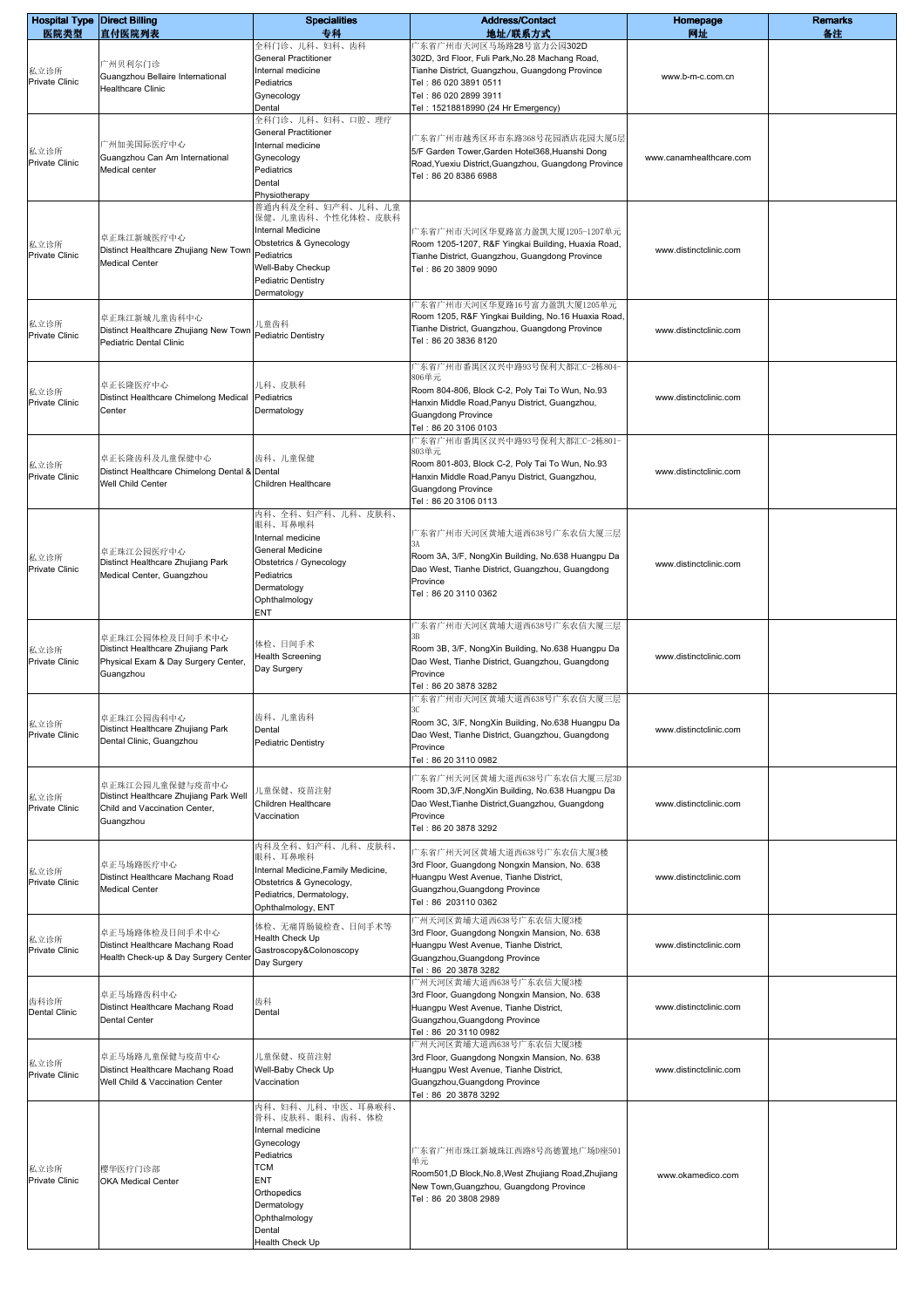| <b>Hospital Type Direct Billing</b> |                                                              | <b>Specialities</b>                    | <b>Address/Contact</b>                                                                                        | Homepage                   | <b>Remarks</b>                                     |
|-------------------------------------|--------------------------------------------------------------|----------------------------------------|---------------------------------------------------------------------------------------------------------------|----------------------------|----------------------------------------------------|
| 医院类型                                | 直付医院列表                                                       | 专科<br>内科、妇科、儿科、中医、耳鼻喉科、                | 地址/联系方式                                                                                                       | 网址                         | 备注                                                 |
|                                     |                                                              | 骨科、皮肤科、体检<br>Internal medicine         |                                                                                                               |                            |                                                    |
|                                     |                                                              | Gynecology                             | 亠东省广州市天河区天河北路233号中信广场14楼1401单<br>元                                                                            |                            |                                                    |
| 私立诊所<br>Private Clinic              | 东西方医疗门诊部<br>East West Medical Center                         | Pediatrics<br>тсм                      | Room 1401, Floor 14, No.233, North Tianhe                                                                     | www.esatwestmedico.com     |                                                    |
|                                     |                                                              | ENT                                    | Road, Tianhe District, Guangzhou, Guangdong Province<br>Tel: 86 20 3879 7605                                  |                            |                                                    |
|                                     |                                                              | Orthopedics<br>Dermatology             |                                                                                                               |                            |                                                    |
|                                     |                                                              | Health Check Up                        |                                                                                                               |                            |                                                    |
| 私立医院                                | "州爱博恩妇产医院                                                    | 产科、妇科、儿科<br>Gynaecology and Obstetrics | 一东省广州市天河区龙口东路6号<br>No.6 East Longkou Road, Tianhe District, Guangzhou,                                        |                            |                                                    |
| Private Hospital                    | Guangzhou IBORN Women's Hospital                             | Pediatric                              | <b>Guangdong Province</b><br>Tel: 86 20 3666 3663                                                             | www.iborn.cn               |                                                    |
|                                     |                                                              |                                        | 一东省广州市越秀区环市中路191号国际诊疗中心                                                                                       |                            |                                                    |
| 眼科机构<br>Ophthalmic                  | 广州爱尔眼科医院国际诊疗中心<br>Guangzhou Aier Eye Hospital                | 眼科                                     | International Medical Department, No. 191 Middle<br>Huanshi Road, Yuexiu District, Guangzhou, Guangdong       | www.aier020.com            |                                                    |
| center                              | International Medical Department                             | Eye Clinic                             | Province                                                                                                      |                            |                                                    |
|                                     |                                                              |                                        | Tel: 400 600 7911<br>"东省广州市越秀区环市东路496号广发花园大厦                                                                  |                            |                                                    |
| 体检机构<br><b>Health Screening</b>     | 亠州爱康国宾健康检查有限公司<br>Guangzhou ikang Healthcare Medical         | 体检                                     | Guangfahuayuan Building, No.496 Huanshi East<br>Road, Yuexiu District, Guangzhou, Guangdong,                  | www.ikang.com              |                                                    |
| Center                              | Center                                                       | Health screening                       | <b>Guangdong Province</b>                                                                                     |                            |                                                    |
| 体检机构                                | "州爱康君安门诊部                                                    |                                        | Tel: 86 21 2203 8393<br>"东省广州市天河区临江大道57号中和广场3A层                                                               |                            |                                                    |
| <b>Health Screening</b>             | Guangzhou ikang Evergreen Medical                            | 体检<br>Health screening                 | 3A, zhonghe Square, No.57 Linjiang Avenue,<br>Tianhe District, Guangzhou, Guangdong Province                  | www.ikang.com              |                                                    |
| Center                              | Center                                                       |                                        | Tel: 86 21 2203 8393                                                                                          |                            |                                                    |
| 齿科诊所                                | 广州大都会国际牙科                                                    | 齿科                                     | ↑东省广州市天河区天河北路183-187号603房<br>Room 603 , No183-187 Tianhe Bei Road, Guangzhou,                                 |                            |                                                    |
| Dental Clinic                       | All Smile-Dr Lu International Clinic                         | Dental                                 | <b>Guangdong Province</b>                                                                                     | www.drludental.com         |                                                    |
|                                     |                                                              |                                        | Tel: 86 20 8755 3380<br>广东省广州市天河区珠江东路11号高德置地F座6楼06单元                                                          |                            |                                                    |
| 齿科诊所                                | 广州瑞尔齿科                                                       | 齿科                                     | 06Unit, 6Floor, F Block, No 11, East Zhu Jiang                                                                |                            |                                                    |
| <b>Dental Clinic</b>                | Guangzhou Arrail Dental Clinic                               | Dental                                 | Road, Tianhe District , Guangzhou,, Guangdong<br>Province                                                     | www.arrail-dental.com      |                                                    |
|                                     |                                                              |                                        | Tel: 86 20 2806 2806                                                                                          |                            |                                                    |
|                                     |                                                              |                                        | <sup>亠</sup> 东省广州市天河区天河北路613号鸿翔大厦天麟翼203c                                                                      |                            |                                                    |
| 齿科诊所                                | 拜博口腔-广州成康门诊                                                  | 齿科                                     | Room 203C, Tianlinyi, Hongxiang Building, No.613, North<br>Tianhe Road, Tianhe District, Guangzhou, Guangdong | www.bybo.com.cn            |                                                    |
| Dental Clinic                       | BYBO-Guangzhou Chengkang Clinic                              | Dental                                 | Province                                                                                                      |                            |                                                    |
|                                     |                                                              |                                        | Tel: 86 20 8756 2150                                                                                          |                            |                                                    |
|                                     |                                                              | 齿科                                     | 芒东省广州市海珠区新港东路2−4号                                                                                             |                            |                                                    |
| 齿科诊所<br>Dental Clinic               | 拜博口腔-广州惠尔门诊<br>BYBO-Guangzhou Huier Clinic                   | Dental                                 | Room 203, No.2-4 Xingang East Road, Haizhu District,<br>Guangzhou, Guangdong, Guangdong Province              | www.bybo.com.cn            |                                                    |
|                                     |                                                              |                                        | Tel: 86 020 8923 9643                                                                                         |                            |                                                    |
|                                     |                                                              |                                        | "东省广州市天河区林和中路178号帝都大厦4楼<br>4 F, Didu Building, No.178 Middle Linhe Road,                                      |                            |                                                    |
| 齿科诊所<br>Dental Clinic               | 拜博口腔-广州协贤门诊<br>BYBO-Guangzhou Xiexian Clinic                 | 齿科<br>Dental                           | Tianhe District, Guangzhou, Guangdong, Guangdong<br>Province                                                  | www.bybo.com.cn            |                                                    |
|                                     |                                                              |                                        | Tel: 86 20 3873 1088                                                                                          |                            |                                                    |
|                                     | 广州置略马泷口腔门诊部(华南旗舰中                                            |                                        | <sup>-</sup> 东省广州市越秀区东风东路836号东骏广场3座12楼<br>F12, Building 3, Dongjun Square, No.836 East                        |                            |                                                    |
| 齿科诊所<br><b>Dental Clinic</b>        | 心)<br>MALO CLINIC GUANGZHOU · ZHILVE Dental                  | 齿科                                     | Dongfeng Road, Yuexiu District, Guangzhou,<br><b>Guangdong Province</b>                                       | www.maloclinics.com.cn     |                                                    |
|                                     | <b>CLINIC</b>                                                |                                        | Tel: 4008820506                                                                                               |                            |                                                    |
|                                     | "州皓康口腔门诊部(珠江新城诊所)                                            |                                        | "东省广州市天河区珠江东路28号401房自编01单元广州<br>市天河区越秀金融大厦C座401马泷齿科                                                           |                            |                                                    |
| 齿科诊所<br><b>Dental Clinic</b>        | MALO CLINIC GUANGZHOU ·<br><b>HAOKANG CLINIC</b>             | 齿科<br>Dental                           | Room 401, C, Yuexiu finance building, Tianhe District,<br>Guangzhou, Guangdong Province                       | www.maloclinics.com.cn     |                                                    |
|                                     |                                                              |                                        | Tel: 4008820506                                                                                               |                            |                                                    |
|                                     |                                                              | 内/外科、儿科、妇科                             | Shenzhen 深圳<br>"东省深圳市福田区莲花路1120号(门诊6楼)                                                                        |                            |                                                    |
| 公立三甲医院                              | 北京大学深圳医院特诊门诊                                                 | Surgery                                | (6 floor, Outpatient Building) No.1120, Lianhua<br>Road, Futian District, Shenzhen, Guangdong Province        |                            | 仅提供门诊直付服务                                          |
| Public Grade A<br>Class 3 Hospital  | Peking University Shenzhen Hospital<br><b>VIP Department</b> | Internal medicine<br>Pediatrics        | Tel: 86 755 8392 3333*8607 (Outpatient)                                                                       | www.pkuszh.com             | Only provide out-patient<br>direct billing service |
|                                     |                                                              | Gynecology                             | Tel: 86 755 8306 8907 (Health Check Up)<br>Tel: 86 755 8392 3333*8615 (Health Check Up)                       |                            |                                                    |
|                                     |                                                              | 全科、内科、外科、中医科、妇科、儿<br>科、口腔科、眼科、耳鼻喉科、皮肤科 |                                                                                                               |                            |                                                    |
|                                     |                                                              | <b>General Practice</b>                |                                                                                                               |                            |                                                    |
|                                     |                                                              | Internal Medicine<br>Surgery           | 广东省深圳市福田区海园一路(白石路与侨城东路交汇)                                                                                     |                            |                                                    |
| 公立三甲医院<br>Public Grade A            | 香港大学深圳医院国际医疗中心<br>The university of Hong Kong-Shenzhen       | TCM<br>Gynecology                      | 1st Haiyuan Road ( Intersection of Baishi Road and<br>Qiaocheng East Road), Futian District, Shenzhen,        | www.hku-szh.org            |                                                    |
|                                     | Class 16 Hospital Hospital International Medical Center      | Pediatrics                             | <b>Guangdong Province</b><br>Tel:86 755 8691 3388                                                             |                            |                                                    |
|                                     |                                                              | Dental<br>Ophthalmology                |                                                                                                               |                            |                                                    |
|                                     |                                                              | E.N.T.                                 |                                                                                                               |                            |                                                    |
|                                     |                                                              | Dermatology                            | <sup>一</sup> 东省深圳市福田区福华一路国际商会大厦B座203室                                                                         |                            |                                                    |
| 私立诊所                                | 志浩综合门诊部                                                      | 全科门诊、体检<br><b>General Practitioner</b> | Room203, Building B, International Chamber of<br>Commerce, Fu Hua Yi Road, Fu Tian                            |                            |                                                    |
| <b>Private Clinic</b>               | Chiho Medical Centre                                         | Internal medicine                      | District, Shenzhen, Guangdong Province                                                                        | www.chihomedicalcentre.com |                                                    |
|                                     |                                                              | Health screening                       | Tel: 86 755 8830 1498<br>Tel: 86 150 1296 3396 (24Hr Emergency)                                               |                            |                                                    |
|                                     |                                                              | 内/外科、儿科、妇产科<br>Surgery                 | 亠东省深圳市南山区深南大道12018号                                                                                           |                            |                                                    |
| 私立诊所<br><b>Private Clinic</b>       | 深圳和美妇儿科医院<br>HOME Women & Children's Hospital                | Internal medicine                      | 12018 Shen nan Road, Nanshan District, Shenzhen,,<br><b>Guangdong Province</b>                                | www.hm91.com               |                                                    |
|                                     |                                                              | Pediatrics<br>Obstetrics /Gynecology   | Tel: 86 755 3339 1333                                                                                         |                            |                                                    |
|                                     |                                                              | 内/外科、儿科、妇科                             | └东省深圳市福田区福华三路168号国际商会中心裙楼2层                                                                                   |                            |                                                    |
| 私立诊所<br>Private Clinic              | 卓正会展中心诊所<br>Distinct Healthcare Exhibition Center            | Surgery<br>Internal medicine           | Room 0219, International Chamber of Commerce,<br>Fuhua 3rd Rd, Futian District, Shenzhen,, Guangdong          | www.distinctclinic.com     |                                                    |
|                                     | Clinic                                                       | Pediatrics                             | Province<br>Tel: 86 755 8347 9801                                                                             |                            |                                                    |
|                                     |                                                              | Gynecology                             |                                                                                                               |                            |                                                    |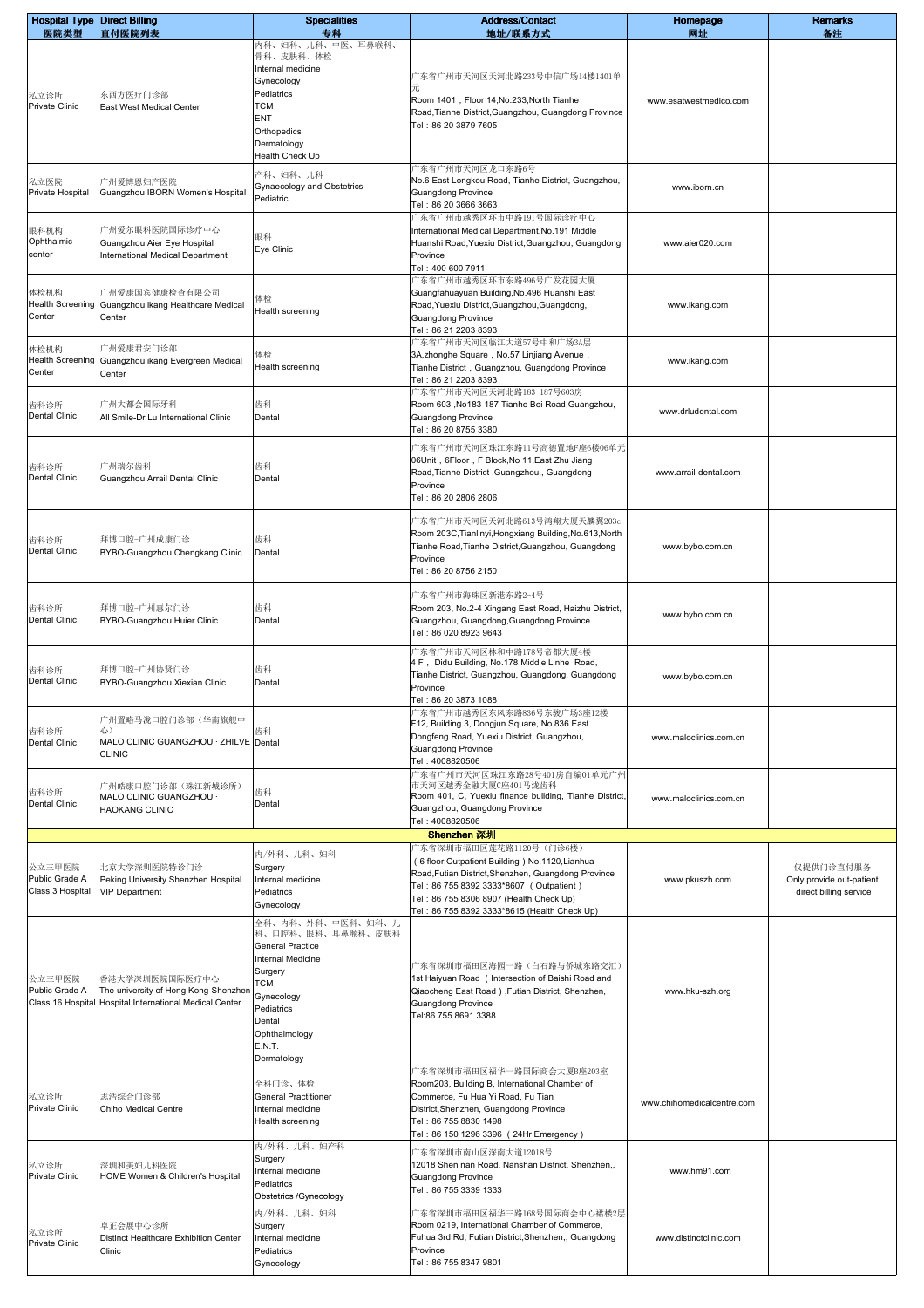| <b>Hospital Type Direct Billing</b><br>医院类型 | 直付医院列表                                                                      | <b>Specialities</b><br>专科                                                                                                               | <b>Address/Contact</b><br>地址/联系方式                                                                                                                                                                                        | Homepage<br>网址         | <b>Remarks</b><br>备注 |
|---------------------------------------------|-----------------------------------------------------------------------------|-----------------------------------------------------------------------------------------------------------------------------------------|--------------------------------------------------------------------------------------------------------------------------------------------------------------------------------------------------------------------------|------------------------|----------------------|
| 私立诊所<br>Private Clinic                      | 卓正会展儿童保健中心<br>Distinict Healthcare Exhibition Well<br>Child Center          | 儿童保健<br>Children Healthcare                                                                                                             | <sup>一</sup> 东省深圳市福田区金田路与福华三路交汇处卓越世纪中<br>心3号楼716单元<br>Room 716, Tower 3, Excellence Century Center, Fuhua<br>3rd Rd, Futian District, Shenzhen, Guangdong Province<br>Tel: 86 755 8255 6646                              | www.distinctclinic.com |                      |
| 私立诊所<br>Private Clinic                      | 卓正海岸城医疗中心<br>Distinct Healthcare Coastal City<br><b>Medical Center</b>      | 内/外科、儿科、妇科<br>Surgery<br>Internal medicine<br>Pediatrics<br>Gynecology                                                                  | 广东省深圳市南山区天利中央商务广场C座901-903单元<br>Room 901-903, Block C, Tiley Central Plaza, Haide 3rd<br>Rd, Nanshan District, Shenzhen, Guangdong Province<br>Tel: 86 755 2167 7955                                                     | www.distinctclinic.com |                      |
| 私立诊所<br>Private Clinic                      | 卓正海岸城儿童齿科中心<br>Distinct Healthcare Coastal City<br>Pediatric Dental Clinic  | 儿童齿科<br><b>Pediatric Dentistry</b>                                                                                                      | <sup>一</sup> 东省深圳市南山区天利中央商务广场C座903单元<br>Room 903, Block C, Tiley Central Plaza, Haide 3rd Rd,<br>Nanshan District, Shenzhen, Guangdong Province<br>Tel: 86 755 8663 6306                                                 | www.distinctclinic.com |                      |
| 私立诊所<br><b>Private Clinic</b>               | 卓正蛇口医疗中心<br>Distinct Healthcare Shekou Medical<br>Center                    | 内/外科、儿科、妇科<br>Surgery<br>Internal medicine<br>Pediatrics<br>Gynecology                                                                  | <sup>一</sup> 东省深圳市南山区南海大道与工业四路交汇处万融大厦<br>A座5层<br>5th Floor, Tower A, Wanrong Building, Nanhai<br>Rd&Gongye 4th Rd,Nanshan<br>District, Shenzhen, Guangdong Province<br>Tel: 86 755 8666 4776                             | www.distinctclinic.com |                      |
| 私立诊所<br>Private Clinic                      | 卓正蛇口专科中心<br>Distinct Healthcare Specialty & Surgica<br>Center               | 睡眠诊断服务、眼科及视光学服务、皮<br>肤科、日间手术等<br>Pulmonology<br>Dermatology<br>Ophthalmology and Visual Optics                                          | <sup>一</sup> 东省深圳市南山区南海大道和工业四路交汇处万融大厦<br>A座5层5C室<br>Room 5C, 5th Floor, Tower A, Wanrong Building,<br>Gongye 4th Rd, Nanshan<br>District, Shenzhen, Guangdong Province<br>Tel: 86 755 2682 8205                          | www.distinctclinic.com |                      |
| 私立诊所<br>Private Clinic                      | 卓正儿童保健中心<br>Distinct Healthcare Well Baby Center                            | 儿童保健、儿童齿科、儿童康复<br>Wellbaby Check-up<br><b>Pediatric Dentistry</b><br><b>Health Assessment Service</b>                                   | 广东省深圳市南山区南海大道和工业四路交汇处万融大厦<br>A座5层5A室<br>Room 5A, 5th Floor, Tower A, Wanrong Building,<br>Gongye 4th Rd, Nanshan<br>District, Shenzhen, Guangdong Province<br>Tel: 86 755 2681 6760                                      | www.distinctclinic.com |                      |
| 私立诊所<br>Private Clinic                      | 卓正宝安壹方城医疗中心<br>Distinct Healthcare Baoan Medical<br>Center                  | 儿科、妇科<br>Pediatrics<br>Gynecology                                                                                                       | 广东省深圳市宝安区海秀路19号国际西岸商务大厦2201单<br>元<br>Room 2201, International West Coast Commerical<br>Building, No.19 Haixiu Road, Baoan District, Shenzhen,<br><b>Guangdong Province</b><br>Tel: 86 755 8661 8266                      | www.distinctclinic.com |                      |
| 私立诊所<br>Private Clinic                      | 卓正宝安壹方城齿科及儿童保健中心<br>Distinct Healthcare Baoan Dental &<br>Well Child Center | 齿科、儿童保健<br>Dental<br>Children Healthcare                                                                                                | 广东省深圳市宝安区海秀路19号国际西岸商务大厦2203单<br>元<br>Room 2203, International West Coast Commerical<br>Building, No.19 Haixiu Road, Baoan District,<br>Shenzhen, Guangdong Province<br>Tel: 86 755 8661 8766                             | www.distinctclinic.com |                      |
| 私立诊所<br>Private Clinic                      | 深圳维世达胜凯名医诊疗中心<br>Shenzhen VISTA-SK Specialist&Day<br><b>Surgery Center</b>  | 全科、儿科、妇科、口腔科、康复科、<br>心理科、体检<br>General<br>Pediatrics<br>Gynecology<br>Dentistry<br>Rehabilitation<br>Psychology<br>Physical examination | 广东省深圳市南山区学府路深圳软件产业基地4栋C座裙楼<br>4层<br>4th Floor, C Block Podium Building, No.4<br>Building, Shenzhen Software Industry Base, Xuefu<br>Road, Nanshan District, Shenzhen,, Guangdong<br>Province<br>Tel: 86 755 3689 9688    | www.vista-sk.com       |                      |
| 私立诊所<br>Private Clinic                      | 深圳云杉云里医院<br>Shenzhen Yunshan Winlead Hospital                               | 内科、外科、妇产科、儿科、口腔科、<br>中医科、皮肤科<br>Surgery<br>Internal medicine<br>Gynecology<br>Pediatrics<br>Dental<br><b>TCM</b><br>Dermatology         | 广东省深圳市龙岗区坂田街道云里智能园1栋<br>Building No.1, Winlead Intelligent Park, Bantian Street,<br>Longgang District, Shenzhen, Guangdong Province<br>Tel: 400 965 5582                                                                 | www.yunshanmedical.com |                      |
| 私立诊所<br>Private Clinic                      | 深圳云杉名医诊疗中心<br>Shenzhen Yunshan Medical Center                               | 内科、外科、妇产科、儿科、口腔科、<br>中医科、皮肤科<br>Surgery<br>Internal medicine<br>Gynecology<br>Pediatrics<br>Dental<br><b>TCM</b><br>Dermatology         | 广东省深圳市福田区益田路6001号太平金融大厦4楼<br>4/F, Taiping Finance Tower, Yitian Road 6001, Futian,<br>Shenzhen, Guangdong Province<br>Tel: 400 965 5582                                                                                  | www.yunshanmedical.com |                      |
| 私立诊所<br>Private Clinic                      | 深圳企鹅门诊部<br>Shenzhen Tencent Clinic                                          | 全科、内科、外科、中医科、儿科、口<br>腔科<br><b>General Practitioner</b><br>Internal Medicine<br>Surgery<br>TCM<br>Pediatrics<br>Dental                   | 亠东省深圳市南山区高新园海天二路19号盈峰中心2楼206<br>号及3楼302号<br>2 Floor, 206 and 3 Floor, 302, Yingfeng Center, No. 19<br>Haitianer Road, High-tech Zone, Nanshan<br>District, Shenzhen, Guangdong<br>Tel: 86 755 8656 9996                  | www.doctorwork.com     |                      |
| 私立医院<br>Private Hospital                    | 深圳美中宜和妇产医院<br>Shenzhen Amcare Women's &<br>Children's Hospital              | 产科、妇科、儿科、全科、中医科、口<br>腔科、皮肤科<br>Obstetrics / Gynecolog<br>Pediatrics<br><b>General Practitioner</b><br>TCM<br>Dermatology<br>Dental      | 广东省深圳市南山区南新路2059号<br>NO.2059, Nanxin Road, Nanshan District, Shenzhen,<br>Guangdong Province<br>Tel: 4001000016                                                                                                          | www.amcare.com.cn      |                      |
| 体检机构<br><b>Health Screening</b><br>Center   | 深圳爱康卓悦快验保门诊部<br>Shenzhen ikang Medical Center                               | 体检<br>Health screening                                                                                                                  | 亡东省深圳市南山区山街道东滨路4333号惠滨广场2期<br>No.4333 Shanjiedaodongbin Road, Nanshan District,<br>Shenzhen, Guangdong Province<br>Tel: 86 21 2203 8393                                                                                  | www.ikang.com          |                      |
| 体检机构<br><b>Health Screening</b><br>Center   | 深圳爱康国宾杏林门诊部<br>Shenzhen ikang Xinglin Medical Center Health screening       | 体检                                                                                                                                      | 广东省深圳市福田区滨河路北彩田路东交汇处联合广场裙<br>楼B座201、203<br>201,203, Block B, United Square Group of building, Binhe<br>Road North Caitian Road East interchang, Futian<br>District, Shenzhen, Guangdong Province<br>Tel: 86 21 2203 8393 | www.ikang.com          |                      |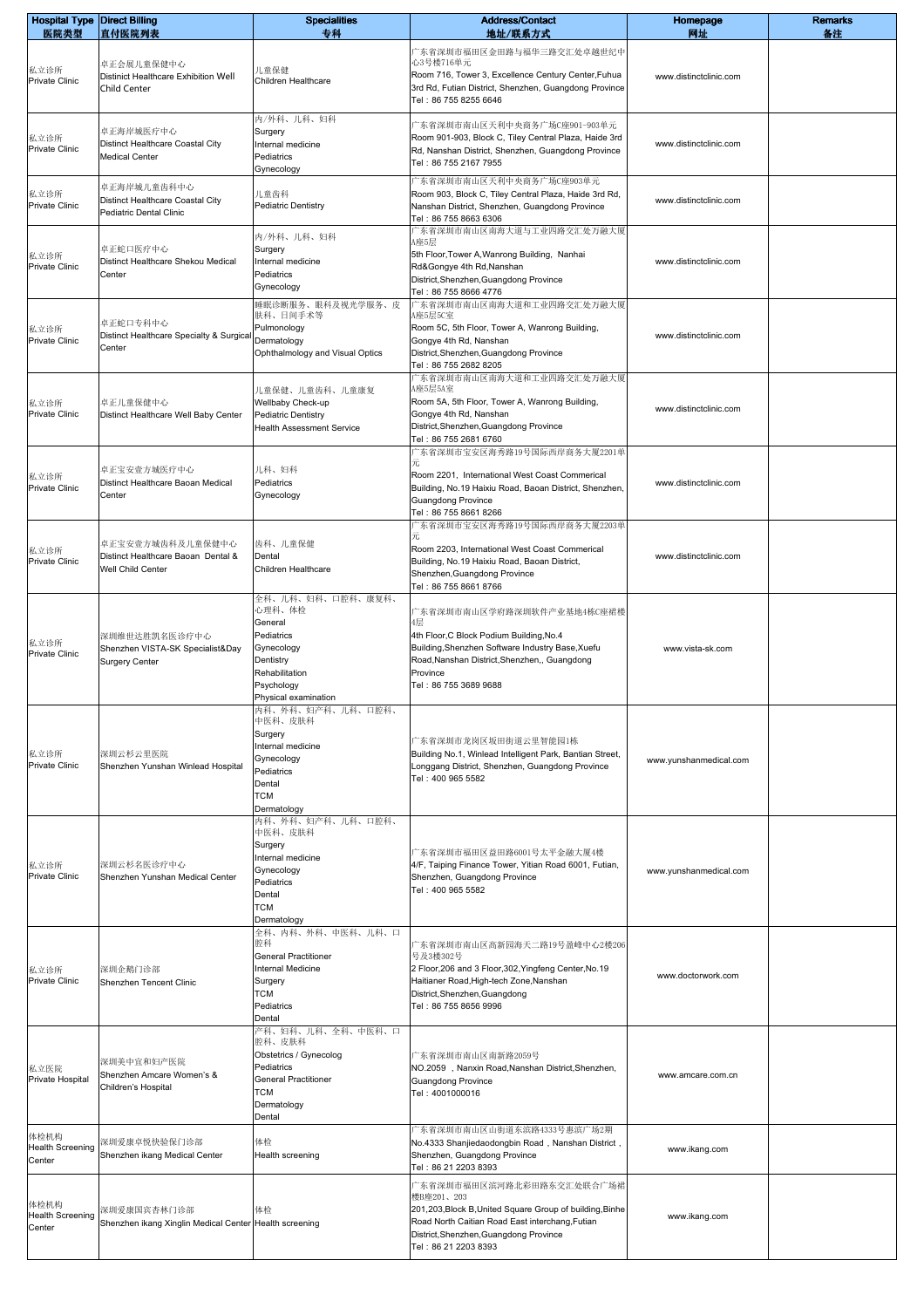| <b>Hospital Type Direct Billing</b> |                                                            | <b>Specialities</b>                                 | <b>Address/Contact</b>                                                                                         | Homepage                   | <b>Remarks</b> |
|-------------------------------------|------------------------------------------------------------|-----------------------------------------------------|----------------------------------------------------------------------------------------------------------------|----------------------------|----------------|
| 医院类型                                | 直付医院列表                                                     | 专科                                                  | 地址/联系方式<br>广东省深圳市福田区福中三路1006号诺德金融中心2层A单                                                                        | 网址                         | 备注             |
| 齿科诊所<br><b>Dental Clinic</b>        | 瑞尔齿科诺德诊所<br>Arrail Dental Noble Clinic                     | 齿科<br>Dental                                        | 元<br>Room A, 2/Floor. Noble Centre No. 1006, 3rd Fuzhong<br>Road, Futian District Shenzhen, Guangdong Province | www.arrail-dental.com      |                |
|                                     |                                                            |                                                     | Tel: 86 755 82028928<br>广东省深圳市罗湖区深南东路5002号信兴广场地王商业中                                                            |                            |                |
| 齿科诊所                                | 瑞尔齿科地王诊所                                                   | 齿科                                                  | 心G3&G4层2单元<br>Unit 2, G3&G4/F, Xin Xing Square, Di Wang                                                        |                            |                |
| <b>Dental Clinic</b>                | Arrail Dental Di Wang Clinic                               | Dental                                              | Commercial Center, 5002 Shen Nan East Road,                                                                    | www.arrail-dental.com      |                |
|                                     |                                                            |                                                     | Shenzhen, Guangdong Province<br>Tel: 86 755 2583 5788                                                          |                            |                |
|                                     |                                                            |                                                     | 广东省深圳市福田区福华三路卓越世纪中心4号楼裙楼2                                                                                      |                            |                |
| 齿科诊所                                | 瑞尔齿科卓越世纪中心诊所<br>Arrail Dental Excellence Century           | 齿科                                                  | 2F, No.4 Building, excellence Century Center, Fuhua                                                            | www.arrail-dental.com      |                |
| <b>Dental Clinic</b>                | Center Clinic                                              | Dental                                              | three road ,Futian District, Shenzhen, Guangdong<br>Province                                                   |                            |                |
|                                     |                                                            |                                                     | Tel: 86 755 8277 2886<br>广东省深圳市南山区白石路8号欢乐海岸蓝楹国际商务中                                                             |                            |                |
|                                     |                                                            |                                                     | 心4层14单元(地下停车场C区12#电梯)                                                                                          |                            |                |
| 齿科诊所<br><b>Dental Clinic</b>        | 瑞尔齿科欢乐海岸诊所<br>Arrail Dental OCT Clinic                     | 齿科<br>Dental                                        | Unit14,4F,Jacaranda Business Centre,OCT BAY,No.8<br>Baishi Road, Nanshan District, Shenzhen, Guangdong         | www.arrail-dental.com      |                |
|                                     |                                                            |                                                     | Province<br>Tel: 86 755 8652 6380                                                                              |                            |                |
|                                     |                                                            |                                                     | 广东省深圳市南山区深南路与前海路交汇处振业国际商务                                                                                      |                            |                |
| 齿科诊所                                | 瑞尔齿科振业国际诊所<br>Arrail Dental Zhenye International           | 齿科                                                  | 中心24层02、03单元<br>Unit 02-03,24F, Zhenye International Business Center,                                          | www.arrail-dental.com      |                |
| <b>Dental Clinic</b>                | Clinic                                                     | Dental                                              | Nanshan District, Shenzhen, Guangdong Province<br>Tel: 86 755 8670 6660                                        |                            |                |
|                                     |                                                            |                                                     | 广东省深圳市福田区沙头街道深南大道南、泰然九路西喜                                                                                      |                            |                |
| 齿科诊所                                | 拜博口腔-深圳车公庙门诊                                               | 齿科                                                  | 年中心A座2501-2508室<br>Room 2501-2508, Block A New Year Center, Tairan 9                                           |                            |                |
| <b>Dental Clinic</b>                | BYBO-Shenzhen Chegongmiao Clinic                           | Dental                                              | Road South Shennan Road Shatou Street Futian<br>District, Shenzhen, Guangdong Province                         | www.bybo.com.cn            |                |
|                                     |                                                            |                                                     | Tel:86 755 3308 8766                                                                                           |                            |                |
|                                     |                                                            |                                                     | 深圳福田区益田路CBD一号路时代金融中心6楼B,D(投资<br>大厦背面)                                                                          |                            |                |
| 齿科诊所<br><b>Dental Clinic</b>        | 深圳马泷 • 时代口腔门诊部(福田店)<br>MALO CLINIC SHENZHEN · TIMES        | 齿科<br>Dental                                        | Block B&D, F6, Times Finance Center, No.1 Road CBD,<br>Yitian Road, FutianDistrict, Shenzhen, Guangdong        | www.maloclinics.com.cn     |                |
|                                     | <b>CLINIC</b>                                              |                                                     | Province                                                                                                       |                            |                |
|                                     |                                                            |                                                     | Tel: 4008820506<br>深圳市南山区世纪假日广场瑞思中心A座31楼3108-3115室                                                             |                            |                |
| 齿科诊所                                | 采圳马泷 • 瑞思口腔门诊部(南山店)                                        | 齿科                                                  | (世界之窗斜对面的金色大厦)<br>Room3108-3115, F31, Block A, Ruisi Center, Shahe                                             |                            |                |
| <b>Dental Clinic</b>                | MALO CLINIC SHENZHEN · RUISI<br><b>CLINIC</b>              | Dental                                              | Century Holiday Square, Nanshan District, Shenzhen,                                                            | www.maloclinics.com.cn     |                |
|                                     |                                                            |                                                     | Guangdong Province<br>Tel: 4008820506                                                                          |                            |                |
|                                     | 深圳马泷•爱马口腔门诊部                                               |                                                     | 深圳市南山区深南大道9998号万利达科技大厦1楼104室<br>Room 104, F1, Malata Building, No.9998, Shennan                                |                            |                |
| 齿科诊所<br><b>Dental Clinic</b>        | MALO CLINIC SHENZHEN · EMMA                                | 齿科<br>Dental                                        | Avenue, Nanshan District, Shenzhen, Guangdong                                                                  | www.maloclinics.com.cn     |                |
|                                     | <b>CLINIC</b>                                              |                                                     | Province<br>Tel: 4008820506                                                                                    |                            |                |
|                                     |                                                            | 全科、心内科、肿瘤科、呼吸内科                                     | Zhuhai 珠海                                                                                                      |                            |                |
| 公立三甲医院                              | 中山大学附属第五医院干保科<br>The Fifth Affiliated Hospital of Sun Yat- | <b>General Practitioner</b>                         | 广东省珠海市香洲区梅华东路52号门诊1楼<br>1st Floor, Outpatient Building, No.52 Meihua East                                      |                            |                |
| Public Grade A<br>Class 3 Hospital  | Sen University Phoenix International                       | Cardiology<br>Oncology                              | Road, Xiangzhou District, Zhuhai, Guangdong Province                                                           | www.zsufivehos.com         |                |
|                                     | <b>MDT</b> Department                                      | Respiratory medicine                                | Tel: 86 756 2528 181                                                                                           |                            |                |
| 齿科诊所                                | 拜博口腔-珠海宁溪门诊                                                | 齿科                                                  | 广东省珠海市香洲区柠溪路387号<br>No.387, Ningxi Road, Xiangzhou                                                             | www.bybo.com.cn            |                |
| Dental Clinic                       | BYBO-Zhuhai Ningxi Clinic                                  | Dental                                              | District, Zhuhai, Guangdong Province<br>Tel: 86 756 3813 666                                                   |                            |                |
|                                     |                                                            |                                                     | 广东省珠海市香洲区拱北口岸购物大堂G1110号                                                                                        |                            |                |
| 齿科诊所<br><b>Dental Clinic</b>        | 拜博口腔-珠海口岸诊所<br>BYBO-Zhuhai Kouan Clinic                    | 齿科<br>Dental                                        | G1110, Gongbei Port Plaza, Xiangzhou<br>District, Zhuhai, Guangdong Province                                   | www.bybo.com.cn            |                |
|                                     |                                                            |                                                     | Tel: 86 756 8870 896<br>Foshan 佛山                                                                              |                            |                |
|                                     |                                                            |                                                     | 广东省佛山市南海区桂城灯湖东路1号友邦金融中心1座25                                                                                    |                            |                |
| 体检机构<br><b>Health Screening</b>     | 弗山爱康国宾门诊部                                                  | 体检                                                  | 层及2606<br>Floor 25 & 2606, Building No.1, AIA Financial Center                                                 |                            |                |
| Center                              | Foshan ikang Medical Center                                | Health screening                                    | No.1 East Guichengdenghu Road, Nanhai<br>District, Foshan, Guangdong Province                                  | www.ikang.com              |                |
|                                     |                                                            |                                                     | Tel:86 21 2203 8393                                                                                            |                            |                |
|                                     |                                                            | 儿科、儿童保健、妇产科、内科\全科                                   | Huizhou 惠州                                                                                                     |                            |                |
|                                     |                                                            | Pediatrics                                          | 广东省惠州市江北区文昌一路华贸大厦1号楼 3-22                                                                                      |                            |                |
| 私立诊所<br>Private Clinic              | 卓诚惠城门诊部<br>Elite HealthCare HuaMao Clinic                  | Well-baby Care<br>Gynaecology and Obstetrics        | 3-22, Tower 1, HuaMao Building, No.1 WenChang<br>Road, Jiangbei District, Huizhou, Guangdong Province          | www.elitehealthcare.com.cn |                |
|                                     |                                                            | <b>Internal Medicine</b><br><b>General Practice</b> | Tel: 86 752 7980 798                                                                                           |                            |                |
|                                     |                                                            |                                                     | Dongguan 东莞                                                                                                    |                            |                |
| 公立三甲医院                              |                                                            | 消化内科、骨科、泌尿科、住院部<br>Gastroenterology                 | 广东省东莞市东城区东城东路1号                                                                                                |                            |                |
| Public Grade A<br>Class 3 Hospital  | 东莞东华医院-贵宾中心<br>Guanghua Hospital -VIP                      | Orthopedics<br>Urology                              | NO.1, East Dongcheng Road, Dongcheng<br>District, Dongguan, Guangdong Province                                 | www.dgtungwah.com          | CHC            |
|                                     |                                                            | <b>Inpatient Department</b>                         | Tel: 400 650 1278                                                                                              |                            |                |
|                                     |                                                            | 全科、齿科                                               | 广东省东莞市东城区星河传说IE0国际街区30号楼<br>1st Fir, Bldg 30, Int't Block, Xin He Chuan Shuo                                   |                            |                |
| 私立诊所<br>Private Clinic              | 东莞环球医生<br>Global Doctor (Donguan)                          | <b>General Practitioner</b><br>Dental               | IEO, Eastern District, Dongguan, Guangdong Province<br>Tel: 86 769 2203 0011                                   | www.globaldoctor.com.au    |                |
|                                     |                                                            |                                                     | Tel: 86 769 2203 0011 (24Hr Emergency)                                                                         |                            |                |
|                                     |                                                            |                                                     | 广东省东莞市南城区鸿福西路82号腾龙商务中心5楼                                                                                       |                            |                |
| 齿科诊所<br><b>Dental Clinic</b>        | 拜博口腔-东莞南城门诊<br>BYBO-Dongguan Nancheng Clinic               | 齿科<br>Dental                                        | Floor 5, Tenglong, No.82, West Hongfu Road, Nancheng<br>District, Dongguan, Guangdong Province                 | www.bybo.com.cn            |                |
|                                     |                                                            |                                                     | Tel: 86 769 2280 9696                                                                                          |                            |                |
|                                     |                                                            |                                                     | Xiamen 厦门<br>福建省厦门市思明区湖滨北路西堤别墅1号之123号                                                                          |                            |                |
| 私立诊所                                | 厦门思明高扬来福西医内科诊所                                             | 全科                                                  | 1-123Xidi Villa Hubin Bei Road, Siming District, Xiamen,                                                       | www.citymedicalxiamen.com  |                |
| Private Clinic                      | The City Medical Consultancy                               | <b>General Practitioner</b>                         | Fujian Province<br>Tel: 86 592 5323 168                                                                        |                            |                |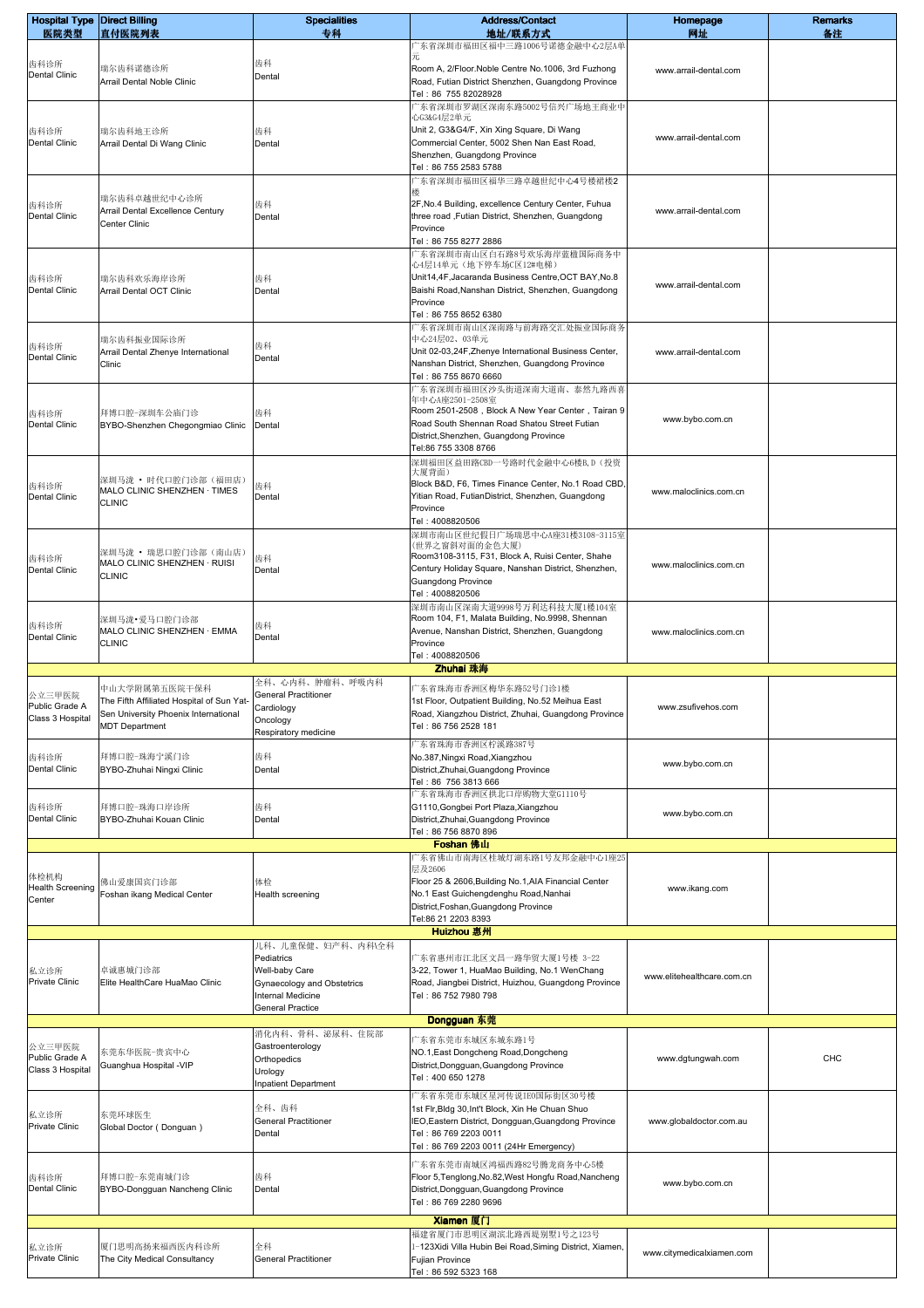| <b>Hospital Type Direct Billing</b><br>医院类型  | 直付医院列表                                                                                             | <b>Specialities</b><br>专科                                                                                              | <b>Address/Contact</b><br>地址/联系方式                                                                                                                                                                                    | Homepage<br>网址         | <b>Remarks</b><br>备注 |
|----------------------------------------------|----------------------------------------------------------------------------------------------------|------------------------------------------------------------------------------------------------------------------------|----------------------------------------------------------------------------------------------------------------------------------------------------------------------------------------------------------------------|------------------------|----------------------|
| 体检机构<br><b>Health Screening</b><br>Center    | 美年大健康厦门嘉禾分院<br>Health-100 Xiamen Branch                                                            | 体检<br>Health screening                                                                                                 | 福建省厦门市思明区嘉禾路339号四川大厦1-2层<br>Floor1-2, Sichuan Building, No.339 Jiahe Road, Siming<br>District, Xiamen, Fujian Province<br>Tel: 15000583416                                                                           | www.health-100.cn      |                      |
| 齿科诊所<br><b>Dental Clinic</b>                 | 厦门瑞尔齿科<br>Xiamen Arrail Dental Clinic                                                              | 齿科<br>Dental                                                                                                           | 福建省厦门市思明区鹭江道8号国际银行大厦3层<br>3/F, International Plaza, No.8 Lujiang Road, Siming<br>District, Xiamen Province<br>Tel: 15000583416                                                                                       | www.arrail-dental.com  |                      |
|                                              |                                                                                                    |                                                                                                                        | Fuzhou 福州                                                                                                                                                                                                            |                        |                      |
| 体检机构<br><b>Health Screening</b><br>Center    | 美年大健康福州分院<br>Health-100 Fuzhou Branch                                                              | 体检<br>Health screening                                                                                                 | 福建省福州市台江区台江路11号南星商城A座<br>Block A, Nanxing Mall, No. 11 Taijiang Road, Taijiang<br>District, Fuzhou, Fujian Province<br>Tel: 15000583416<br>福建省福州市鼓楼区五四路151号宏运・帝豪国际一层13                                               | www.health-100.cn      |                      |
| 齿科诊所<br><b>Dental Clinic</b>                 | 福州马泷口腔门诊部<br>MALO CLINIC FUZHOU                                                                    | 齿科<br>Dental                                                                                                           | - 14店面<br>Shop 13-14, F1, Hongyun Dihao International Mansion,<br>No.151 Wusi Road, Gulou District, Fuzhou City, Fujian<br>Province<br>Tel: 4008820506                                                               | www.maloclinics.com.cn |                      |
| 齿科诊所<br><b>Dental Clinic</b>                 | 福州马泷鼓楼诺拉综合门诊部<br>MALO CLINIC FUZHOU                                                                | 齿科<br>Dental                                                                                                           | 福建省福州市鼓楼区五四路118号三盛国际中心东塔楼裙<br>楼3楼<br>F3, No.151 Wusi Road, Gulou District, Fuzhou<br>City, Fujian Province<br>Tel: 4008820506                                                                                        | www.maloclinics.com.cn |                      |
|                                              |                                                                                                    |                                                                                                                        | Haikou 海口                                                                                                                                                                                                            |                        |                      |
| 齿科诊所<br><b>Dental Clinic</b>                 | 海口马泷・乐康口腔门诊部<br>MALO CLINIC HAIKOU                                                                 | 齿科<br>Dental                                                                                                           | 海南省海口市美兰区国兴大道61号盛达商务广场4楼<br>4F, Shengda Business Building, No.61 Guoxing<br>Avenue, Meilan District, Haikou, Hainan Province<br>Tel: 4008820506<br>Suzhou 苏州                                                         | www.maloclinics.com.cn |                      |
|                                              | 苏州大学附属第一人民医院-高级诊疗中                                                                                 | 骨科、血液病、神经外科、呼吸内科                                                                                                       | 江苏省苏州市姑苏区平海路899号门诊4楼                                                                                                                                                                                                 |                        |                      |
| 公立三甲医院<br>Public Grade A<br>Class 3 Hospital | First Affiliated Hospital of Suzhou<br>University-International Department of<br><b>VIP Clinic</b> | Orthopedics<br>Orthopedics<br>Neurosurgery<br>Respiratory Medicine                                                     | NO.899, Pinghai Road, Gusu District, Suzhou, Jiangsu<br>Province<br>Tel: 400 650 1278                                                                                                                                | fyy.sdfyy.cn           | CHC                  |
| 公立三甲医院<br>Public Grade A<br>Class 3 Hospital | 苏州眼视光医院<br>Suzhou Eye Hospital                                                                     | 眼科、视光学服务<br>Ophthalmology<br>Ophthalmology and Visual Optics                                                           | 江苏省苏州市沧浪区书院巷18号<br>NO.18, Shuyuan Street, Canglang<br>District, Suzhou, Jiangsu Province<br>Tel: 400 650 1278                                                                                                        | www.szeye.cn           | CHC                  |
| 公立三甲医院<br>Public Grade A<br>Class 3 Hospital | 苏州市立医院-特诊室<br>Suzhou Municipal Hospital                                                            | 妇科、内科、心胸外科、神经外科<br>Gynecology<br>Internal Medicine<br>Thoracic Surgery<br>Neurosurgery                                 | 江苏省苏州市沧浪区道前街26号门诊6楼<br>6 F, Building 1, NO.26, Daoqian Street , Canglang<br>District, Suzhou, Jiangsu Province<br>Tel: 400 650 1278                                                                                  | smh.cc                 | CHC                  |
| 公立三甲医院<br>Public Grade A<br>Class 3 Hospital | 苏州大学附属第二医院<br>The 2nd hospital of Suzhou University                                                | 内/外科、中医、住院部<br>Surgery<br>Internal medicine<br><b>Traditional Chinese Medicine</b><br><b>Inpatient Department</b>      | 江苏省苏州市姑苏区三香路1055号门诊大楼5楼<br>5F, Out-patient Building, No. 1055, Sanxiang<br>Road, Gusu District, Suzhou, Jiangsu Province<br>Tel: 86 512 6778 3343                                                                    | www.sdfey.com          |                      |
| 私立医院<br>Private Hospital                     | 苏州明基医院国际医疗中心<br>Suzhou BenQ Hospital International<br>Medcial Center                               | 内/外科、妇产科、儿科、住院部<br>Surgery<br>Internal medicine<br>Obstetrics /Gynecology<br>Pediatrics<br><b>Inpatient Department</b> | 江苏省苏州市虎丘区高新区竹园路181号<br>No181, Zhu Yuan Road, Huqiu District, Suzhou, Jiangsu<br>Province<br>Tel: 86 512 8083 8800*5800                                                                                               | www.benqhospital.com   |                      |
|                                              |                                                                                                    |                                                                                                                        | 江苏省苏州市吴中区苏州工业园区星海街198号星海大厦1                                                                                                                                                                                          |                        |                      |
| 私立诊所<br>Private Clinic                       | 新宁医疗星海诊所<br>SingHealth Medical Xing Hai Clinic                                                     | 全科、儿科、物理治疗<br><b>General Practitioner</b><br>Pediatrics<br>Physiotherapy                                               | 1st Floor, Xing Hai Building, No. 198 Xing Hai<br>Street, Suzhou Industrial Park, Wuzhong District, Suzhou,<br>Jiangsu Province<br>Tel: 86 512 6767 1655<br>Tel: 86 512 6767 1611                                    | www.singhealth.asia    |                      |
| 私立诊所<br>Private Clinic                       | 新宁医疗融安诊所<br>SingHealth Medical Rong An Clinic                                                      | 全科、儿科、物理治疗<br><b>General Practitioner</b><br>Pediatrics<br>Physiotherapy                                               | 江苏省苏州市吴中区苏州工业园区融安街18号360°生活<br>广场5幢<br>18 Rong An Street, JingHope 360° Lifestyle<br>Center, Suzhou Industrial Park, Wuzhong<br>District, Suzhou, Jiangsu Province<br>Tel: 86 512 6299 0301<br>Tel: 86 512 6299 0302 | www.singhealth.asia    |                      |
| 私立诊所<br>Private Clinic                       | 宁德诊所<br>Gentle Medical Clinic                                                                      | 全科、儿科、物理治疗<br><b>General Practitioner</b><br>Pediatrics<br>Physiotherapy                                               | 江苏省苏州市吴中区苏州工业园区钟慧路108号金湖湾商<br>业街108Zhong Hui Lu,Suzhou,Industrial Park,Wuzhong<br>District, Suzhou, Jiangsu Province<br>Tel: 86 512 6298 8655<br>Tel: 86 512 6298 8699                                               | www.singhealth.asia    |                      |
| 私立医院<br>Private Hospital                     | 苏州新世纪儿童医院<br>Suzhou New Century Hospital                                                           | 儿科<br>Pediatrics                                                                                                       | 江苏省苏州市吴中区苏州工业园区钟南街92号<br>No.92 Zhongnan Street, Suzhou Industrial<br>Park, Wuzhong District, Suzhou, Jiangsu Province<br>Tel: 86 512 8817 6666                                                                       | www.ncich.com.cn       |                      |
| 私立诊所<br>Private Clinic                       | 苏州百汇园汇诊所<br>ParkwayHealth SIP Medical Center                                                       | 全科医疗、牙科、心理门诊<br>Surgery<br>Internal medicine<br>Dental<br>psychology & behavioral health                               | 江苏省苏州市吴中区苏州工业园区李公堤路1号10栋203<br>Room 203, Building 10, No 1 Li Gong Di Road, Suzhou<br>Industrial Park, Wuzhong District, Suzhou, Jiangsu<br>Province<br>Tel: 86 512 6790 3490                                        | www.parkwayhealth.cn   |                      |
| 体检机构<br><b>Health Screening</b><br>Center    | 苏州爱康卓悦门诊部<br>Suzhou ikang Medical Center                                                           | 体检<br>Health screening                                                                                                 | 江苏省苏州市吴中区苏州工业园区观枫街1号<br>No.1 Guanfeng Street, Industrial Park, Wuzhong<br>District, Suzhou, Jiangsu Province<br>Tel: 86 21 2203 8393                                                                                 | www.ikang.com          |                      |
| 齿科诊所<br><b>Dental Clinic</b>                 | 拜博口腔-昆山门诊<br>BYBO-Kunshan Clinic                                                                   | 齿科<br>Dental                                                                                                           | Kunshan 昆山<br>江苏省苏州市昆山市玉山镇前进西路1439号<br>No.1439 West Qianjin Road, Yushan Town, Kunshan,,<br>Suzhou, Jiangsu Province<br>Tel: 86 512 5755 9949<br>Wuxi 无锡                                                             | www.bybo.com.cn        |                      |
| 私立诊所<br>Private Clinic                       | 无锡圣瑞门诊部<br>SUNRAY CLINIC-WUXI                                                                      | 儿科、中医、皮肤科、耳鼻喉<br>Pediatric<br><b>TCM</b><br>Dermatology<br>ENT                                                         | 江苏省无锡市梁溪区人民东路326号1楼<br>1F, No.326 East Renmin Road, Liangxi<br>District, Wuxi, Jiangsu Province<br>Tel: 86 510 8202 0186                                                                                             | www.sunray-clinic.com  |                      |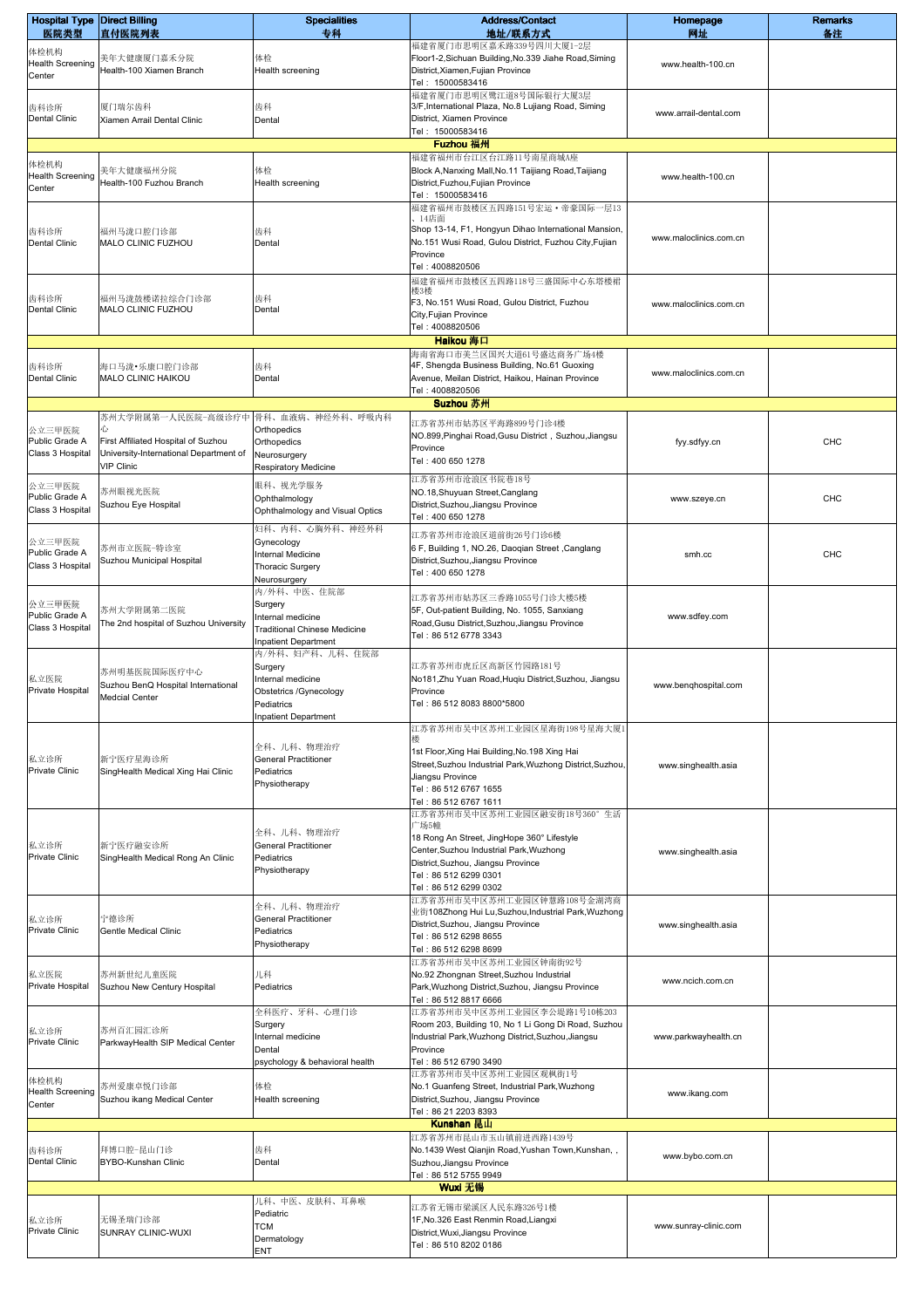| <b>Hospital Type Direct Billing</b>          |                                                                                                                                                                        | <b>Specialities</b>                                                                                                    | <b>Address/Contact</b>                                                                                                                                                        | Homepage                | <b>Remarks</b> |
|----------------------------------------------|------------------------------------------------------------------------------------------------------------------------------------------------------------------------|------------------------------------------------------------------------------------------------------------------------|-------------------------------------------------------------------------------------------------------------------------------------------------------------------------------|-------------------------|----------------|
| 医院类型                                         | 直付医院列表                                                                                                                                                                 | 专科<br>全科、妇科、儿科、中医、皮肤科、齿                                                                                                | 地址/联系方式                                                                                                                                                                       | 网址                      | 备注             |
| 私立医院<br>Private Hospital                     | 无锡凯宜医院<br>Wuxi Kaiyi Hospital                                                                                                                                          | General Practitioner<br>Gynecology<br>Pediatrics<br>тсм<br>Dermatology<br>Dental                                       | 江苏省无锡市新吴区香山路3号<br>No.3 Xiangshan Road, Xinwu District, Wuxi City, Jiangsu<br>Province<br>Tel:86 510 68338668                                                                  | www.columbia-wuxi.com   |                |
|                                              |                                                                                                                                                                        |                                                                                                                        | Nanjing 南京                                                                                                                                                                    |                         |                |
| 私立诊所<br>Private Clinic                       | 南京环球医生<br>Global Doctor (Nanjing)                                                                                                                                      | 全科、妇幼保健、齿科<br><b>General Practitioner</b><br>Maternity and Child Health<br>Dental                                      | 江苏省南京市建邺区莫愁湖东路6号左邻风度花园01幢1楼<br>Zuolinfengdu Garden, No.6 Mochou Park East<br>Road, Nanjing, Jiangsu Province<br>Tel: 86 25 8651 9991<br>Tel: 86 25 8651 9991 (24Hr Emergency) | www.globaldoctor.com.au |                |
| 私立医院<br>Private Hospital                     | 南京明基医院国际医疗中心<br>Nanjing BenQ Hospital International<br><b>Medcial Center</b>                                                                                           | 内/外科、妇产科、儿科、住院部<br>Surgery<br>Internal medicine<br>Obstetrics /Gynecology<br>Pediatrics<br><b>Inpatient Department</b> | 江苏省南京市建邺区河西大街71号<br>71 Hexi Avenue, Jianye District, Nanjing, Jiangsu<br>Province<br>Tel: 86 25 8678 0562                                                                     | www.benqhospital.com    |                |
| 私立医院<br>Private Hospital                     | 南京华世佳宝妇产医院<br>Nanjing Hscybele<br>Obstetrics&Gynecology Hospital                                                                                                       | 内/外科、儿科、妇产科<br>Surgery<br>Internal medicine<br>Pediatrics<br>Obstetrics /Gynecology                                    | 江苏省南京市白下区水西门大街文体西路9号<br>No.9, Shuiximen Street West Wenti road, Baixia<br>District, Nanjing, Jiangsu Province<br>Tel: 400 650 1278                                            | www.hswoman.com         |                |
| 体检机构<br><b>Health Screening</b><br>Center    | 南京澳洋中医门诊部<br>Nanjing ikang Medical Center                                                                                                                              | 体检<br>Health screening                                                                                                 | 江苏省南京市建邺区扬子江大道266号<br>No.266 Yangzi Avenue, Jianye District, Nanjing, Jiangsu<br>Province<br>Tel: 86 21 2203 8393                                                             | www.ikang.com           |                |
| 体检机构<br><b>Health Screening</b><br>Center    | 美年大健康南京张府园分院<br>Health-100 Nanjing Zhangfuyuan<br>Branch                                                                                                               | 体检<br>Health screening                                                                                                 | 江苏省南京市秦淮区建邺路98号鸿信大厦2F<br>2F, Hongxin Building, No.98 Jianye Road, Qinhuai<br>District, Nanjing, Jiangsu Province<br>Tel: 15000583416<br>江苏省南京市鼓楼区中山北路49号                      | www.health-100.cn       |                |
| 体检机构<br><b>Health Screening</b><br>Center    | 美年大健康南京鼓楼分院<br>Health-100 Nanjing Gulou Branch                                                                                                                         | 体检<br>Health screening                                                                                                 | No.49 North Zhongshan Road, Gulou<br>District, Nanjing, Jiangsu Province<br>Tel: 15000583416<br>南京市玄武区中山路18号德基广场二期写字楼1403-1405                                                | www.health-100.cn       |                |
| 齿科诊所<br><b>Dental Clinic</b>                 | 马泷齿科•南京德基口腔门诊部<br>MALO CLINIC NANJING                                                                                                                                  | 齿科<br>Dental                                                                                                           | 1403-1405, Nanjing Deji Plaza, No.18 Zhongshan<br>Road, Xuanwu District, Nanjing City, Jiansu Province<br>Tel: 4008820506                                                     | www.maloclinics.com.cn  |                |
| 体检机构                                         | 美年大健康常熟分院                                                                                                                                                              | 体检                                                                                                                     | Changshu 常熟<br>江苏省苏州市常熟市黄河路22号汇丰时代广场2号楼<br>No.2 Building, Huifengshidai Square, No.22 Huanghe                                                                                 |                         |                |
| <b>Health Screening</b><br>Center            | Health-100 Changshu Branch                                                                                                                                             | Health screening                                                                                                       | Road, Changshu, Suzhou, Jiangsu Province                                                                                                                                      | www.health-100.cn       |                |
|                                              |                                                                                                                                                                        |                                                                                                                        | Tel: 15000583416<br>Changzhou 常州                                                                                                                                              |                         |                |
| 公立三甲医院<br>Public Grade A<br>Class 3 Hospital | 常州市第四人民医院-国际医疗部<br>Changzhou Fourth People's Hospital -<br>International Healthcare Center                                                                             | 肿瘤外科、肿瘤内科<br>Oncological Surgery, Oncological<br>Surgery                                                               | 江苏省常州市新北区红河路68号1楼<br>International Healthcare Center, 1st Floor, No.68<br>HongHe Road, Xinbei District Changzhou, Jiangsu<br>Province<br>Tel: 400 650 1278                    | www.czdsyy.cn           | CHC            |
| 公立三甲医院<br>Public Grade A<br>Class 3 Hospital | 常州市中医医院-VIP门诊<br>Changzhou TCM Hospital-VIP                                                                                                                            | 中医科、骨科、妇产科<br><b>Traditional Chinese Medicine</b><br>Orthopedics<br>Obstetrics / Gynecology                            | 江苏省常州市天宁区和平北路25号<br>NO .25, North Heping Road, Tianning<br>District, Changzhou, Jiangsu Province<br>Tel: 400 650 1278                                                         | www.czzyy.com           | CHC            |
| 公立三甲医院<br>Public Grade A<br>Class 3 Hospital | 浙江大学医学院附属第二医院滨江院区<br>国际医学部<br>The Second Affiliated Hospital of<br>Zhejiang University School of Medicine<br>Binjiang Campus International<br>Medicine Department      | 内/外科、骨科、眼科、住院部<br>Internal medicine<br>Surgery<br>Orthopaedics<br>Ophthalmology<br><b>Inpatient Department</b>         | Hangzhou 杭州<br>浙江省杭州市滨江区江虹路1511号医疗楼7楼<br>7th Floor, Medical Building, No. 1511 Jianghong<br>Road, Binjiang District, Hangzhou, Zhejiang Province<br>Tel: 86 571 8971 3988     | www.z2hospital.com      |                |
| 公立三甲医院<br>Public Grade A<br>Class 3 Hospital | 浙江大学医学院附属第二医院解放路院<br>区国际医学部<br>The Second Affiliated Hospital of<br>Zhejiang University School of Medicine<br>Jiefang Road Campus International<br>Medicine Department | 内/外科、骨科、眼科、住院部<br>Internal medicine<br>Surgery<br>Orthopaedics<br>Ophthalmology<br><b>Inpatient Department</b>         | 浙江省杭州市上城区解放路88号<br>88 Jiefang Road, Shangcheng<br>District, Hangzhou, Zhejiang Province<br>Tel: 86 571 87784676                                                               | www.z2hospital.com      |                |
| 公立三甲医院<br>Public Grade A<br>Class 3 Hospital | 浙江大学医学院附属邵逸夫医院国际医<br>疗中心<br>Sir Run Run Shaw Hospital<br>nternational Medical Center                                                                                   | 内/外科、妇科、骨科、住院部<br>Internal medicine<br>Surgery<br>Gynecology<br>Orthopaedics<br><b>Inpatient Department</b>            | 浙江省杭州市江干区庆春东路3号3号楼5楼<br>5th Floor, Building 3, No. 3 East Qingchun<br>Road, Jianggan District, Hangzhou, Zhejiang Province<br>Tel: 86 571 8600 6118                           | www.srrsh.com           |                |
| 公立三甲医院<br>Public Grade A<br>Class 3 Hospital | 浙江医院外宾部安可国际医疗中心<br>ZheJiang Hospital Anchor International<br><b>Healthcare Center</b>                                                                                  | 内/外科、急诊、住院部<br>Surgery<br>Internal medicine<br>Emergency<br>Inpatient Department                                       | 浙江省杭州西湖区灵隐路12号浙江医院门诊二楼<br>Floor 2, Outpatient building, Zhejiang Hospital, No. 12<br>Lingyin Rd. Xi Hu District, HangZhou,Zhejiang Province<br>Tel: 86 571 8807 2705          | www.myanchorhealth.com  |                |
| 私立医院<br>Private Hospital                     | 杭州贝瑞斯美华妇儿医院<br>Hangzhou Breath OB/GYN/Peds<br>Hospital                                                                                                                 | 妇产科、儿科<br>Obstetrics / Gynecology<br>Pediatric                                                                         | 浙江省杭州市上城区中山中路558号<br>No.558, Zhong Shan Zhong Road, Shangcheng<br>District, Hangzhou, Zhejiang Province<br>Tel: 86 571 8659 8888<br>Tel: 400 855 9888                         | www.hzmeihua.com        |                |
| 私立诊所<br>Private Clinic                       | 杭州艾玛妇产医院<br>Hangzhou AIMA Maternity Hospital                                                                                                                           | 内/外科、妇产科、儿科<br>Surgery<br>Internal medicine<br>Obstetrics /Gynecology<br>Pediatrics                                    | 浙江省杭州市西湖区古墩路666号<br>No.666 Gudun Road, West lake District,<br>Hangzhou, Zhejiang Province<br>Tel: 86 571 5681 8818<br>Tel: 15088607896 (24Hr Emergency)                       | www.hzaima.com          |                |
| 私立诊所<br>Private Clinic                       | 杭州美中宜和妇儿医院<br>Hangzhou Amcare Women's and<br>Children's Hospital                                                                                                       | 妇产科、儿科<br>Obstetrics / Gynecology<br>Pediatrics                                                                        | 浙江省杭州市西湖区古墩路67号<br>No.67 Gudun Road, Xihu District, Hangzhou, Zhejiang<br>Province<br>Tel: 86 571 4567 8211                                                                   | www.amcare.com.cn       |                |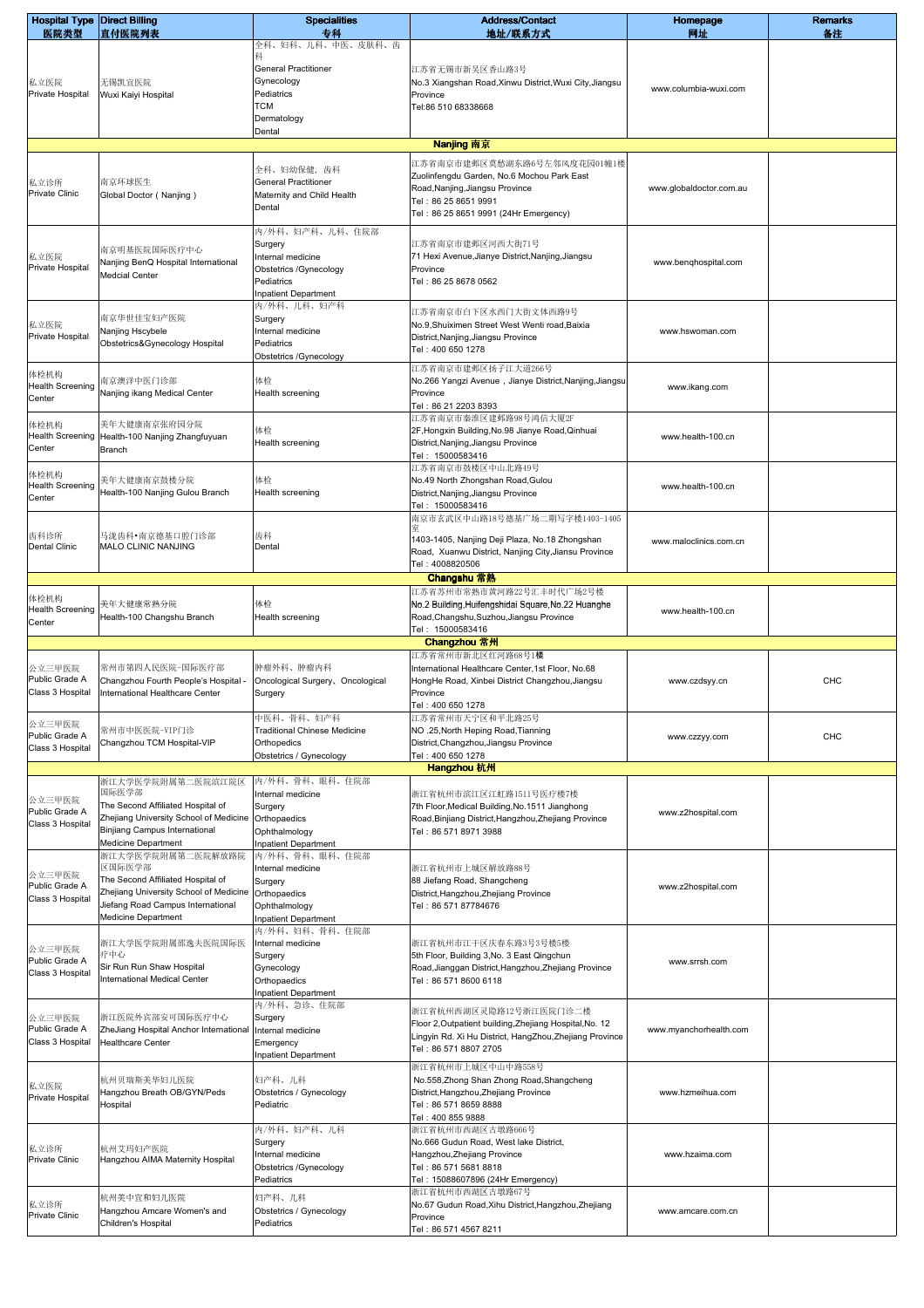| <b>Hospital Type Direct Billing</b><br>医院类型  | 直付医院列表                                                                                               | <b>Specialities</b><br>专科                                                                                                                         | <b>Address/Contact</b><br>地址/联系方式                                                                                                                                                                                    | Homepage<br>网址         | <b>Remarks</b><br>备注 |
|----------------------------------------------|------------------------------------------------------------------------------------------------------|---------------------------------------------------------------------------------------------------------------------------------------------------|----------------------------------------------------------------------------------------------------------------------------------------------------------------------------------------------------------------------|------------------------|----------------------|
|                                              |                                                                                                      | 儿科、小儿体检、儿童齿科、儿童中医                                                                                                                                 | 浙江省杭州市江干区景昙路9号全程国际健康医疗中心15                                                                                                                                                                                           |                        |                      |
| 私立诊所<br>Private Clinic                       | 唯儿诺杭州庆春门诊中心<br>Wellem Hangzhou Qingchun Clinic                                                       | Pediatric<br>Children Health Check Up<br>Children's Dental                                                                                        | 15 Floor, Quancheng International medical center, No 9<br>Jingtan Road, Jianggan District, Hangzhou, Zhejiang                                                                                                        | www.wellem.com         |                      |
| 体检机构<br><b>Health Screening</b><br>Center    | 杭州爱康君爱医疗门诊部<br>Hangzhou ikang Medical Center                                                         | Children's TCM<br>体检<br>Health screening                                                                                                          | Province<br>Tel: 86 571 8977 6700<br>浙江省杭州市西湖区杨公堤1号<br>No.1 Yanggongdi Road, Xihu District,<br>Hanghzou, Zhejiang Province<br>Tel:86 21 2203 8393                                                                    | www.ikang.com          |                      |
| 齿科诊所<br><b>Dental Clinic</b>                 | 瑞尔齿科杭州欧美中心诊所<br>Arrail Dental Hangzhou EAC Clinic                                                    | 齿科<br>Dental                                                                                                                                      | 浙江省杭州市西湖区教工路18号世贸丽晶城欧美中心商业<br>街二楼F203室<br>Room 203, 2F, EACCommercial<br>Street, No. 18 Jiaogong Road,<br>XihuDistrict, Hangzhou, Zhejiang Province<br>Tel: 86 571 8138 9000                                         | www.arrail-dental.com  |                      |
| 齿科诊所<br><b>Dental Clinic</b>                 | 瑞尔齿科杭州大厦诊所<br>Arrail Dental Hangzhou Tower Clinic                                                    | 齿科<br>Dental                                                                                                                                      | 浙江省杭州市下城区环城北路208号杭州大厦C座CZ501室<br>Room CZ501,C Area, Hangzhou Tower, No.208, North<br>Huancheng Road, Xiacheng District, Hangzhou, Zhejiang<br>Province<br>Tel: 86 571 8580 8616                                      | www.arrail-dental.com  |                      |
| 齿科诊所<br><b>Dental Clinic</b>                 | 拜博口腔-杭州德力西门诊<br>BYBO-Hangzhou Delixi Clinic                                                          | 齿科<br>Dental                                                                                                                                      | 浙江省杭州市西湖区学院路28号德力西大厦二楼<br>2F, Delixi Building, 28 Xueyuan Road, Xihu District,<br>Hangzhou, Zhejiang Province<br>Tel: 86 571 8504 0777                                                                               | www.bybo.com.cn        |                      |
| 齿科诊所<br><b>Dental Clinic</b>                 | 杭州马泷口腔门诊部<br>MALO CLINIC HANGZHOU ·<br>HANGZHOU CLINIC                                               | 齿科<br>Dental                                                                                                                                      | 浙江省杭州市下城区延安路415号嘉里中心5栋501室<br>Room 501, Building No.5, Kerry Center, No. 415<br>Yan'an Road, Xiacheng District, Hangzhou, Zhejiang<br>Province<br>Tel: 4008820506<br>杭州市拱墅区丽水路66号远洋乐堤港文化体验区(二期)                      | www.maloclinics.com.cn |                      |
| 齿科诊所<br><b>Dental Clinic</b>                 | 杭州置略马泷口腔门诊部(远洋乐堤港<br>诊所)<br>MALO CLINIC HANGZHOU                                                     | 齿科<br>Dental                                                                                                                                      | 1Floor, No.66 LiShui Road, GongShu District,<br>Hangzhou, Zhejiang Province<br>Tel: 4008820506                                                                                                                       | www.maloclinics.com.cn |                      |
|                                              |                                                                                                      |                                                                                                                                                   | Ningbo 宁波                                                                                                                                                                                                            |                        |                      |
| 公立三甲医院<br>Public Grade A<br>Class 3 Hospital | 中国科学院大学宁波华美医院特需医疗<br>HwaMei Hospital VIP<br>Department, University Of Chinese<br>Academy Of Sciences | 内/外科、妇科、儿科<br>Surgery<br>Internal medicine<br>Gynaecology<br>Pediatrics                                                                           | 浙江省宁波市海曙区西北街41号7号楼2楼<br>多学科联合门诊<br>Joint Multi-disciplinary clinic, Floor 2, Building<br>7, No.41, Northwest street, Haishu<br>District, Ningbo, Zhejiang Province<br>Tel: 86 574 8387 0950<br>Tel: 86 574 8387 0909 | www.nbdeyy.com         |                      |
| 公立三甲医院<br>Public Grade A<br>Class 3 Hospital | 宁波市第二医院病员服务中心<br>The Second Hospital Of Ningbo                                                       | 妇产科、骨科、住院部<br>Obstetrics / Gynecology<br>Orthopedics<br><b>Inpatient Department</b>                                                               | 浙江省宁波市海曙区西北街41号<br>NO.41, Xibei Street, Haishu District, Ningbo, Zhejiang<br>Province<br>Tel: 400 650 1278                                                                                                           | www.nbdeyy.com         | CHC                  |
| 公立三乙医院<br>Public Grade B<br>Class 3 Hospital | 宁波开发区中心医院<br>NingBo Department Zone Center<br>Hospital                                               | 妇产科、儿科、脊柱外科、关节外科、<br>住院部<br>Obstetrics / Gynecology<br>Pediatrics<br>Spine Surgery<br>Joint Surgery<br>Inpatient Department                       | 浙江省宁波市北仑区新契华山路东段<br>5 F, NO.666, Huashan Road, Beilun<br>District, Ningbo, Zhejiang Province<br>Tel: 400 650 1278                                                                                                    | 无                      | <b>CHC</b>           |
| 公立三乙医院<br>Public Grade B<br>Class 3 Hospital | 宁波市鄞州人民医院-国际部<br>Ningbo Yinzhou People's Hospital                                                    | 儿科、妇科、体检、住院部<br>Pediatrics<br>Gynecology<br><b>Health Screening</b><br><b>Inpatient Department</b>                                                | 浙江省宁波市鄞州区百丈东路251号<br>NO.251, East Baizhang Road, YinZhou<br>District, Ningbo, Zhejiang Province<br>Tel: 400 650 1278                                                                                                 | www.nbyzyy.com         | <b>CHC</b>           |
| 公立三乙医院<br>Public Grade B<br>Class 3 Hospital | 宁波北仑区人民医院-国际部<br>Ningbo Beilun District People's Hospita                                             | 骨科、妇产科、呼吸内科、内分泌科、<br>住院部<br>Orthopedics<br>Obstetrics / Gynecology<br><b>Respiratory Medicine</b><br>Endocrinology<br><b>Inpatient Department</b> | 浙江省宁波市北仑区庐山东路1288号<br>NO.1288, East Lushan Road, Beilun<br>District, Ningbo, Zhejiang Province<br>Tel: 400 650 1278                                                                                                  | www.bl91.com           | <b>CHC</b>           |
| 公立三甲医院<br>Public Grade A<br>Class 3 Hospital | 宁波第一医院-国际医疗部<br>Ningbo Frist Hospital                                                                | 儿科、妇科、疼痛专科、肿瘤外科、肿<br>瘤内科、住院部<br>Pediatrics<br>Gynecology<br>Pain Treatment<br>Oncological Surgery\Medical Oncology<br><b>Inpatient Department</b> | 浙江省宁波市海曙区柳汀街59号<br>NO.59, Liuting Street, Haishu District, Ningbo, Zhejiang<br>Province<br>Tel: 400 650 1278                                                                                                         | www.nbdyyy.com         | CHC                  |
| 体检机构<br><b>Health Screening</b><br>Center    | 美年大健康宁波海曙分院<br>Health-100 Ningbo Branch                                                              | 体检<br>Health screening                                                                                                                            | 浙江省宁波市海曙区民通街108号<br>No.108 Mintong Street, Haishu District, Ningbo, Zhejiang<br>Province<br>Tel: 15000583416                                                                                                         | www.health-100.cn      |                      |
| 齿科诊所<br><b>Dental Clinic</b>                 | 拜博口腔-宁波江北医院<br>BYBO-Ningbo Jiangbei Hospital                                                         | 齿科<br>Dental                                                                                                                                      | 浙江省宁波市江北区槐树路56号钻石广场1号楼<br>Building 1, Diamond Plaza, No.56 Huaishu<br>Road, Jiangbei District, Ningbo, Zhejiang Province<br>Tel: 86 574 8768 1616                                                                    | www.bybo.com.cn        |                      |
| 齿科诊所<br>Dental Clinic                        | 拜博口腔-宁波海曙门诊<br>BYBO-Ningbo Haishu Clinic                                                             | 齿科<br>Dental                                                                                                                                      | 浙江省宁波市海曙区长春路48、50、52号<br>No.48, No.50 and No.52 Changchun Road, Haishu<br>District, Ningbo, Zhejiang Province<br>Tel: 86 574 8386 9668<br>Tel: 86 574 8386 9669<br>Hefei 合肥                                          | www.bybo.com.cn        |                      |
| 私立医院<br>Private Hospital                     | 合肥京东方医院<br>Hefei BOE Hospital.                                                                       | 外科、内科<br>Surgery<br>Internal Medicine                                                                                                             | 安徽省合肥市新站区东方大道与文忠路交叉口<br>Intersection of Dongfang Avenue and Wenzhong<br>Road, Xinzhan District Hefei City Anhui Province<br>Tel: 400 650 1278                                                                        | www.hfboehospital.com  | <b>CHC</b>           |
|                                              |                                                                                                      | 呼吸内科、消化内科、妇产科、神经外                                                                                                                                 | Chongqing 重庆                                                                                                                                                                                                         |                        |                      |
| 公立三甲医院<br>Public Grade A<br>Class 3 Hospital | 重庆医科大学附属第一医院-特需门诊<br>The First Affiliated Hospital Of<br>Chongqing Medical University                | 科<br>Respiratory Medicine<br>Gastroenterology<br>Obstetrics / Gynecology<br>Urology<br>Neurosurgery                                               | 重庆市渝中区袁家岗友谊路1号<br>NO.1, Youyi Road, Yuzhong District, Chongging<br>Tel: 400 650 1278                                                                                                                                 | www.hospital-cqmu.com  | <b>CHC</b>           |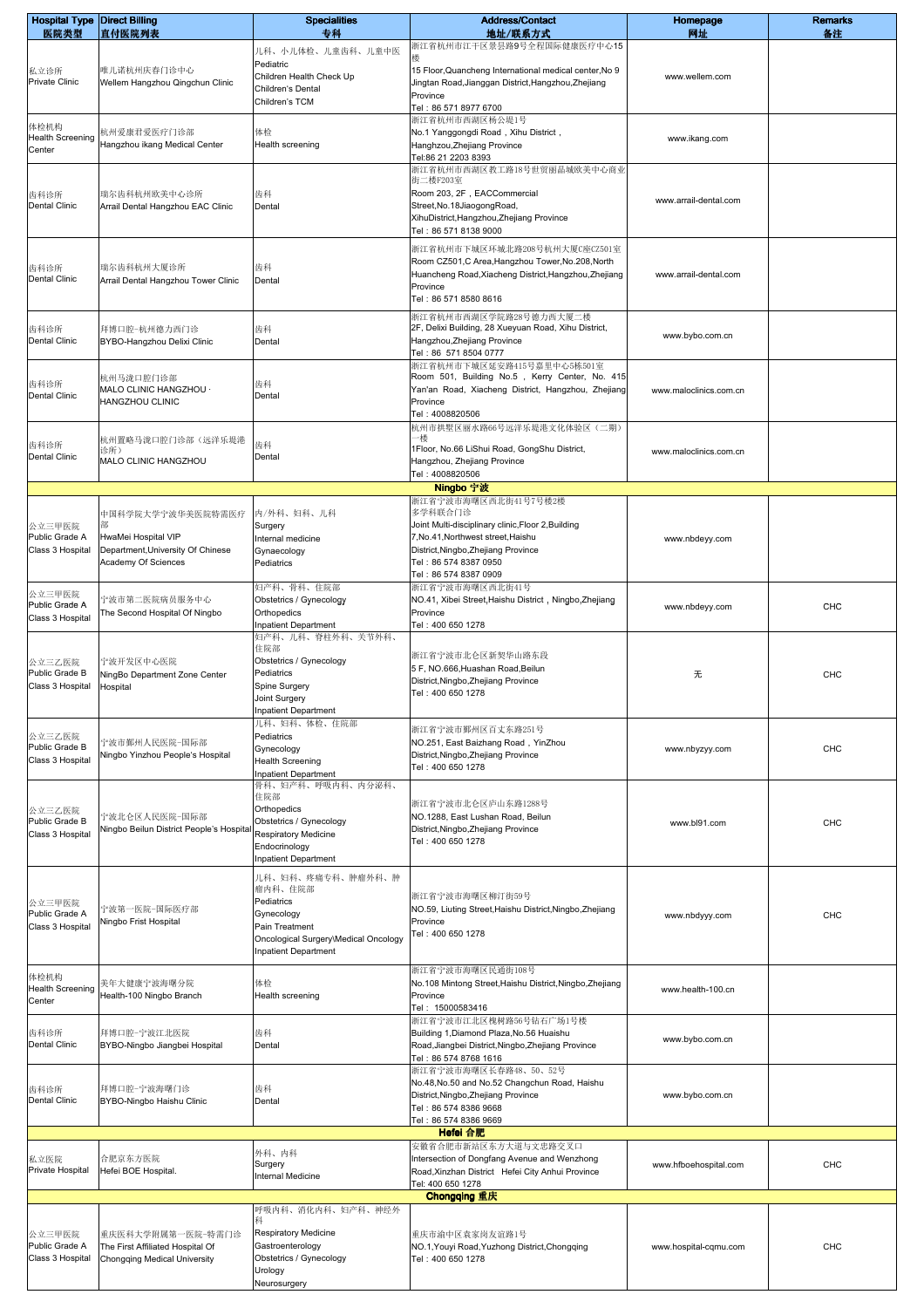| <b>Hospital Type Direct Billing</b><br>医院类型 | 直付医院列表                                                                     | <b>Specialities</b><br>专科                               | <b>Address/Contact</b><br>地址/联系方式                                                                              | Homepage<br>网址          | <b>Remarks</b><br>备注 |
|---------------------------------------------|----------------------------------------------------------------------------|---------------------------------------------------------|----------------------------------------------------------------------------------------------------------------|-------------------------|----------------------|
|                                             |                                                                            | 内科及全科、儿科、皮肤科                                            | 重庆市渝北区龙溪街道红锦大道92号恒大中渝广场1幢14                                                                                    |                         |                      |
| 私立诊所                                        | 卓正重庆中渝广场医疗中心<br>Distinct Healthcare Zhongyu Plaza                          | <b>Internal Medicine</b><br>Family Medicine             | 14th Floor, Building 1, Evergrande Zhongyu Plaza,                                                              | www.distinctclinic.com  |                      |
| Private Clinic                              | Medical Center, Chongqing                                                  | Pediatrics                                              | No.92 Hongjin Ave, Yubei District, Chongqing                                                                   |                         |                      |
|                                             |                                                                            | Dermatology                                             | Tel: 86 23 6716 6465                                                                                           |                         |                      |
|                                             | 卓正重庆中渝广场齿科中心                                                               |                                                         | 重庆市渝北区龙溪街道红锦大道92号恒大中渝广场1幢14                                                                                    |                         |                      |
| 齿科诊所<br>Dental Clinic                       | Distinct Healthcare Zhongyu Plaza                                          | 齿科<br>Dental                                            | 14th Floor, Building 1, Evergrande Zhongyu Plaza,                                                              | www.distinctclinic.com  |                      |
|                                             | Dental Center, Chongqing                                                   |                                                         | No.92 Hongjin Ave, Yubei District, Chongqing<br>Tel: 86 23 6716 6149                                           |                         |                      |
|                                             |                                                                            |                                                         | 重庆市渝北区龙溪街道红锦大道92号恒大中渝广场1幢14                                                                                    |                         |                      |
| 私立诊所                                        | 卓正重庆中渝广场儿童保健中心<br>Distinct Healthcare Zhongyu Plaza Well                   | 儿童保健                                                    | 楼<br>14th Floor, Building 1, Evergrande Zhongyu Plaza,                                                         | www.distinctclinic.com  |                      |
| Private Clinic                              | Child Center, Chongqing                                                    | Well-Baby Checkup                                       | No.92 Hongjin Ave, Yubei District, Chongqing                                                                   |                         |                      |
|                                             |                                                                            |                                                         | Tel: 86 23 6716 6049                                                                                           |                         |                      |
| 私立诊所                                        | 重庆环球医生                                                                     | 全科                                                      | 重庆市渝北区金开大道343号3楼<br>Floor 3, No.343, Jinkai Avenue, Yubei District. Chongqing                                  | www.globaldoctor.com.au |                      |
| Private Clinic                              | Global Doctor (Chongqing)                                                  | <b>General Practitioner</b>                             | Tel: 86 23 6308 5550                                                                                           |                         |                      |
|                                             |                                                                            |                                                         | 重庆市渝中区民生路236号附一号海航保利国际中心四楼                                                                                     |                         |                      |
| 体检机构<br><b>Health Screening</b>             | 重庆爱康卓悦门诊部                                                                  | 体检                                                      | 4th Floor, No.236 Minsheng Road, Yuzhong                                                                       | www.ikang.com           |                      |
| Center                                      | Chongqing ikang Medical Center                                             | Health screening                                        | District, Chongqing<br>Tel: 86 21 2203 8393                                                                    |                         |                      |
|                                             |                                                                            |                                                         | Chengdu 成都                                                                                                     |                         |                      |
|                                             | 成都安琪儿妇产医院(高攀院区)                                                            |                                                         | 四川省成都市武侯区高攀路3号                                                                                                 |                         |                      |
| 私立诊所<br>Private Clinic                      | Chengdu Angel women's & Children's<br>Hospital Gaopan Branch International | 妇产科<br>Obstetrics / Gynecology                          | No.3 Gaopan Road, Wuhou District, Chengdu, Sichuan<br>Province                                                 | gp.cdangel.com          |                      |
|                                             | Department                                                                 |                                                         | Tel: 86 28 8192 2222-1-8806                                                                                    |                         |                      |
|                                             |                                                                            |                                                         | 四川省成都市武侯区科华北路62号力宝大厦南区2楼9-11                                                                                   |                         |                      |
| 私立诊所                                        | 成都环球医生                                                                     | 全科                                                      | No.62 north of Kehua Road, Lippo tower, section S, 2nd<br>floor9-11, Wuhou District, Chengdu, Sichuan Province | www.globaldoctor.com.au |                      |
| Private Clinic                              | Global Doctor (Chengdu)                                                    | <b>General Practitioner</b>                             | Tel: 86 28 8528 3638                                                                                           |                         |                      |
|                                             |                                                                            |                                                         | Tel: 86 28 8528 3660                                                                                           |                         |                      |
|                                             |                                                                            | 内科、儿科、妇产科、皮肤科                                           | 四川省成都市高新区府城大道西段505号仁和新城A座11                                                                                    |                         |                      |
| 私立诊所                                        | 卓正高新医疗中心<br>Distinct Healthcare High-Tech Zone                             | Internal medicine<br>Pediatrics                         | Floor11, Block A, Renhexincheng, No.505 West part of                                                           | www.distinctclinic.com  |                      |
| Private Clinic                              | <b>Medical Center</b>                                                      | Obstetrics /Gynecology                                  | Fuzhou Avenue, Gaoxin District, Chengdu, Sichuan<br>Province                                                   |                         |                      |
|                                             |                                                                            | Dermatology                                             | Tel: 86 28 8416 7266                                                                                           |                         |                      |
|                                             |                                                                            |                                                         | 四川省成都市高新区府城大道西段505号仁和新城A座11                                                                                    |                         |                      |
| 私立诊所                                        | 卓正高新齿科及儿童保健中心<br>Distinct Healthcare High-Tech Zone                        | 齿科、儿童保健<br>Dental                                       | Floor11, Block A, Renhexincheng, No.505 West part of                                                           | www.distinctclinic.com  |                      |
| Private Clinic                              | Dental & Well Child Center                                                 | Children Healthcare                                     | Fuzhou Avenue, Gaoxin District, Chengdu, Sichuan<br>Province                                                   |                         |                      |
|                                             |                                                                            |                                                         | Tel: 86 28 8416 7366                                                                                           |                         |                      |
|                                             |                                                                            |                                                         | 四川省成都市青羊区二环路西二段19号仁和春天广场写字<br>楼A座806                                                                           |                         |                      |
| 私立诊所                                        | 卓正成都光华医疗中心<br>Distinct Healthcare Guanghua Medical                         | 内科、儿科<br>Internal medicine                              | Room 806, Block A, Renhe Spring Plaza, NO.19, West                                                             | www.distinctclinic.com  |                      |
| Private Clinic                              | Center, Chengdu                                                            | Pediatrics                                              | 2nd Section, 2nd Ring Road, Qingyang District,<br>Chengdu., Sichuan Province                                   |                         |                      |
|                                             |                                                                            |                                                         | Tel: 86 28 8696 2186                                                                                           |                         |                      |
|                                             |                                                                            |                                                         | 四川省成都市青羊区二环路西二段19号仁和春天广场写字<br>122 A / 120 A                                                                    |                         |                      |
| 私立诊所                                        | 卓正成都光华齿科及儿童保健中心<br>Distinct Healthcare Guanghua Dental &                   | 齿科、儿童保健<br>Dental                                       | Room 805, Block A, Renhe Spring Plaza, NO.19, West<br>2nd Section, 2nd Ring Road, Qingyang District,           | www.distinctclinic.com  |                      |
| Private Clinic                              | Well Child Center, Chengdu                                                 | Children Healthcare                                     | Chengdu, Sichuan Province                                                                                      |                         |                      |
|                                             |                                                                            | 全科、内科、外科、中医科、儿科、口                                       | Tel: 86 28 8696 2196                                                                                           |                         |                      |
|                                             |                                                                            | 腔科                                                      |                                                                                                                |                         |                      |
|                                             | 成都企鹅综合门诊部                                                                  | <b>General Practitioner</b><br><b>Internal Medicine</b> | 四川省成都市高新区天府三街219号腾讯大厦B座F104                                                                                    |                         |                      |
| 私立诊所<br>Private Clinic                      | Chengdu Tencent Clinic                                                     | Surgery                                                 | F104, Building B, Tencent Building, No.219, Tianfu 3<br>street, Gaoxin District, Chengdu, Sichuan Province     | www.doctorwork.com      |                      |
|                                             |                                                                            | <b>TCM</b><br>Pediatrics                                | Tel: 86 28 8533 0171                                                                                           |                         |                      |
|                                             |                                                                            | Dental                                                  |                                                                                                                |                         |                      |
| 私立医院                                        | 成都京东方医院                                                                    | 内科、血液科、住院部<br>Internal Medicine                         | 四川省成都市天府国际生物城景星路一号<br>No.1 Jingxing Road, Tianfu International Bio-Town,                                       |                         |                      |
| Private Hospital                            | Chengdu BOE Hospital                                                       | Hematology                                              | Chengdu City Sichuan Province                                                                                  | www.cdboehospital.com   | CHC                  |
|                                             |                                                                            | <b>Inpatient Department</b>                             | Tel: 400 650 1278<br>四川省成都市成华区双林路388号2楼                                                                        |                         |                      |
| 眼科机构<br>Ophthalmic                          | 成都东区爱尔眼科医院国际特需医疗部<br>Chengdu AIER East Eye Hospital                        | 眼科                                                      | Floor 2, No.388 Shuanglin Road, Chenghua                                                                       | www.aiereast.com        |                      |
| center                                      | International Medical Service                                              | Eye Clinic                                              | District, Chengdu, Sichuan Province<br>Tel: 86 28 6810 0800                                                    |                         |                      |
| 眼科机构                                        |                                                                            |                                                         | 四川省成都市青羊区二环路西二段43号                                                                                             |                         |                      |
| Ophthalmic                                  | 成都爱迪眼科医院<br>Aidi Eye Hospital                                              | 眼科<br>Ophthalmology                                     | NO.45, West Erhuan Road Qingyang District Chengdu<br>City Sichuan Province                                     | www.028aidi.com         | CHC                  |
| center                                      |                                                                            |                                                         | Tel: 400 650 1278                                                                                              |                         |                      |
| 体检机构                                        | 成都锦江爱康君安综合门诊部                                                              | 体检                                                      | 四川省成都市锦江区人民东路6号四川航空广场31-33楼<br>Floor31-33, Sichuan Aviation Plaza, No.6 East Renmin                            |                         |                      |
| <b>Health Screening</b><br>Center           | Chengdu jingjiang ikang Evergreen<br><b>Medical Center</b>                 | Health screening                                        | Road, Jingjiang District, Chengdu, Sichuan Province                                                            | www.ikang.com           |                      |
|                                             |                                                                            |                                                         | Tel: 86 21 2203 8393<br>四川省成都市锦江区宏济新路479号                                                                      |                         |                      |
| 齿科诊所                                        | 拜博口腔-成都锦江门诊                                                                | 齿科                                                      | No.479, Hongjixin Road, Jingjiang                                                                              | www.bybo.com.cn         |                      |
| Dental Clinic                               | BYBO-Chengdu Jinjiang Clinic                                               | Dental                                                  | District, Chengdu, Sichuan Province<br>Tel: 86 28 8758 5999                                                    |                         |                      |
|                                             |                                                                            |                                                         | 成都市锦江区红星路三段1号国际金融中心二号办公楼<br>2202号                                                                              |                         |                      |
| 齿科诊所                                        | 成都锦江置略马泷口腔门诊部(成都IFS<br>国金中心诊所)                                             | 齿科                                                      | No.2202, 2nd Floor, International Finance                                                                      |                         |                      |
| Dental Clinic                               | MALO CLINIC CHENGDU                                                        | Dental                                                  | Square, No.1 Section3 of Hongxing Road, Jinjiang<br>District, Chengdu Province                                 | www.maloclinics.com.cn  |                      |
|                                             |                                                                            |                                                         | Tel: 4008820506                                                                                                |                         |                      |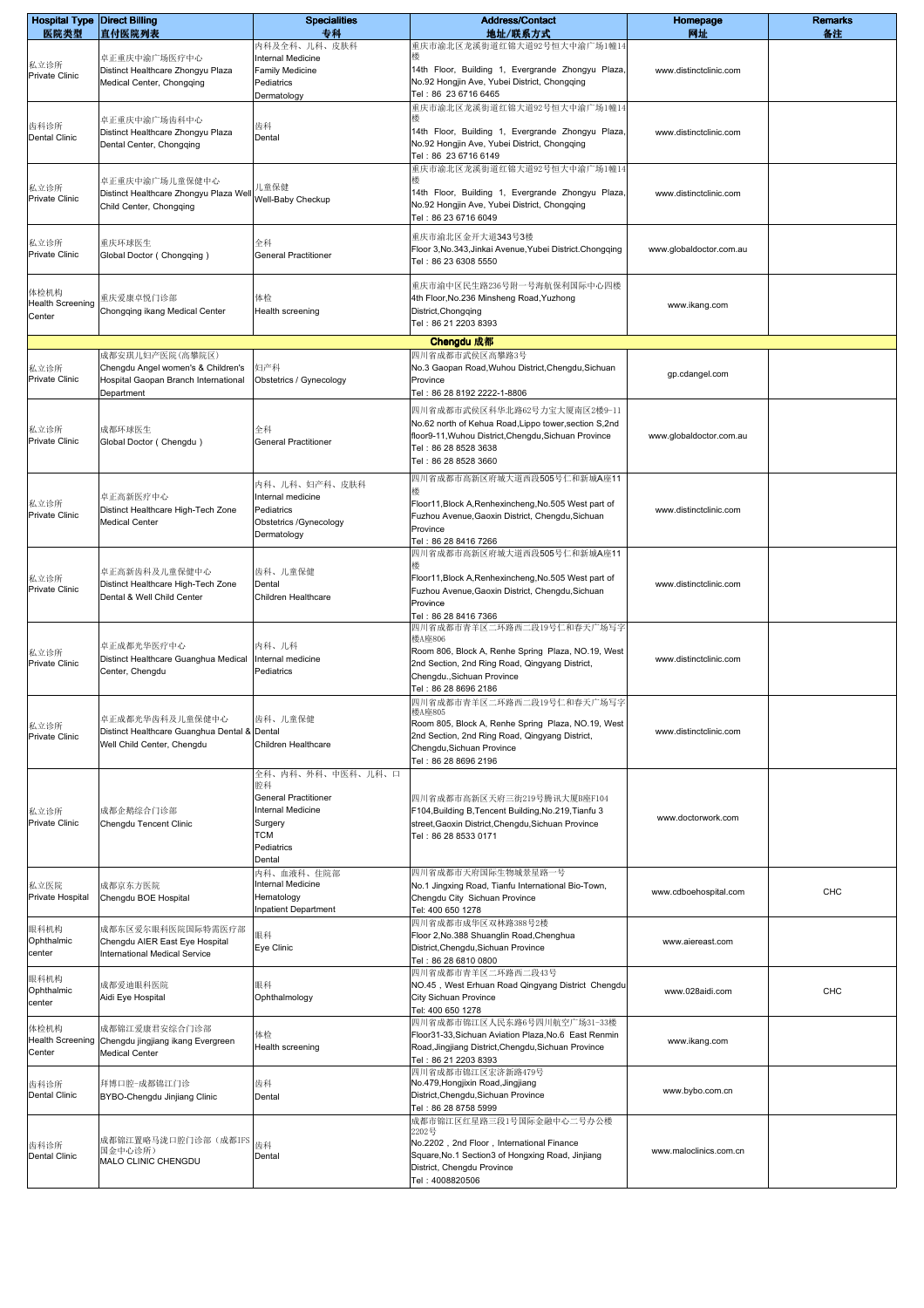| <b>Hospital Type Direct Billing</b><br>医院类型  |                                                                                                             | <b>Specialities</b><br>专科                                                                                                                                                     | <b>Address/Contact</b><br>地址/联系方式                                                                                                                                                     | Homepage<br>网址          | <b>Remarks</b> |
|----------------------------------------------|-------------------------------------------------------------------------------------------------------------|-------------------------------------------------------------------------------------------------------------------------------------------------------------------------------|---------------------------------------------------------------------------------------------------------------------------------------------------------------------------------------|-------------------------|----------------|
|                                              | 直付医院列表                                                                                                      |                                                                                                                                                                               | Changsha 长沙                                                                                                                                                                           |                         | 备注             |
| 公立三甲医院<br>Public Grade A<br>Class 3 Hospital | 湖南中医药大学第一附属医院-国际医疗<br>部<br>The First Hospital of Hunan University<br>of Chinese Medicine                    | 中医科、皮肤科、耳鼻喉科、消化内科<br>血液病、针灸科、住院部<br><b>Traditional Chinese Medicine</b><br>Dermatology<br>ENT<br>Gastroenterology<br>Hematology<br>Acupuncture<br><b>Inpatient Department</b> | 湖南省长沙市韶山中路95号<br>NO.95, Middle Shaoshan Road, Yuhua<br>District, Changsha, Hunan Province<br>Tel: 400 650 1278                                                                        | www.hnzyfy.com          | <b>CHC</b>     |
| 公立三甲医院<br>Public Grade A<br>Class 3 Hospital | 中南大学湘雅医院-国际医疗部<br>Xiangya Hospital-International<br>Department                                              | 呼吸内科、消化内科、妇产科、泌尿科<br>、住院部<br><b>Respiratory Medicine</b><br>Gastroenterology<br>Obstetrics / Gynecology<br>Urology<br><b>Inpatient Department</b>                             | 湖南省长沙市开福区湘雅路87号<br>NO. 87, Xiangya Road, Kaifu District, Changsha, Hunan<br>Province<br>Tel: 400 650 1278                                                                             | www.xiangya.com.cn      | CHC            |
| 私立医院<br>Private Hospital                     | 湖南旺旺医院<br>Hunan WangWang Hospital                                                                           | 内科、骨科、儿科、妇产科<br><b>Internal Medicine</b><br>Orthopedics<br>Pediatrics<br>Obstetrics/Gynecology                                                                                | 湖南省长沙市芙蓉区人民东路318号<br>NO. 318, Renmin East Road Furong District Changsha<br>City Hunan Province<br>Tel: 400 650 1278                                                                   | www.wwhospital.com      | CHC            |
|                                              |                                                                                                             |                                                                                                                                                                               | Jinan 济南<br>山东省济南市历下区经十路16766号, 内科综合楼2楼西南                                                                                                                                             |                         |                |
| 公立三甲医院<br>Public Grade A<br>Class 3 Hospital | 山东省千佛山医院国际医疗部<br>Shandong QianFoShan Hospital<br>nternational Medical Department                            | 全科<br><b>General Practitioner</b>                                                                                                                                             | 区,国际医疗办公室<br>South West district, Internal Medicine<br>ComplexBilling, No. 16766, Jingshi Road, Lixia<br>District, Jinan, Shandong Province<br>Tel: 86 531 8926 9028                  | www.sdhospital.com.cn   |                |
| 公立三甲医院<br>Public Grade A<br>Class 3 Hospital | 山东大学附属济南市中心医院-国际医疗<br>保健中心<br>Jinan Central Hospital Affiliated Of<br><b>Shandong University</b>            | 内科、儿科、妇科、住院部<br>Internal medicine<br>Pediatrics<br>Gynecology<br><b>Inpatient Department</b>                                                                                  | 山东省济南市历下区解放路105号<br>NO. 105, Jiefang Road, Lixia District, Jinan, Shandong<br>Province<br>Tel: 400 650 1278                                                                           | www.zxyy.cn             | CHC            |
|                                              |                                                                                                             |                                                                                                                                                                               | Shenyang 沈阳<br>辽宁省沈阳市大东区滂江街54号                                                                                                                                                        |                         |                |
| 私立诊所<br>Private Clinic                       | 沈阳环球医生<br>Global Doctor (Shenyang)                                                                          | 全科、妇幼保健<br><b>General Practitioner</b><br>Maternity and Child Health                                                                                                          | De Ji hospital, 54 Bang Jiang road, Da Dong<br>District, Shenyang, Liaoning Province<br>Tel: 86 24 2433 0678<br>Tel: 86 24 2433 0678 (24Hr Emergency)                                 | www.globaldoctor.com.au |                |
| 私立诊所<br>Private Clinic                       | 沈阳维特奥医院<br>Shenyang Vitup Hospital                                                                          | 外科、内科<br>Surgery<br><b>Internal Medicine</b>                                                                                                                                  | 辽宁省沈阳市沈河区文艺路19号19号(青年公园南门)<br>NO.19, Wenyi Road Shenhe District Shenyang City<br><b>Liaoning Province</b><br>Tel: 400 650 1278                                                        | www.vitup.cn            | <b>CHC</b>     |
| 私立医院<br>Private Hospital                     | 中一东北国际医院<br>Northeast International Hospital                                                                | 中医、眼科、妇科<br><b>Traditional Chinese Medicine</b><br>Ophthalmology<br>Gynecology                                                                                                | 辽宁省沈阳市浑南区天赐街2号<br>NO.2, Tianci Street, Hunnan District Shenyang City<br>Liaoning Province<br>Tel: 400 650 1278                                                                        | www.zyneih.com          | CHC            |
| 体检机构<br><b>Health Screening</b><br>Center    | 尤阳金爱康国宾医院<br>Shenyang ikang Medical Center                                                                  | 体检<br>Health screening                                                                                                                                                        | 辽宁省沈阳市大东区中学堂路15号<br>No.15 Zhongxuetang Road, Dadong<br>District, Shenyang, Liaoning Province<br>Tel: 86 21 2203 8393                                                                  | www.ikang.com           |                |
| 齿科诊所<br>Dental Clinic                        | 拜博口腔-沈阳大东门诊<br>BYBO-Shenyang Dadong Clinic                                                                  | 齿科<br>Dental                                                                                                                                                                  | 辽宁省沈阳市大东区大什字街64号<br>No.64, Dashizi Street, Dadong<br>District, Shenyang, Liaoning Province<br>Tel: 86 24 2340 3500                                                                    | www.bybo.com.cn         |                |
| 齿科诊所<br>Dental Clinic                        | 沈阳马泷•安联口腔门诊部(万象城店)<br>MALO CLINIC SHENYANG                                                                  | 齿科<br>Dental                                                                                                                                                                  | 辽宁省沈阳市和平区青年大街288号501房间<br>Room 501, No.288 Qingnian Street, Hepin District,<br>Shenyang Province<br>Tel: 4008820506                                                                   | www.maloclinics.com.cn  |                |
| 齿科诊所<br><b>Dental Clinic</b>                 | 沈阳马泷•和平口腔门诊部(华润大厦诊<br>所)<br>MALO CLINIC SHENYANG                                                            | 齿科<br>Dental                                                                                                                                                                  | 沈阳和平区青年大街286号华润大厦A座30层07单元<br>Unit 07, 30th Floor, Block A of China Resources<br>Building, No. 286 QingNian Street, Heping District,<br>Shenyang Province<br>Tel: 4008820506          | www.maloclinics.com.cn  |                |
| 齿科诊所<br><b>Dental Clinic</b>                 | 沈阳马泷•铁西康橙口腔门诊部(星摩尔<br>诊所)<br>MALO CLINIC SHENYANG- MALO<br><b>CLINIC SHENYAN</b>                            | 齿科<br>Dental                                                                                                                                                                  | 辽宁省沈阳市铁西区北二中路6号(星摩尔)F.C-04-05<br>F.C-04-05, No. 6 BeiEr Zhong Road, Tiexi District,<br><b>Shenyang Province</b><br>Tel: 4008820506                                                    | www.maloclinics.com.cn  |                |
|                                              |                                                                                                             |                                                                                                                                                                               | <b>Dalian 大连</b>                                                                                                                                                                      |                         |                |
| 公立三甲医院<br>Public Grade A<br>Class 3 Hospital | 大连医科大学附属第二医院-国际医疗部<br>Second Affilated Hospital of Dalian<br>Mdeical University-VIP Clinic                  | 传染科、骨科、外科、住院部<br>Department of infection<br>Orthopedics<br>Surgery<br><b>Inpatient Department</b>                                                                             | 辽宁省大连市沙河口区中山路467号门诊A座6楼VIP门诊<br>6 F, NO.467, Zhongshan Road, Shahekou<br>District, Dalian, Liaoning Province<br>Tel: 400 650 1278                                                     | www.shdmu.com           | CHC            |
| 公立三甲医院<br>Public Grade A<br>Class 3 Hospital | 大连医科大学附属第一医院-特需医疗部<br>First Affiliated Hospital of Dalian<br>Medical University, VIP Clinic                 | 心内科、肾内科、重症医学科、住院部<br>Cardiology<br>Department of Nephrology<br><b>Critical Care Medicine</b><br><b>Inpatient Department</b>                                                   | 辽宁省大连市金州区龙滨路5号<br>NO.5, Longbin Road, Jinzhou District, Dalian, Liaoning<br>Province<br>Tel: 400 650 1278                                                                             | www.dmu-1.com           | <b>CHC</b>     |
| 公立三甲医院<br>Public Grade A<br>Class 3 Hospital | 大连医科大学附属第一医院-国际医疗部<br>First Affiliated Hospital of Dalian<br>Medical University, VIP Clinic (F1, A<br>Area) | 体检、心内科、消化内科、住院部<br><b>Health Screening</b><br>Cardiology<br>Gastroenterology<br><b>Inpatient Department</b>                                                                   | 辽宁省大连市沙河口区联合路193号2部一楼国际医疗部<br>NO. 193, Lianhe Road, Shahekou District, Dalian, Liaonin<br>Province<br>Tel: 400 650 1278                                                               | www.dmu-1.com           | CHC            |
| 私立诊所<br>Private Clinic                       | 大连维特奥南山路诊所<br>Dalian VITUP Nanshanlu Clinic                                                                 | 全科、儿科、中医科<br><b>General Practitioner</b><br>Pediatrics<br><b>Traditional Chinese Medicine</b>                                                                                 | 辽宁省大连市中山区南山路108-1号<br>108-1 Nanshan Road, Zhongshan District,<br>Dalina, Shenyang, Liaoning Province<br>Tel: 411 8265 9130 (Japanese and Chinese),<br>Tel: 86 411 8264 1509 (English) | www.vitup.cn            |                |
| 私立诊所<br>Private Clinic                       | 大连维特奥人民路诊所<br>Dalian VITUP Renminlu Clinic                                                                  | 全科、儿科、口腔科<br><b>General Practitioner</b><br>Pediatrics<br>Dental                                                                                                              | 辽宁省大连市中山区人民路66号 香格里拉公寓一楼<br>66 Renmin Road, Zhongshan District,<br>Dalina, Shenyang, Liaoning Province (Ground Floor,<br>Shangri-la Residences)<br>Tel: 86 411 8252 5009              | www.vitup.cn            |                |
| 齿科诊所<br><b>Dental Clinic</b>                 | 大连马泷口腔门诊部 (大连恒隆诊所)<br>MALO CLINIC DALIAN                                                                    | 齿科<br>Dental                                                                                                                                                                  | 辽宁省大连市西岗区五四路66号大连恒隆广场商场310铺<br>Room 310, No.66 HengLong Plaza, WuSi Road,<br>XiGang District, DaLian City, Liaoning Province<br>Tel: 4008820506                                       | www.maloclinics.com.cn  |                |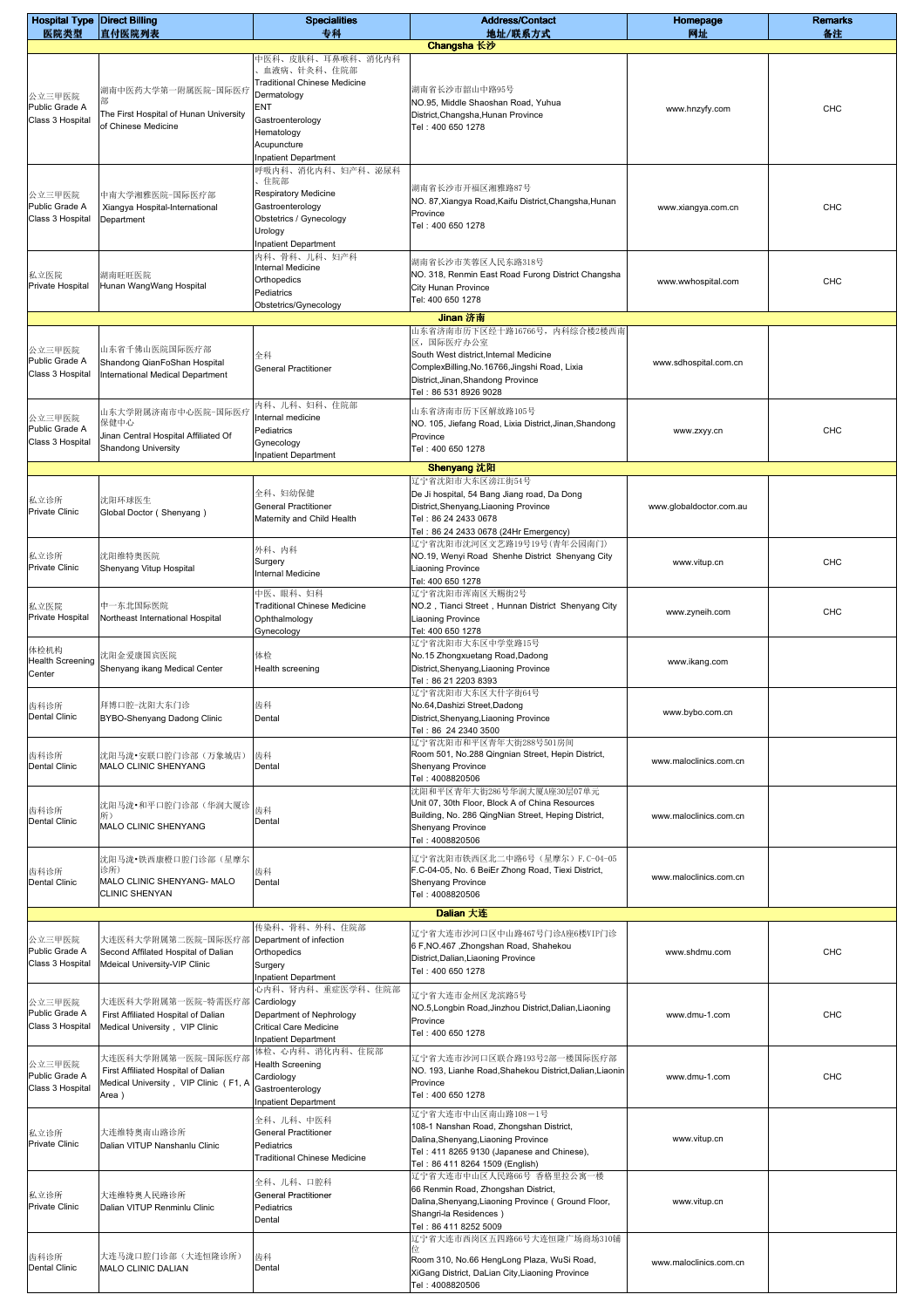| <b>Hospital Type Direct Billing</b><br>医院类型  | 直付医院列表                                                                                 | <b>Specialities</b><br>专科                                                                                                      | <b>Address/Contact</b><br>地址/联系方式                                                                                                                                                                                             | Homepage<br>网址         | <b>Remarks</b><br>备注                                                                                                                                                                                               |
|----------------------------------------------|----------------------------------------------------------------------------------------|--------------------------------------------------------------------------------------------------------------------------------|-------------------------------------------------------------------------------------------------------------------------------------------------------------------------------------------------------------------------------|------------------------|--------------------------------------------------------------------------------------------------------------------------------------------------------------------------------------------------------------------|
|                                              |                                                                                        |                                                                                                                                | Jilin 吉林                                                                                                                                                                                                                      |                        |                                                                                                                                                                                                                    |
| 体检机构<br><b>Health Screening</b><br>Center    | 美年大健康吉林丰满一分院<br>Health-100 Jilin Branch                                                | 体检<br>Health screening                                                                                                         | 吉林省吉林市丰满区吉林大街园林处综合楼1层2层<br>Floor1-2, Garden Complex Building Centry<br>Plaza, Fengman District, Jilin, Jilin Province<br>Tel: 15000583416                                                                                     | www.health-100.cn      |                                                                                                                                                                                                                    |
|                                              |                                                                                        |                                                                                                                                | Jincheng 晋城                                                                                                                                                                                                                   |                        |                                                                                                                                                                                                                    |
| 体检机构<br><b>Health Screening</b><br>Center    | 美年大健康晋城中原分院<br>Health-100 Jincheng Branch                                              | 体检<br>Health screening                                                                                                         | 山西省晋城市城区中原街115号<br>No.155 Zhongyuan Street, Urban Area, Jincheng, Shanxi<br>Province<br>Tel: 15000583416                                                                                                                      | www.health-100.cn      |                                                                                                                                                                                                                    |
|                                              |                                                                                        | 内/外科、儿科、妇科、住院部                                                                                                                 | Qingdao 青岛<br>山东省青岛市市南区东海中路5号                                                                                                                                                                                                 |                        |                                                                                                                                                                                                                    |
| 公立三甲医院<br>Public Grade A<br>Class 3 Hospital | 青岛市立医院-国际医疗门诊<br>Qingdao Municipal Hospital (East) -<br>International Clinic           | Internal medicine<br>Pediatrics<br>Gynecology<br><b>Inpatient Department</b>                                                   | 4 F, NO. 5, Middle Donghai Road, Shinan<br>District, Qingdao, Shandong Province<br>Tel: 400 650 1278                                                                                                                          | www.qdslyy.cn          | CHC                                                                                                                                                                                                                |
| 公立三甲医院<br>Public Grade A<br>Class 3 Hospital | 青岛市中心医院-国际医疗部<br>Qingdao Central Hospital International<br><b>Medical Service</b>      | 急诊科、呼吸内科、血液科、住院部<br>Emergency<br><b>Respiratory Medicine</b><br>Hematology<br><b>Inpatient Department</b><br>妇科、脊柱外科、关节外科、儿童保健 | 山东省青岛市市北区四流南路127号<br>NO. 127, South Siliu Road, Shibei<br>District, Qingdao, Shandong Province<br>Tel: 400 650 1278                                                                                                           | www.qdzxyy.com         | <b>CHC</b>                                                                                                                                                                                                         |
| 公立三甲医院<br>Public Grade A<br>Class 3 Hospital | 青岛大学附属医院-国际医疗部<br>THE AFFILIATED HOSPITAL OF<br>QINGDAO UNIVERSITY                     | 住院部<br>Gynecology<br>Spine Surgery<br>Joint Surgery<br>Children's Health Care<br><b>Inpatient Department</b>                   | 山东省青岛市市南区江苏路16号门诊楼5楼<br>NO.16, Jiangsu Road, Shinan District,<br>Qingdoao, Shandong Province<br>Tel: 400 650 1278                                                                                                             | www.qduh.cn            | <b>CHC</b>                                                                                                                                                                                                         |
| 私立诊所<br>Private Clinic                       | 青岛贝利尔医疗中心<br>Qingdao Bellaire International<br>Healthcare Center                       | 全科门诊、儿科、妇科、口腔科<br><b>General Practitioner</b><br>Internal medicine<br>Pediatrics<br>Gynecology<br>Dental<br>内/外科、儿科、妇科、皮肤科、中医、 | 山东省青岛市市南区银川西路20号 海信璞园商务楼<br>No.20 West Yinchuan Road, Shinan<br>District, Qingdao, Shandong Province<br>Tel: 86 0532 8592 7119<br>Tel: 86 0532 8592 7038<br>Tel: 13553098109(7*24 English)<br>Tel: 13678861780(7*24 Japanese) | www.b-m-c.com.cn       |                                                                                                                                                                                                                    |
| 私立诊所<br><b>Private Clinic</b>                | 青岛湛山疗养院国际医疗中心<br>Cham Shan International Medical<br>Center                             | 理疗<br>Surgery<br>Internal medicine<br>Pediatrics<br>Gynecology<br>Dermatology<br><b>TCM</b><br>Physiotherapy                   | 山东省青岛市市南区东海一路25号湛山花园酒店内C座102<br>室<br>Room102, Building C, No.25, Dong Hai Yi road, Shi Nan<br>District, Qingdao, Shandong Province<br>Tel: 86 0532 8170 1815<br>Tel: 13165013251(24Hr Emergency)                              | www.chamshanmed.com    |                                                                                                                                                                                                                    |
| 私立医院<br>Private Hospital                     | 青岛新世纪妇儿医院<br>Qingdao New Century Women's and<br>Children's Hospital                    | 妇产科、儿科<br>Obstetrics / Gynecology<br>Pediatric                                                                                 | 山东省青岛市市北区武定路27号<br>No.27 Wuding Road, Shibei District, Qingdao, Shandong<br>Province<br>Tel: 86 532 5852 6688                                                                                                                 | www.qdncwch.com.cn     |                                                                                                                                                                                                                    |
| 齿科诊所<br>Dental Clinic                        | 拜博口腔-青岛黄岛门诊<br>BYBO-Qingdao Huangdao Clinic                                            | 齿科<br>Dental                                                                                                                   | 山东省青岛市黄岛区开发区香江路20号<br>No.20, Xiangjiang Road, Huangdao<br>District, Qingdao, Shandong Province<br>Tel: 86 532 8686 7999                                                                                                       | www.bybo.com.cn        |                                                                                                                                                                                                                    |
| 齿科诊所<br>Dental Clinic                        | 青岛合泰马泷医疗管理有限公司市南口<br>腔门诊部<br>MALO CLINIC QINGDAO · HETAI<br><b>CLINIC</b>              | 齿科<br>Dental                                                                                                                   | 青岛市市南区香港中路7号甲11层<br>F11, Yamai International Center, No.7 Hongkong<br>Middle Road A, Qingdao, Shandong Province<br>Tel: 4008820506                                                                                            | www.maloclinics.com.cn |                                                                                                                                                                                                                    |
|                                              |                                                                                        |                                                                                                                                | Nanning 南宁                                                                                                                                                                                                                    |                        |                                                                                                                                                                                                                    |
| 体检机构<br><b>Health Screening</b><br>Center    | 美年大健康南宁江南分院<br>Health-100 Nanning Branch                                               | 体检<br>Health screening                                                                                                         | 一西省南宁市江南区白沙大道39号锦绣江南1号楼A105<br>A105, No.1 Building, No.39 Baisha Road, Jiangnan<br>District, Nanning, Guangxi Province<br>Tel: 15000583416<br>Kunming 昆明                                                                      | www.health-100.cn      |                                                                                                                                                                                                                    |
|                                              |                                                                                        | 肿瘤中心、体检、妇产科<br><b>Tumor Center</b>                                                                                             | 云南省昆明市盘龙区北京路延长线尚都国际大厦1-3楼                                                                                                                                                                                                     |                        |                                                                                                                                                                                                                    |
| 私立医院<br>Private Hospital                     | 云南瑞奇德医院<br>Yunnan Richland Hospital                                                    | <b>Health Screening</b><br>Obstetrics / Gynecology                                                                             | 1-3 F, Shangdu International Building Beijing Road<br>Panlong District Kunming City Yunnan Province                                                                                                                           | www.intrh.com          | CHC                                                                                                                                                                                                                |
|                                              |                                                                                        |                                                                                                                                | Tel: 400 650 1278<br>Zhengzhou 郑州                                                                                                                                                                                             |                        |                                                                                                                                                                                                                    |
| 公立三甲医院<br>Public Grade A<br>Class 3 Hospital | 南方医科大学附属郑州人民医院体检科<br>People's Hospital of Zhengzhou<br>Physical Examination Department | 内/外科、外科、妇科<br>Surgery<br>Internal medicine<br>Gynecology                                                                       | 河南省郑州市金水区黄河路33号门诊二楼体检接待室<br>Physical Examination Reception Room, 2nd<br>Floor, Outpatient Building, No.33, Huanghe<br>Road, Jingshui District, Zhengzhou, Henan Province<br>Tel: 400 650 1278                                 | www.zzrmyy.com         | 仅限门诊<br>体检预约请拨打021-60392117<br>如需英文服务,请拨打<br>400 650 1278<br>Only for outpatient.Business<br>health check up appointment<br>plese call 021-60392117<br>If you need English<br>service, please call<br>400 650 1278 |
| 公立三甲医院<br>Public Grade A<br>Class 3 Hospital | 河南省人民医院-国际医学中心<br>Henan Province People's Hospital                                     | 内科、儿科、妇科、心内科、内分泌科<br>住院部<br>Internal medicine<br>Pediatrics<br>Gynecology<br>Endocrinology<br><b>Inpatient Department</b>      | 河南省郑州市纬五路7号<br>Building 7, No.7, Weiwu Road, Jinshui<br>District, Zhengzhou, Henan Province<br>Tel: 400 650 1278                                                                                                              | www.hnsrmyy.net        | AA                                                                                                                                                                                                                 |
| 齿科诊所<br>Dental Clinic                        | 拜博口腔-郑州惠济门诊<br>BYBO-Zhengzhou Huiji Clinic                                             | 齿科<br>Dental                                                                                                                   | 河南省郑州市惠济区南阳路摸金商贸城7楼<br>Floor 7, Mojin Trade Center, Nanyang Yoad, Huiji<br>District, Zhengzhou, Henan Province<br>Tel: 86 371 6372 3610                                                                                       | www.bybo.com.cn        |                                                                                                                                                                                                                    |
| 齿科诊所<br><b>Dental Clinic</b>                 | 郑州金水马泷口腔门诊部<br>MALO CLINIC ZHENGZHOU ·<br><b>JINSHUI CLINIC</b>                        | 齿科<br>Dental                                                                                                                   | 河南省郑州市金水区二七路与太康路交叉口丹尼斯大卫城<br>1301室<br>Room 1301, Dennis David Plaza, JinShui District,<br>ZhengZhou, Henan Province<br>Tel: 4008820506                                                                                        | www.maloclinics.com.cn |                                                                                                                                                                                                                    |
|                                              |                                                                                        |                                                                                                                                | Nanyang 南阳                                                                                                                                                                                                                    |                        |                                                                                                                                                                                                                    |
| 体检机构<br><b>Health Screening</b><br>Center    | 美年大健康南阳分院<br>Health-100 Nanyang Branch                                                 | 体检<br>Health screening                                                                                                         | 河南省南阳市宛城区仲景路与范蠡路交叉口向东200米南<br>200M To East, The Crossroad of Zhongjing Road and<br>Fanli Road, Wancheng District, Nanyang, Henan<br>Province<br>Tel: 15000583416                                                              | www.health-100.cn      |                                                                                                                                                                                                                    |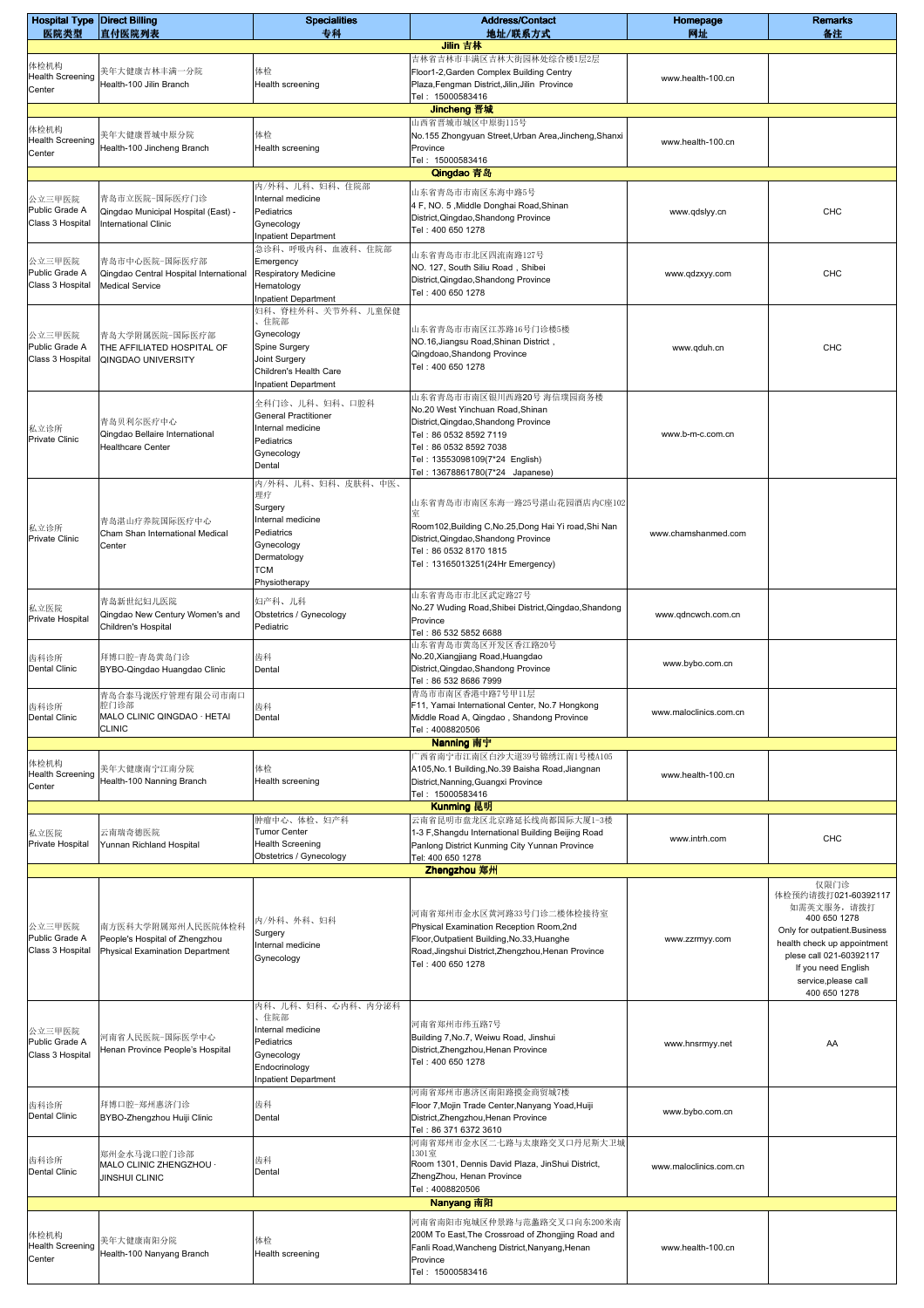| <b>Hospital Type Direct Billing</b>       |                                                     | <b>Specialities</b>                                     | <b>Address/Contact</b>                                                                                            | Homepage               | <b>Remarks</b>                                                 |
|-------------------------------------------|-----------------------------------------------------|---------------------------------------------------------|-------------------------------------------------------------------------------------------------------------------|------------------------|----------------------------------------------------------------|
| 医院类型                                      | 直付医院列表                                              | 专科                                                      | 地址/联系方式<br>Xuchang 许昌                                                                                             | 网址                     | 备注                                                             |
|                                           |                                                     |                                                         | 河南省许昌市新城区许州路学府街交叉口空港新城22号楼                                                                                        |                        |                                                                |
| 体检机构<br><b>Health Screening</b><br>Center | 美年大健康许昌空港分院<br>Health-100 Xuchang Branch            | 体检<br>Health screening                                  | 3层<br>3F, No.22 Building, Crossroad of Xuzhou Road an Xuefu<br>Street, Xincheng District, Xuchang, Henan Province | www.health-100.cn      |                                                                |
|                                           |                                                     |                                                         | Tel: 15000583416                                                                                                  |                        |                                                                |
|                                           |                                                     |                                                         | Xi'an 西安                                                                                                          |                        |                                                                |
| 私立医院                                      | 西安高新医院                                              | 内科、骨科、外科                                                | 陕西省西安市高新区团结南路16号<br>NO.16, Tuanjie South Road Gaoxin District Xi'an City                                          |                        |                                                                |
| Private Hospital                          | Xi'an Gaoxin Hospital                               | Internal Medicine Orthopedics                           | Shanxi Province                                                                                                   | www.gxyy.net           | CHC                                                            |
|                                           |                                                     | Surgery                                                 | Tel: 400 650 1278                                                                                                 |                        |                                                                |
| 公立三甲医院                                    |                                                     |                                                         | Wuhan 武汉<br>湖北省武汉市京汉大道753号                                                                                        |                        |                                                                |
| Public Grade A                            | 武汉亚洲心脏病医院<br>Wuhan Asia Heart Hospital              | 心内科、心外科<br>Cardiology\Cardiac Surgery                   | NO.753, Jinghan Road, Wuhan, Hubei Province                                                                       | www.wahh.com.cn        | CHC                                                            |
| Class 3 Hospital                          |                                                     | 内科、外科、妇科、口腔、康复                                          | Tel: 400 650 1278<br>湖北省武汉市江夏区东湖新技术开发区鲁巷绿化广场东南                                                                    |                        |                                                                |
|                                           |                                                     | Internal medicine                                       | 侧光谷广场5楼                                                                                                           |                        |                                                                |
| 私立医院<br>Private Hospital                  | 武汉光谷医院<br>Wuhan Optics Valley Hospital              | Surgery<br>Gynecology                                   | 5/F, Wuhan Optic Valley of China Plaza, Donghu New<br>Technology District, Jiangxia District, Wuhan, Hubei        | www.whovh.com          |                                                                |
|                                           |                                                     | Dental                                                  | Province<br>Tel:86 27 6788 5306                                                                                   |                        |                                                                |
|                                           |                                                     | Rehabilitation                                          | 湖北省武汉市武昌区积玉桥和平大道219号                                                                                              |                        |                                                                |
| 私立医院<br>Private Hospital                  | 武汉北斗星儿童医院<br>Pleiades Children's Hospital           | 儿科                                                      | NO.219, Heping Avenue, Jiyuqiao, Wuchang District<br>Wuhan City Hubei Province                                    | www.bdxetyy.com        | CHC                                                            |
|                                           |                                                     | Pediatrics                                              | Tel: 400 650 1278                                                                                                 |                        |                                                                |
| 眼科机构                                      | 武汉爱尔眼科医院                                            | 眼科                                                      | 湖北省武汉市武昌区中山路481号(武昌大东门)<br>NO.481, Zhongshan Road, Wuchang District Wuhan                                         |                        |                                                                |
| Ophthalmic<br>center                      | Wuhan Aier Eye Hospital-International<br>Department | Ophthalmology                                           | City Hubei Province                                                                                               | www.aierchina.com      | CHC                                                            |
|                                           |                                                     |                                                         | Tel: 400 650 1278                                                                                                 |                        |                                                                |
|                                           |                                                     |                                                         | <b>NetworkB(Secondary Hospital)</b><br>昂贵医院                                                                       |                        |                                                                |
|                                           |                                                     |                                                         | Shanghai 上海                                                                                                       |                        |                                                                |
|                                           |                                                     | 内/外科、儿科、妇产科、耳鼻喉科、骨                                      |                                                                                                                   |                        |                                                                |
|                                           |                                                     | 科、运动医学、急诊室                                              |                                                                                                                   |                        |                                                                |
|                                           |                                                     | <b>General Practitioner</b><br><b>Internal Medicine</b> | 上海市长宁区平塘路699号                                                                                                     |                        |                                                                |
| 私立医院<br>Private Hospital                  | 上海和睦家医院<br>Shanghai United Family Hospital (SHU)    | Pediatrics                                              | No.699 Pingtang Road, Changning District, Shanghai<br>Tel: 400 639 3900                                           | www.ufh.com.cn         |                                                                |
|                                           |                                                     | OB<br>Surgery                                           | Tel: 86 21 2216 3999 (Emergency)                                                                                  |                        |                                                                |
|                                           |                                                     | <b>ENT</b>                                              |                                                                                                                   |                        |                                                                |
|                                           |                                                     | Orthopedics and sports medicine<br>ER                   |                                                                                                                   |                        | 和睦家不开放直付的项目包括:                                                 |
|                                           |                                                     | 心理科、物理治疗、皮肤科、眼科                                         |                                                                                                                   |                        | United Family do not provide<br>direct billing for those items |
| 私立诊所                                      | 上海合满家诊所<br>Shanghai United Family Hospital          | Mental health<br>Physiotherapy                          | 上海市长宁区泉口路8号<br>No.8 Quankou Road, Changning District, Shanghai                                                    | www.ufh.com.cn         | below:                                                         |
| Private Clinic                            | Quankou Clinic ( QK Clinic )                        | Dermatology                                             | Tel: 400 639 3900                                                                                                 |                        | 1) 齿科Dental<br>2) 体检Health Check Up                            |
|                                           |                                                     | Ophthalmology                                           | 上海市闵行区华漕镇运乐路689号                                                                                                  |                        | 3) 心理Psychotherapy                                             |
| 私立诊所                                      | 上海和睦家丰尚门诊部<br>Shanghai United Family Fengshang      | 全科                                                      | No.689 Yunle Road, Huacao Town, Minhang                                                                           | www.ufh.com.cn         | 4) 精神Psychiatric Treatment<br>5)中医(包括理疗) TCM                   |
| Private Clinic                            | Clinic                                              | <b>General Practitioner</b>                             | District, Shanghai<br>Tel: 400 639 3900                                                                           |                        | (Including Physiotherapy)                                      |
|                                           |                                                     | 内/外科、儿科、妇科、耳鼻喉科、骨科                                      |                                                                                                                   |                        | 6) 产前检查及产后检查和治疗<br>Antenatal Checkups, Postnatal               |
|                                           |                                                     | 、口腔<br><b>General Practitioner</b>                      |                                                                                                                   |                        | Checkups and treatment                                         |
| 私立医院                                      | 上海和睦家新城医院                                           | <b>Internal Medicine</b><br>Pediatrics                  | 上海市浦东新区新金桥路1598号<br>No.1598, New Jinqiao Road, Pudong District, Shanghai                                          |                        | 7) 其他超过人民币四千元的项<br>目Other items over 4000 RMB                  |
| Private Hospital                          | Shanghai United Family Xincheng<br>Hospital         | OB                                                      | Tel: 400 639 3900                                                                                                 | www.ufh.com.cn         |                                                                |
|                                           |                                                     | Surgery<br><b>ENT</b>                                   | Tel: 86 21 3886 2999 (Emergency)                                                                                  |                        |                                                                |
|                                           |                                                     | Dental                                                  |                                                                                                                   |                        |                                                                |
|                                           |                                                     | 全科、内科、妇科、中医<br><b>General Practitioner</b>              | 上海市黄浦区桃源路85号永银大厦402单元                                                                                             |                        |                                                                |
| 私立诊所<br>Private Clinic                    | 上海沛源门诊部<br>Shanghai Peiyuan Clinic                  | <b>Internal Medicine</b>                                | Suite 402, No.85 Taoyuan Road, Silver Court Building,<br>Huangpu District, Shanghai                               | www.ufh.com.cn         |                                                                |
|                                           |                                                     | Gynecology<br>тсм                                       | Tel: 400 639 3900                                                                                                 |                        |                                                                |
|                                           |                                                     | 全科门诊、运动医疗、物理治疗、骨科                                       | 上海市闵行区田林路888弄1号楼东侧                                                                                                |                        |                                                                |
| 私立诊所                                      | 上海良远健康门诊部                                           | <b>General Practitioner</b><br>Sports medicine          | 888 Tian Lin Road , Bldg 1 East , Minghang                                                                        | www.amc-shanghai.com   |                                                                |
| <b>Private Clinic</b>                     | American Medical Center                             | Physiotherapy                                           | District, Shanghai<br>Tel: 86 6485 7333                                                                           |                        |                                                                |
|                                           |                                                     | Orthopedics<br>内/外科、儿科、齿科、妇科、住院部                        |                                                                                                                   |                        |                                                                |
|                                           |                                                     | Surgery                                                 |                                                                                                                   |                        |                                                                |
| 私立医院                                      | 上海东方国际医院<br>Shanghai East International Medical     | Internal medicine<br>Pediatrics                         | 上海市浦东新区浦东南路551号<br>551 South Pudong Rd, Pudong District, Shanghai                                                 | www.seimc.com.cn       |                                                                |
| Private Hospital                          | Center                                              | Dental                                                  | Tel: 86 21 5879 9999                                                                                              |                        |                                                                |
|                                           |                                                     | Gynecology<br><b>Inpatient Department</b>               |                                                                                                                   |                        |                                                                |
|                                           |                                                     | 全科门诊、 妇科、齿科                                             | 上海市浦东新区世纪大道777号C座                                                                                                 |                        |                                                                |
| 私立诊所<br><b>Private Clinic</b>             | 沃德医疗中心<br>WorldPath International Clinic            | <b>General Practitioner</b><br>Gynecology               | Block C, No. 777, Century Avenue, Pudong New Area<br>District, Shanghai                                           | www.worldpathclinic.cn |                                                                |
|                                           |                                                     | Dental                                                  | Tel: 86 21 2020 7888                                                                                              |                        |                                                                |
|                                           |                                                     | 儿科、妇科、内科、齿科、中医                                          | Beijing 北京                                                                                                        |                        |                                                                |
|                                           |                                                     | Surgery                                                 | 北京市朝阳区光华路1号北京嘉里中心三楼                                                                                               |                        |                                                                |
| 私立诊所<br><b>Private Clinic</b>             | 北京维世达诊所<br>Beijing Vista Clinic                     | Obstetrics / Gynecology<br>Pediatrics                   | 3/F, Kerry Center, Guang Hua Road, Chaoyang<br>District, Beijing                                                  | www.vista-china.net    |                                                                |
|                                           |                                                     | Traditional Chinese medicine                            | Tel: 86 10 8529 6618                                                                                              |                        |                                                                |
|                                           |                                                     | Dental<br>全科、内科、儿科                                      | 北京市朝阳区将台路2号                                                                                                       |                        |                                                                |
| 私立医院                                      | 北京和睦家医院                                             | <b>General Practitioner</b>                             | #2 Jiang Tai Road, Chaoyang District, Beijing                                                                     | www.ufh.com.cn         |                                                                |
| Private Hospital                          | Beijing United Family Hospital                      | Internal medicine<br>Pediatrics                         | Tel: 86 10 5927 7000<br>Tel: 86 10 5927 7120 (24Hr Emergency)                                                     |                        |                                                                |
|                                           |                                                     | 全科、内科、儿科                                                | 北京市朝阳区建国门外大街21号北京国际俱乐部饭店公寓<br>楼地下一层                                                                               |                        |                                                                |
| 私立诊所<br>Private Clinic                    | 北京和睦家建国门诊所<br>Beijing United Family Jian Guo Men    | <b>General Practitioner</b><br>Internal medicine        | Basement 1, The St. Regis Hotel, #21 Jiangguomenwai                                                               | www.ufh.com.cn         |                                                                |
|                                           | Clinic                                              | Pediatrics                                              | Dajie, Beijing<br>Tel: 86 10 8532 1221                                                                            |                        |                                                                |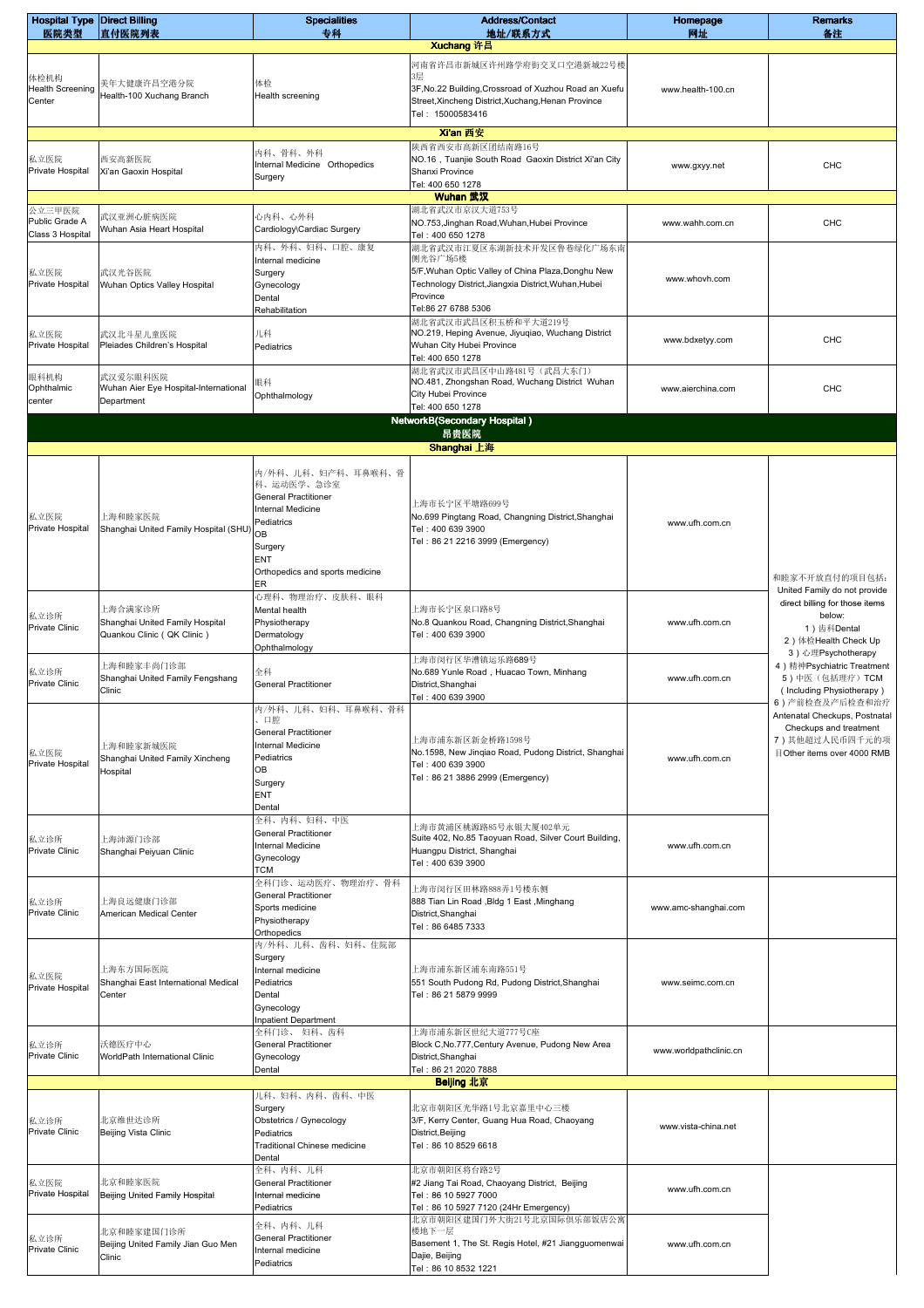| <b>Hospital Type Direct Billing</b> |                                                                 | <b>Specialities</b>                                            | <b>Address/Contact</b><br>地址/联系方式                                                                              | Homepage             | <b>Remarks</b>                                                             |
|-------------------------------------|-----------------------------------------------------------------|----------------------------------------------------------------|----------------------------------------------------------------------------------------------------------------|----------------------|----------------------------------------------------------------------------|
| 医院类型                                | 直付医院列表                                                          | 专科<br>普通门诊、内科、儿科                                               | 北京市顺义区空港街道新园路2号院5号楼29号                                                                                         | 网址                   | 备注<br>和睦家不开放直付的项目包括:                                                       |
| 私立诊所<br>Private Clinic              | 北京和睦家天竺诊所<br>Beijing United Family Tianzhu Clinic               | General Practitioner, Internal medicine<br>Pediatrics          | No. 29, Building 5, Yard 2, Xinyuan Road, Konggang<br>Street, Shunyi District, Beijing<br>Tel: 86 10 8046 5432 | www.ufh.com.cn       | United Family do not provide<br>direct billing for those items<br>below:   |
|                                     |                                                                 | 全科、内科、儿科                                                       | 北京市朝阳区东方东路19号1号楼会所27号(外交人员公                                                                                    |                      | 1) 齿科Dental                                                                |
| 私立诊所<br><b>Private Clinic</b>       | 北京和睦家亮马诊所<br>Beijing United Liangma Clinic                      | <b>General Practitioner</b><br>Internal medicine<br>Pediatrics | 寓B区官舍6号)<br>No. 19 Dongfangdong Road, Chaoyang District, Beijing<br>Tel: 86 10 5927 7005                       | www.ufh.com.cn       | 2) 体检Health Check Up<br>3) 心理Psychotherapy<br>4) 精神Psychiatric Treatment   |
| 私立诊所                                | 北京和睦家广渠门诊所                                                      | 全科、内科、儿科<br><b>General Practitioner</b>                        | 北京市朝阳区广渠路39号汉督国际2层<br>2nd Floor, Handu International Building, 39 Guangqu                                      |                      | 5)中医(包括理疗) TCM<br>(Including Physiotherapy)                                |
| <b>Private Clinic</b>               | Beijing United Family Guangqumen<br>Clinic                      | Internal medicine<br>Pediatrics                                | Street, Chaoyang District, Beijing<br>Tel: 86 10 6779 7518                                                     | www.ufh.com.cn       | 6) 产前检查及产后检查和治疗<br>Antenatal Checkups, Postnatal<br>Checkups and treatment |
| 私立诊所                                | 北京和睦家复兴门诊所                                                      | 全科、内科、儿科<br><b>General Practitioner</b>                        | 北京市西城区太平桥大街109号                                                                                                |                      | 7) 其他超过人民币四千元的项                                                            |
| Private Clinic                      | Beijing United Family Financial Street<br>Clinic                | Internal medicine<br>Pediatrics                                | No.109 Taipingqiao Street, Xicheng District, Beijing<br>Tel: 86 10 6621 7939                                   | www.ufh.com.cn       | 目Other items over 4000 RMB                                                 |
| 私立诊所                                | 北京和睦家五道口综合门诊部                                                   | 全科、内科、儿科<br><b>General Practitioner</b>                        | 北京市海淀区王庄路1号清华同方科技广场D座1层<br>1st Floor, Building D, Tsinghua Tongfang Hi-Tech                                    |                      |                                                                            |
| Private Clinic                      | Beijing United Family Wudaokou Clinic                           | Internal medicine<br>Pediatrics                                | Plaza, 1 Wangzhuang Lu, Haidian District, Beijing<br>Tel: 86 10 8236 6918                                      | www.ufh.com.cn       |                                                                            |
| 私立诊所                                | 北京和睦家朝外诊所                                                       | 全科、内科、儿科<br><b>General Practitioner</b>                        | 北京市朝阳区朝阳门外大街6号万通中心AB座2层3017室<br>Suite3017, Building AB, Vantone Center, No.6, Chaowai                          |                      |                                                                            |
| <b>Private Clinic</b>               | Beijing United Family CBD Clinic                                | Internal medicine<br>Pediatrics                                | Street, Chaoyang District, Beijing                                                                             | www.ufh.com.cn       |                                                                            |
|                                     |                                                                 | 儿科、妇科、内科、齿科                                                    | Tel: 86 10 5907 1266                                                                                           |                      |                                                                            |
| 私立诊所                                | 北京国际医疗中心<br>Beijing International Medical Center                | Pediatrics<br>Gynecology                                       | 北京市朝阳区亮马桥路50号106-111室<br>S106-111, Lufthansa Center, 50 Liangmagiao Road                                       | www.imcclinics.com   |                                                                            |
| Private Clinic                      | (IMC)                                                           | Surgery<br>Internal medicine                                   | Tel: 86 10 6465 1562<br>Tel: 86 10 6465 1561                                                                   |                      |                                                                            |
|                                     |                                                                 | Dental                                                         | Guangzhou 广州                                                                                                   |                      |                                                                            |
|                                     |                                                                 |                                                                |                                                                                                                |                      | 和睦家不开放直付的项目包括:                                                             |
|                                     |                                                                 |                                                                |                                                                                                                |                      | United Family do not provide<br>direct billing for those items             |
|                                     |                                                                 |                                                                |                                                                                                                |                      | below:<br>1) 齿科Dental                                                      |
|                                     |                                                                 | 全科、内科、儿科                                                       | 广东省广州市海珠区琵洲大道31号                                                                                               |                      | 2) 体检Health Check Up                                                       |
| 私立医院<br>Private Hospital            | "州和睦家医院<br>Guangzhou United Family Hospital                     | <b>General Practitioner</b><br>Internal medicine               | No.31 Pizhou Avenue, Haizhu<br>District, Guangzhou, Guangdong Province                                         | www.ufh.com.cn       | 3) 心理Psychotherapy<br>4) 精神Psychiatric Treatment                           |
|                                     |                                                                 | Pediatrics                                                     | Tel:400 891 9191                                                                                               |                      | 5)中医(包括理疗) TCM<br>(Including Physiotherapy)                                |
|                                     |                                                                 |                                                                |                                                                                                                |                      | 6) 产前检查及产后检查和治疗<br>Antenatal Checkups, Postnatal                           |
|                                     |                                                                 |                                                                |                                                                                                                |                      | Checkups and treatment                                                     |
|                                     |                                                                 |                                                                |                                                                                                                |                      | 7)其他超过人民币四千元的项<br>目Other items over 4000 RMB                               |
|                                     |                                                                 |                                                                | <b>Tianjin 天津</b>                                                                                              |                      | 和睦家不开放直付的项目包括:                                                             |
|                                     |                                                                 |                                                                |                                                                                                                |                      | United Family do not provide<br>direct billing for those items             |
|                                     |                                                                 |                                                                |                                                                                                                |                      | below:                                                                     |
|                                     | 天津和睦家医院<br>Tianjin United Family Hospital and                   | 全科、妇产科、儿科、牙科、住院<br>General Practitioner                        | 天津市河西区潭江道天潇园22号<br>No. 22 Tianxiaoyuan, Tanjiang Road,                                                         | www.ufh.com.cn       | 1) 齿科Dental<br>2) 体检Health Check Up                                        |
| 私立医院                                |                                                                 | Internal medicine<br>Obstetrics / Gynecology                   |                                                                                                                |                      | 3) 心理Psychotherapy<br>4) 精神Psychiatric Treatment                           |
| Private Hospital                    | Clinics                                                         | Pediatrics<br>Dental                                           | Hexi District, Tianjin<br>Tel: 86 22 5856 8500                                                                 |                      | 5)中医(包括理疗)TCM<br>(Including Physiotherapy)                                 |
|                                     |                                                                 | <b>Inpatient Department</b>                                    |                                                                                                                |                      | 6) 产前检查及产后检查和治疗                                                            |
|                                     |                                                                 |                                                                |                                                                                                                |                      | Antenatal Checkups, Postnatal<br>Checkups and treatment                    |
|                                     |                                                                 |                                                                |                                                                                                                |                      | 7) 其他超过人民币四千元的项<br>目Other items over 4000 RMB                              |
|                                     |                                                                 |                                                                | NetworkA ( Primary Hospital )<br>优先医院                                                                          |                      |                                                                            |
|                                     |                                                                 |                                                                | Hongkong, China 中国香港                                                                                           |                      |                                                                            |
| 私立诊所                                | 創健醫療                                                            | 全科、物理治疗、心理咨询<br>General Practitioner                           | 香港中環利源東街9號利東大廈21樓及29樓<br>21/F&29/F, Li Dong Building, 9 Li Yuen Street                                         | www.neohealth.com.hk |                                                                            |
| <b>Private Clinic</b>               | NEO-HEALTH                                                      | Physiotherapy<br>Psychology                                    | East, Central, Hong Kong<br>Tel: 00852 3162 0002                                                               |                      |                                                                            |
|                                     | 卓健医疗中心(九龙站)                                                     |                                                                | 香港港铁九龙站机场快线抵站大堂L2K0W83<br>商铺                                                                                   |                      |                                                                            |
| 私立诊所<br><b>Private Clinic</b>       | Quality HealthCare Medical Centre                               | 全科<br><b>General Practitioner</b>                              | Concession No. KOW 83, L2 Airport Express Line                                                                 | www.qhms.com         |                                                                            |
|                                     | (West Kowloon - MTR Station)                                    |                                                                | Arrival Concourse, MTR Kowloon Station<br>Tel: 00852 2314 8380                                                 |                      |                                                                            |
| 私立诊所<br>Private Clinic              | 卓健医疗体检中心(九龙湾)<br>Quality HealthCare Medical Centre              | 全科                                                             | 香港德福花園I座地下<br>G/F, Block I, Telford Gardens                                                                    | www.qhms.com         |                                                                            |
|                                     | (Kowloon Bay)<br>卓健医疗体检中心(上环)                                   | <b>General Practitioner</b>                                    | Tel: 00852 2750 0782<br>香港永乐街50号昌盛大厦17楼                                                                        |                      |                                                                            |
| 私立诊所<br>Private Clinic              | Quality HealthCare Medical Centre<br>(Sheung Wan)               | 全科<br><b>General Practitioner</b>                              | 17/F, CS Tower, No. 50 Wing Lok Street<br>Tel: 00852 2975 2328                                                 | www.qhms.com         |                                                                            |
|                                     | 卓健医疗体检中心(马鞍山)                                                   |                                                                | 香港西沙路608号马鞍山广场210号铺                                                                                            |                      |                                                                            |
| 私立诊所<br><b>Private Clinic</b>       | Quality HealthCare Medical Centre (Ma<br>On Shan)               | 全科<br><b>General Practitioner</b>                              | Shop 210, Level 2, Ma On Shan Plaza, 608 Sai Sha<br>Road                                                       | www.qhms.com         |                                                                            |
|                                     | 卓健医疗体检中心(中环)                                                    | 全科、专科门诊                                                        | Tel: 00852 2631 6992<br>香港遮打道10号太子大厦501室                                                                       |                      |                                                                            |
| 私立诊所<br>Private Clinic              | Quality HealthCare Medical Centre<br>(Central)                  | <b>General Practitioner</b><br>Specialist                      | Rm 501, Prince's Building, 10 Chater Road<br>Tel: 00852 2523 8166                                              | www.qhms.com         |                                                                            |
|                                     | 卓健医疗体检中心(中环-卡佛大厦)                                               | 全科、专科门诊                                                        | 香港皇后大道中70号卡佛大厦7楼706-709室                                                                                       |                      |                                                                            |
| 私立诊所<br><b>Private Clinic</b>       | Quality HealthCare Medical Centre<br>(Central - Crawford House) | <b>General Practitioner</b><br>Specialist                      | Rooms 706-709, 7/F, Crawford House, 70 Queen's<br>Road Central                                                 | www.qhms.com         |                                                                            |
|                                     | 卓健医疗体检中心(东涌)                                                    |                                                                | Tel: 00852 2525 9800<br>香港庆东路一号东提湾畔地下18号铺                                                                      |                      |                                                                            |
| 私立诊所<br>Private Clinic              | Quality HealthCare Medical Centre                               | 全科<br><b>General Practitioner</b>                              | Shop 18, G/F, Tung Chung Crescent, 1 Hing Tung<br><b>Street</b>                                                | www.qhms.com         |                                                                            |
|                                     | (Tung Chung)                                                    |                                                                | Tel: 00852 2403 6623<br>香港北角道10号北角亚太商业中心21楼2101-2102室                                                          |                      |                                                                            |
| 私立诊所                                | 卓健医疗体检中心(北角)<br>Quality HealthCare Medical Centre               | 全科                                                             | Suites 2101-2102, 21/F, North Point Asia Pacific                                                               | www.qhms.com         |                                                                            |
| <b>Private Clinic</b>               | North Point)                                                    | <b>General Practitioner</b>                                    | Center, 10 North Point Road<br>Tel: 00852 2508 6858                                                            |                      |                                                                            |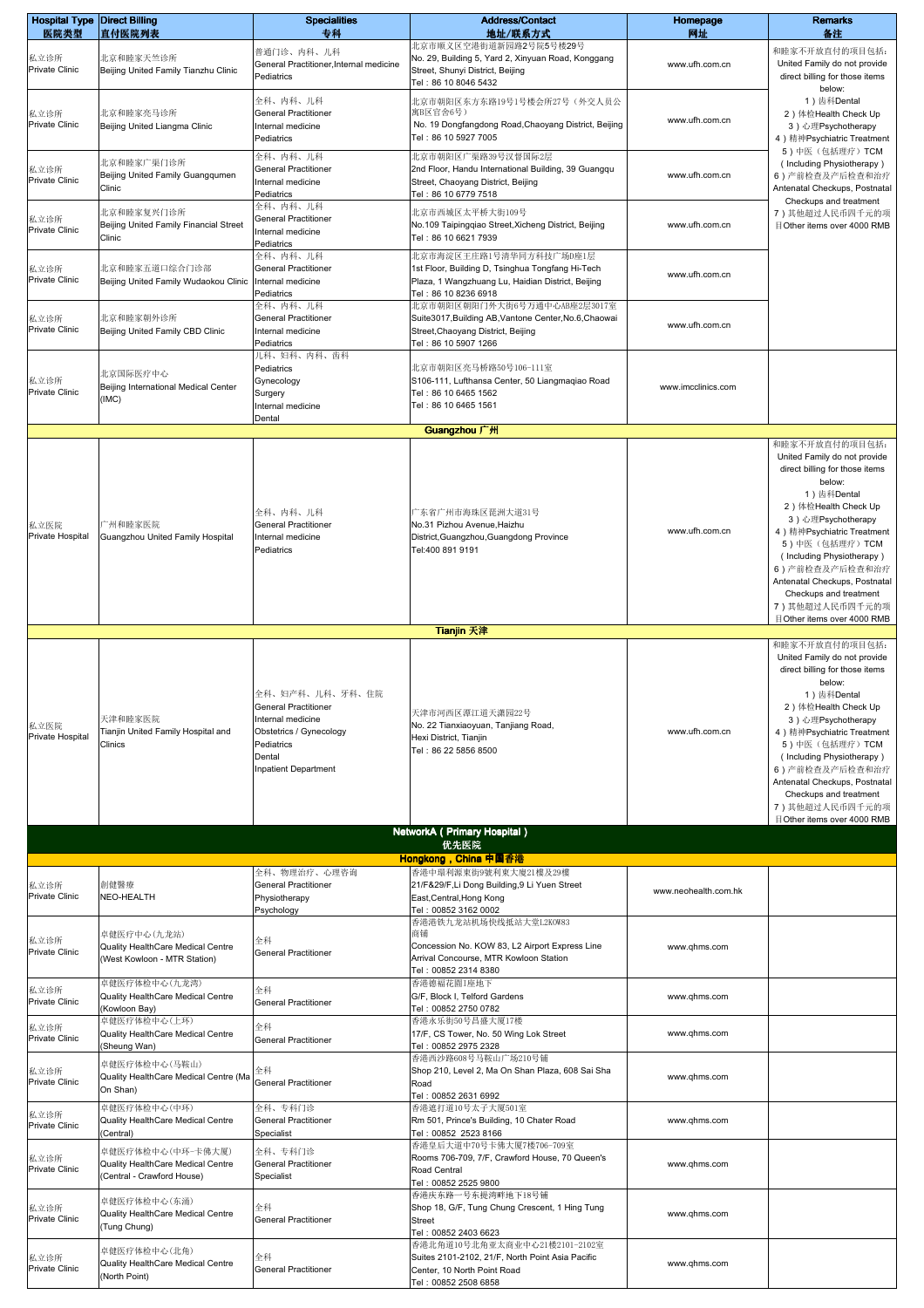| <b>Hospital Type Direct Billing</b><br>医院类型 | 直付医院列表                                                                | <b>Specialities</b><br>专科                            | <b>Address/Contact</b><br>地址/联系方式                                           | Homepage<br>网址 | <b>Remarks</b><br>备注 |
|---------------------------------------------|-----------------------------------------------------------------------|------------------------------------------------------|-----------------------------------------------------------------------------|----------------|----------------------|
|                                             |                                                                       |                                                      | 香港汉口道28号亚太中心6楼608-613室                                                      |                |                      |
| 私立诊所<br>Private Clinic                      | 卓健医疗体检中心(尖沙咀)<br>Quality HealthCare Medical Centre<br>(Tsim Sha Tsui) | 全科、专科门诊<br><b>General Practitioner</b><br>Specialist | Rm 608-613, Hong Kong Pacific Centre, 28 Hankow<br>Road                     | www.qhms.com   |                      |
|                                             |                                                                       |                                                      | Tel: 00852 2367 3011                                                        |                |                      |
| 私立诊所                                        | 卓健医疗体检中心(沙田)<br>Quality HealthCare Medical Centre                     | 全科                                                   | 香港白鹤汀街10-18号新城市商业大厦9楼<br>905-907室Rm 905-907, New Town Tower, 10-18 Pak      | www.qhms.com   |                      |
| Private Clinic                              | (Shatin)                                                              | <b>General Practitioner</b>                          | <b>Hok Ting Street</b><br>Tel: 00852 2698 9378                              |                |                      |
| 私立诊所                                        | 卓健医疗体检中心(赤柱)                                                          | 全科                                                   | 香港赤柱广场购物中心4楼406铺                                                            |                |                      |
| Private Clinic                              | Quality HealthCare Medical Centre<br>(Stanley)                        | <b>General Practitioner</b>                          | Shop 406, Level 4, Shopping Centre, Stanley Plaza,<br>Tel: 00852 2812 2392  | www.qhms.com   |                      |
|                                             | 卓健医疗体检中心(旺角)                                                          | 全科、专科门诊                                              | 香港弥敦道664号惠丰中心8楼                                                             |                |                      |
| 私立诊所<br>Private Clinic                      | Quality HealthCare Medical Centre                                     | <b>General Practitioner</b>                          | 8/F, Wai Fung Plaza, 664 Nathan Road                                        | www.qhms.com   |                      |
|                                             | (Mongkok)                                                             | Specialist                                           | Tel: 00852 2390 3398<br>香港夏慤道18号海富中心一期16楼1605-09室                           |                |                      |
| 私立诊所                                        | 卓健医疗体检中心(金钟)<br>Quality HealthCare Medical Centre<br>(Admiralty)      | 全科、专科门诊<br><b>General Practitioner</b><br>Specialist | Unit 1605-09, 16/F, Tower 1, Admiralty Centre, 18                           | www.qhms.com   |                      |
| <b>Private Clinic</b>                       |                                                                       |                                                      | Harcourt Road                                                               |                |                      |
|                                             |                                                                       |                                                      | Tel: 00852 2529 8668, 2529 8667                                             |                |                      |
| 私立诊所                                        | 卓健医疗体检中心(青衣-青衣城)                                                      | 全科、专科门诊                                              | 香港青敬路33号青衣城3楼308D号铺<br>Shop 308D, Level 3, Maritime Square, 33 Tsing King   |                |                      |
| Private Clinic                              | Quality HealthCare Medical Centre                                     | <b>General Practitioner</b>                          | Road                                                                        | www.qhms.com   |                      |
|                                             | (Tsing Yi - Maritime Square)                                          | Specialist                                           | Tel: 00852 2431 0230                                                        |                |                      |
| 私立诊所                                        | 卓健医疗体检中心(青衣-青衣站)                                                      | 全科                                                   | 香港青衣机铁站地下TSY47号铺                                                            |                |                      |
| Private Clinic                              | Quality HealthCare Medical Centre                                     | <b>General Practitioner</b>                          | Shop TSY 47, G/F, MTR Tsing Yi Station                                      | www.qhms.com   |                      |
|                                             | (Tsing Yi - MTR Station)<br>卓健医疗体检中心(将军澳)                             | 全科、专科门诊                                              | Tel: 00852 2436 1622<br>香港新都城中心一期商场二楼234-236号铺                              |                |                      |
| 私立诊所                                        | Quality HealthCare Medical Centre                                     | <b>General Practitioner</b>                          | Shop 234-236, 2/F, Phase 1, Metro City Plaza                                | www.qhms.com   |                      |
| Private Clinic                              | (Tseung Kwan O)                                                       | Specialist                                           | Tel: 00852 2623 7200                                                        |                |                      |
| 私立诊所                                        | 卓健医疗体检中心(荃湾)                                                          | 全科                                                   | 香港登发街4-6号嘉新大厦地下H2号铺                                                         |                |                      |
| Private Clinic                              | Quality HealthCare Medical Centre                                     | <b>General Practitioner</b>                          | Shop H2, G/F, Carson Mansion, 4-6 Dung Fat Street                           | www.qhms.com   |                      |
|                                             | (Tsuen Wan)                                                           |                                                      | Tel: 00852 2413 1919<br>香港告士打道280号世贸中心24楼2405-06                            |                |                      |
| 私立诊所                                        | 卓健医疗体检中心(铜锣湾)                                                         | 全科                                                   | Suite 2405-06, 24/F, World Trade Centre, 280                                |                |                      |
| Private Clinic                              | Quality HealthCare Medical Centre                                     | <b>General Practitioner</b>                          | Gloucester Road                                                             | www.ghms.com   |                      |
|                                             | (Causeway Bay)                                                        |                                                      | Tel: 00852 2890 3118                                                        |                |                      |
| 私立诊所                                        | 卓健医疗体检中心(愉景湾)                                                         | 全科                                                   | 香港愉景湾广场B座1楼108室                                                             |                |                      |
| Private Clinic                              | Quality HealthCare Medical Centre                                     | <b>General Practitioner</b>                          | Shop 108, 1/F, Block B, Discovery Bay Plaza                                 | www.qhms.com   |                      |
|                                             | (Discovery Bay)                                                       |                                                      | Tel: 00852 2987 5633<br>香港英皇道979号太古坊濠丰大厦304室                                |                |                      |
| 私立诊所                                        | 卓健医疗体检中心(鲗鱼涌)                                                         | 全科、专科门诊                                              | Suite 304, Oxford House, Taikoo Place, 979 King's                           |                |                      |
| Private Clinic                              | Quality HealthCare Medical Centre<br>(Quarry Bay)                     | <b>General Practitioner</b><br>Specialist            | Road                                                                        | www.qhms.com   |                      |
|                                             |                                                                       |                                                      | Tel: 00852 2560 2177                                                        |                |                      |
|                                             |                                                                       |                                                      | 香港汉口道28号亚太中心11楼1101室                                                        |                |                      |
| 私立诊所<br>Private Clinic                      | 白威医生<br>Dr. Pak Wai Martin                                            | 专科门诊<br>Specialist                                   | Rm 1101, Hong Kong Pacific Centre, 28 Hankow Road                           | www.qhms.com   |                      |
|                                             |                                                                       |                                                      | Tel: 00852 2366 2663, 2393 3293                                             |                |                      |
|                                             | 卓健医疗专科中心(九龙湾)                                                         | 专科门诊                                                 | 香港德福花园I座地下G/F                                                               |                |                      |
| 私立诊所<br>Private Clinic                      | Quality HealthCare Medical Centre                                     | Specialist                                           | Block I, Telford Gardens                                                    | www.qhms.com   |                      |
|                                             | (Kowloon Bay)                                                         |                                                      | Tel: 00852 2750 0782                                                        |                |                      |
| 私立诊所                                        | 卓健专科中心(尖沙咀)                                                           | 专科门诊                                                 | 香港汉口道28号亚太中心6楼601-605室<br>Room 601-605, Hong Kong Pacific Centre, 28 Hankow |                |                      |
| <b>Private Clinic</b>                       | Quality HealthCare Specialty Centre                                   | Specialist                                           | Road                                                                        | www.qhms.com   |                      |
|                                             | (Tsim Sha Tsui)                                                       |                                                      | Tel: 00852 2723 1183                                                        |                |                      |
|                                             | 《建专科中心 (沙田)                                                           |                                                      | 香港白鹤汀街10-18号新城市商业大厦10楼1005-6室                                               |                |                      |
| 私立诊所<br>Private Clinic                      | Quality HealthCare Specialty Centre                                   | 专科门诊                                                 | Room 1005-6, New Town Tower, 10-18 Pak Hok Ting                             | www.qhms.com   |                      |
|                                             | (Shatin)                                                              | Specialist                                           | Street<br>Tel: 00852 2699 1830                                              |                |                      |
|                                             |                                                                       |                                                      | 香港皇后大道中9号26楼2606室                                                           |                |                      |
| 私立诊所<br>Private Clinic                      | 博荟运动医学及骨科专科中心<br>Sports Medical Centre                                | 专科门诊<br>Specialist                                   | Rm 2606, 26/F, 9 Queen's Road Central                                       | www.ghms.com   |                      |
|                                             |                                                                       |                                                      | Tel: 00852 2801 7989                                                        |                |                      |
| 私立诊所                                        | 雅联医务协会(旺角)<br>Allied Medical Practice Group                           | 专科门诊                                                 | 香港弥敦道582号信和中心907室<br>Rm 907, Sino Centre, 582 Nathan Road                   | www.qhms.com   |                      |
| Private Clinic                              | (Mongkok)                                                             | Specialist                                           | Tel: 00852 2332 8382                                                        |                |                      |
|                                             | 廖国忠医生 (中环)                                                            | 专科门诊                                                 | 香港太子大厦508室                                                                  |                |                      |
| 私立诊所<br>Private Clinic                      | Dr. Liu Kwok Chung (Central)                                          | Specialist                                           | Room 508, Prince's Building                                                 | www.qhms.com   |                      |
|                                             |                                                                       |                                                      | Tel: 00852 2522 8989                                                        |                |                      |
| 私立诊所                                        | 饶文杰眼科医务中心                                                             | 专科门诊                                                 | 香港汉口道28号亚太中心5楼510室<br>Rm 510, 5/F, HK Pacific Centre, 28 Hankow Road        | www.qhms.com   |                      |
| Private Clinic                              | Dr. Brian Yiu and Partners Eye Centre                                 | Specialist                                           | Tel: 00852 2810 0400                                                        |                |                      |
|                                             | 卓健物理治療中心(沙田)                                                          |                                                      | 香港白鹤汀街10-18号新城市商业大厦712室                                                     |                |                      |
| 私立诊所                                        | Quality HealthCare Physiotherapy                                      | 物理治疗                                                 | Room 712, New Town Tower, 10-18 Pak Hok Ting                                | www.qhms.com   |                      |
| Private Clinic                              | Centre (Shatin)                                                       | Physiotherapy                                        | Street                                                                      |                |                      |
|                                             | 卓健物理治疗中心(上环)                                                          |                                                      | Tel: 00852 2606 0803<br>香港永乐街50号昌盛大厦17楼                                     |                |                      |
| 私立诊所                                        | Quality HealthCare Physiotherapy                                      | 物理治疗                                                 | 17/F, CS Tower, No. 50 Wing Lok Street                                      | www.qhms.com   |                      |
| Private Clinic                              | Centre (Sheung Wan)                                                   | Physiotherapy                                        | Tel: 00852 2975 2323                                                        |                |                      |
| 私立诊所<br>Private Clinic                      | 卓健物理治疗中心(中环)<br>Quality HealthCare Physiotherapy<br>Centre (Central)  | 物理治疗<br>Physiotherapy                                | 香港德辅道中19号环球大厦24楼2407室                                                       | www.qhms.com   |                      |
|                                             |                                                                       |                                                      | Unit 2407, 24/F, World Wide House, 19 Des Voeux                             |                |                      |
|                                             |                                                                       |                                                      | Road Central<br>Tel: 00852 2523 6933, 2523 6378                             |                |                      |
|                                             |                                                                       |                                                      | 香港弥敦道611-615号飞达商业中心7楼                                                       |                |                      |
| 私立诊所                                        | 卓健物理治疗中心(旺角)<br>Quality HealthCare Physiotherapy                      | 物理治疗                                                 | 7/F, Feet Tat Commercial Centre, No. 611-615 Nathan                         | www.qhms.com   |                      |
| Private Clinic                              | Centre (Mongkok)                                                      | Physiotherapy                                        | Road                                                                        |                |                      |
|                                             |                                                                       |                                                      | Tel: 00852 2369 1203                                                        |                |                      |